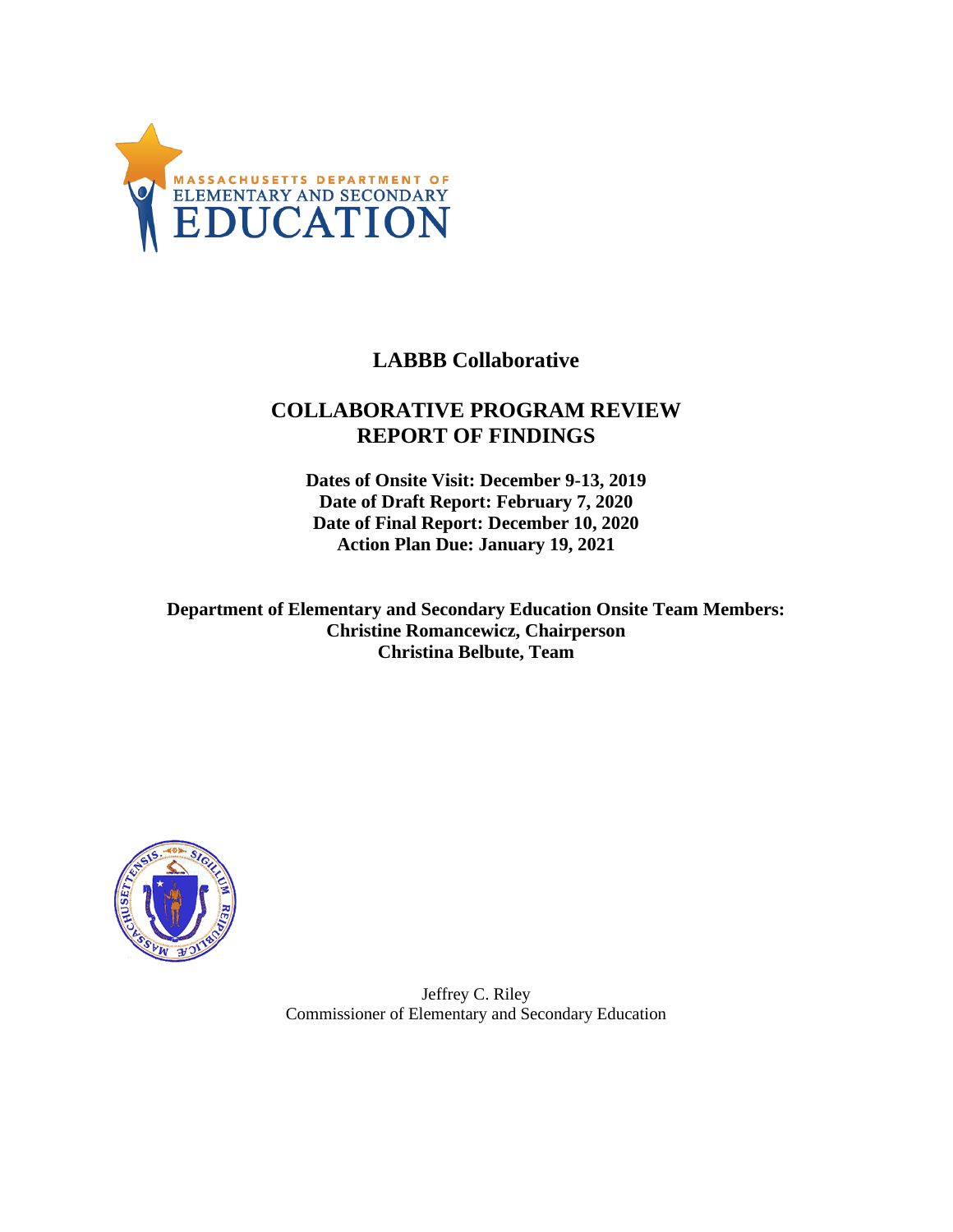#### **MASSACHUSETTS DEPARTMENT OF ELEMENTARY AND SECONDARY EDUCATION COLLABORATIVE PROGRAM REVIEW REPORT**

# **LABBB Collaborative**

| CIVIL RIGHTS AND OTHER RELATED GENERAL EDUCATION REQUIREMENTS22 |  |
|-----------------------------------------------------------------|--|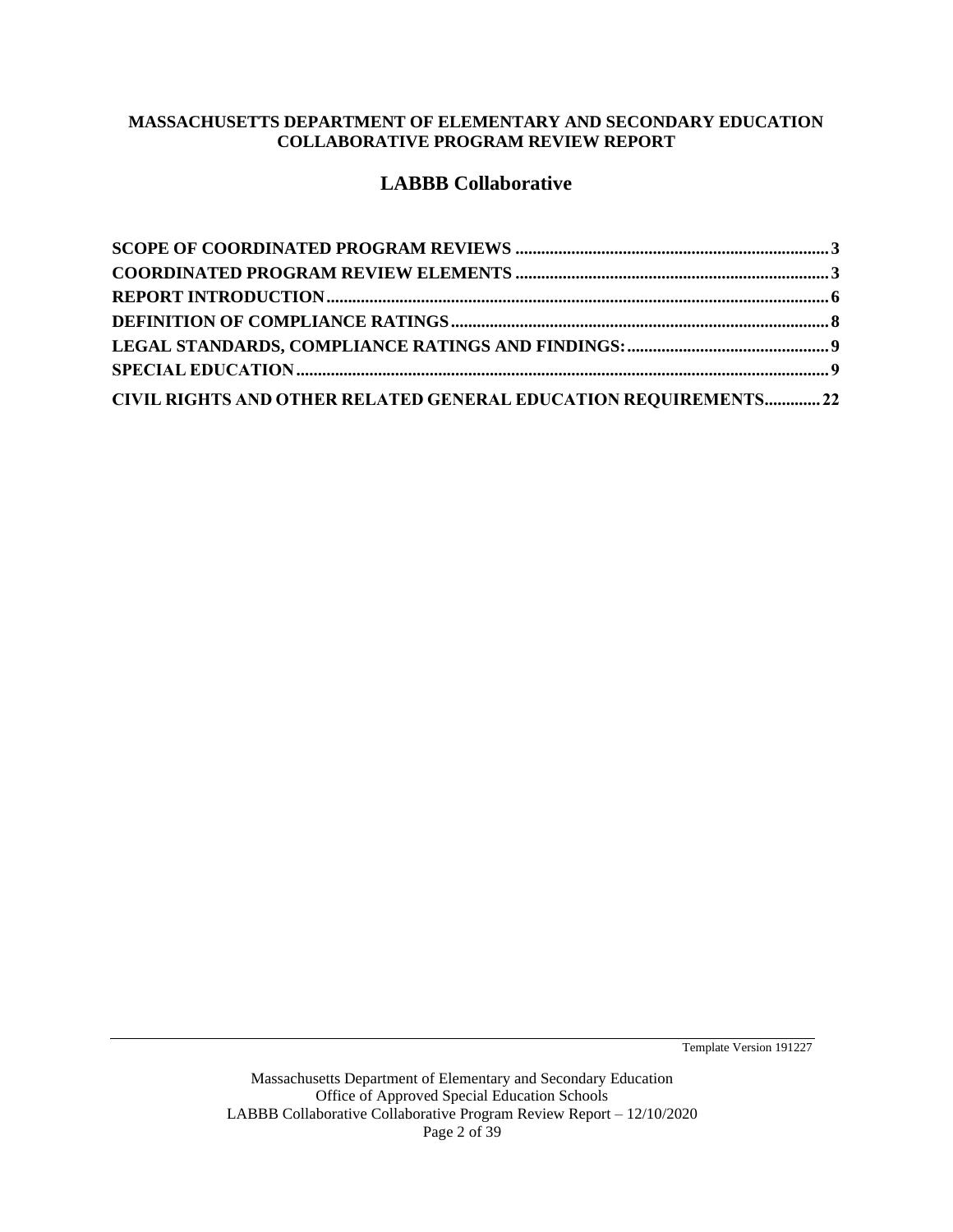#### <span id="page-2-0"></span>**MASSACHUSETTS DEPARTMENT OF ELEMENTARY AND SECONDARY EDUCATION COLLABORATIVE PROGRAM REVIEW REPORT LABBB Collaborative**

## **SCOPE OF COLLABORATIVE PROGRAM REVIEWS**

The Office of Approved Special Education Schools of the Massachusetts Department of Elementary and Secondary Education oversees compliance with education requirements through its Collaborative Program Review System (PR), private special education school program reviews, as well as reviews of certain Special Education in Institutional Schools Settings programs. The collaborative reviews cover selected requirements in the following areas:

Special Education (CSE)

• selected requirements from the federal Individuals with Disabilities Education Act (IDEA); the federal regulations promulgated under that Act at 34 CFR Part 300; M.G.L. c. 71B, and the Massachusetts Board of Education's Special Education regulations (603 CMR 28.00), as amended effective March 27, 2018.

Civil Rights Methods of Administration and Other General Education Requirements (CCR)

- selected federal civil rights requirements, including requirements under Title VI of the Civil Rights Act of 1964; the Equal Educational Opportunities Act of 1974; Title IX of the Education Amendments of 1972; Section 504 of the Rehabilitation Act of 1973, and Title II of the Americans with Disabilities Act of 1990, together with selected state requirements under M.G.L. c. 76, Section 5, as amended by Chapter 199 of the Acts of 2011, and M.G.L. c. 269 §§ 17 through 19.
- selected requirements from the Massachusetts Board of Education's Physical Restraint regulations (603 CMR 46.00).
- selected requirements from the Massachusetts Board of Education's Student Learning Time regulations (603 CMR 27.00).
- selected requirements governing bullying prevention and intervention under M.G.L. c. 71 § 37H, as amended by Chapter 92 of the Acts of 2010, and as amended by sections 72-74 of the Acts of 2013; M.G.L. c. 71, §37O.
- various requirements under other federal and state laws.

Approved Public Day Program Standards (APD) (where applicable)

- selected requirements from the Massachusetts Board of Elementary and Secondary Education Special Education regulations from 603 CMR 28.09.
- selected requirements from the Massachusetts Program and Safety Standards for Approved Public or Private Day and Residential Special Education School Programs 603 CMR 18.00

# <span id="page-2-1"></span>**COLLABORATIVE PROGRAM REVIEW ELEMENTS**

**Team:** Depending upon the size of and the number of programs to be reviewed, a team of two or more Department staff members, conducts a Collaborative Program Review.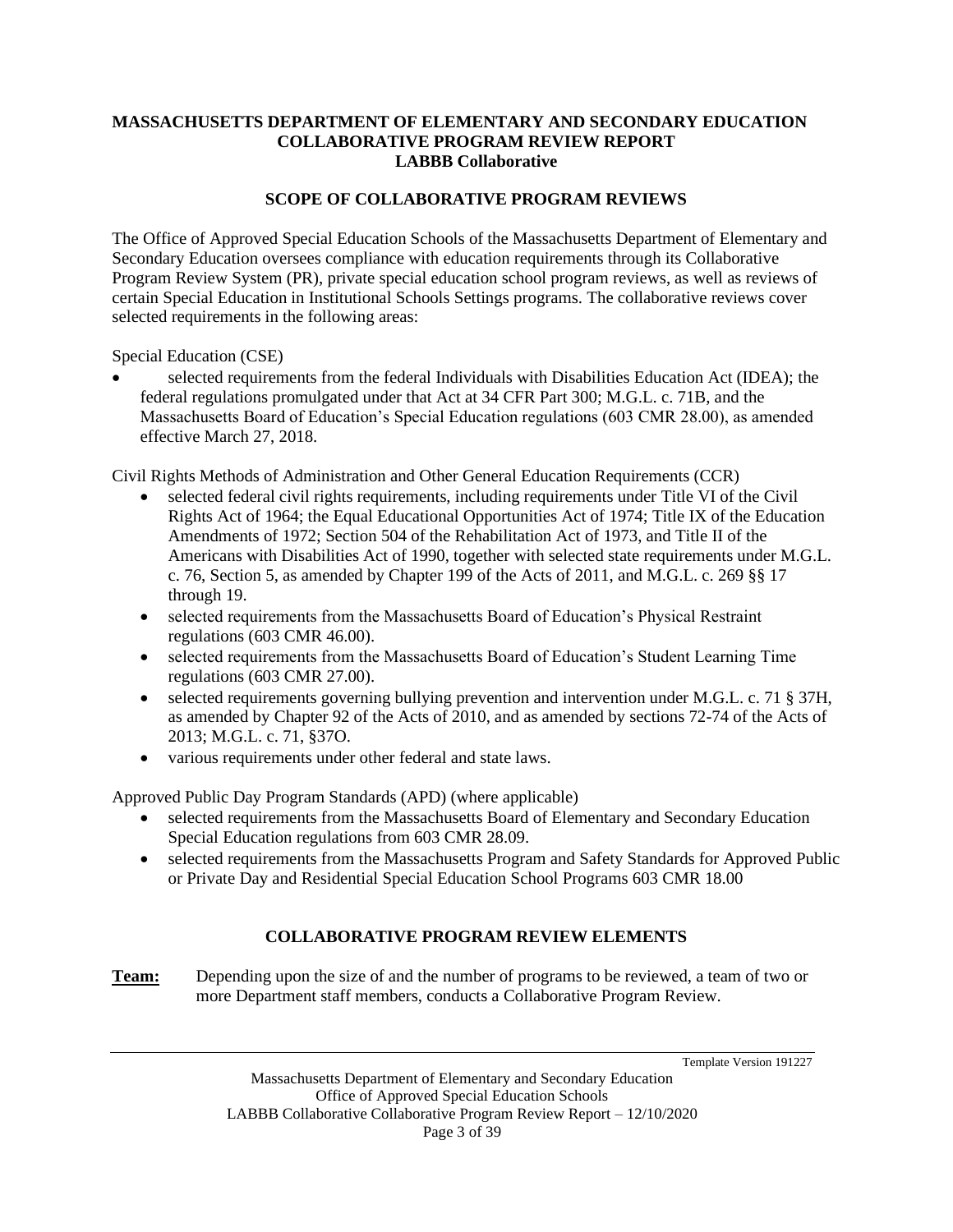- **Timing:** Each collaborative is scheduled to receive a Collaborative Program Review every six years and a mid-cycle follow-up visit three years after the Collaborative Program Review.
- **Criteria:** The criteria OASES uses for monitoring the collaborative programs are included in the Collaborative Information Package, along with citations to state and federal statutes and regulations. These criteria cover selected areas of special education and civil rights necessary to determine that special education and civil rights are being provided in accordance with applicable state and federal laws and/or regulations.
- **Methods:** Methods used in reviewing programs include:
	- Review of documentation about the operation of the collaborative programs.
	- Interviews of administrative, instructional, and support staff across all selected programs and grade levels.
	- Interviews of parent advisory council (PAC) representatives (if the collaborative has a PAC) and other interviews as requested by other parents or members of the general public.
	- Review of student records for special education. The Department selects a representative sample of student records for the onsite team to review, using standard Department procedures, to determine whether procedural and programmatic requirements have been implemented.
	- Surveys of parents of students with disabilities whose files are selected for the record review, as well as the parents of an equal number of other students with disabilities, are sent a survey that solicits information regarding their experiences with the collaborative.
	- Observation of classrooms and other facilities. The onsite team visits a sample of classrooms and other school facilities used in the delivery of programs and services to determine general levels of compliance with program requirements.

### **Report: Preparation:**

At the end of the onsite visit, the onsite team will hold an informal exit meeting to summarize its preliminary impressions for the collaborative director and anyone else he or she chooses. Within approximately 45 business days of the onsite visit, the onsite chairperson will forward to the collaborative director a Draft Report containing comments from the Program Review. The collaborative will then have 10 business days to review the report for factual accuracy before the publication of a Final Report. The Final Report will be issued within approximately 60 business days of the conclusion of the onsite visit and will be posted on the Department's website at **http://www.doe.mass.edu/pqa/review/**.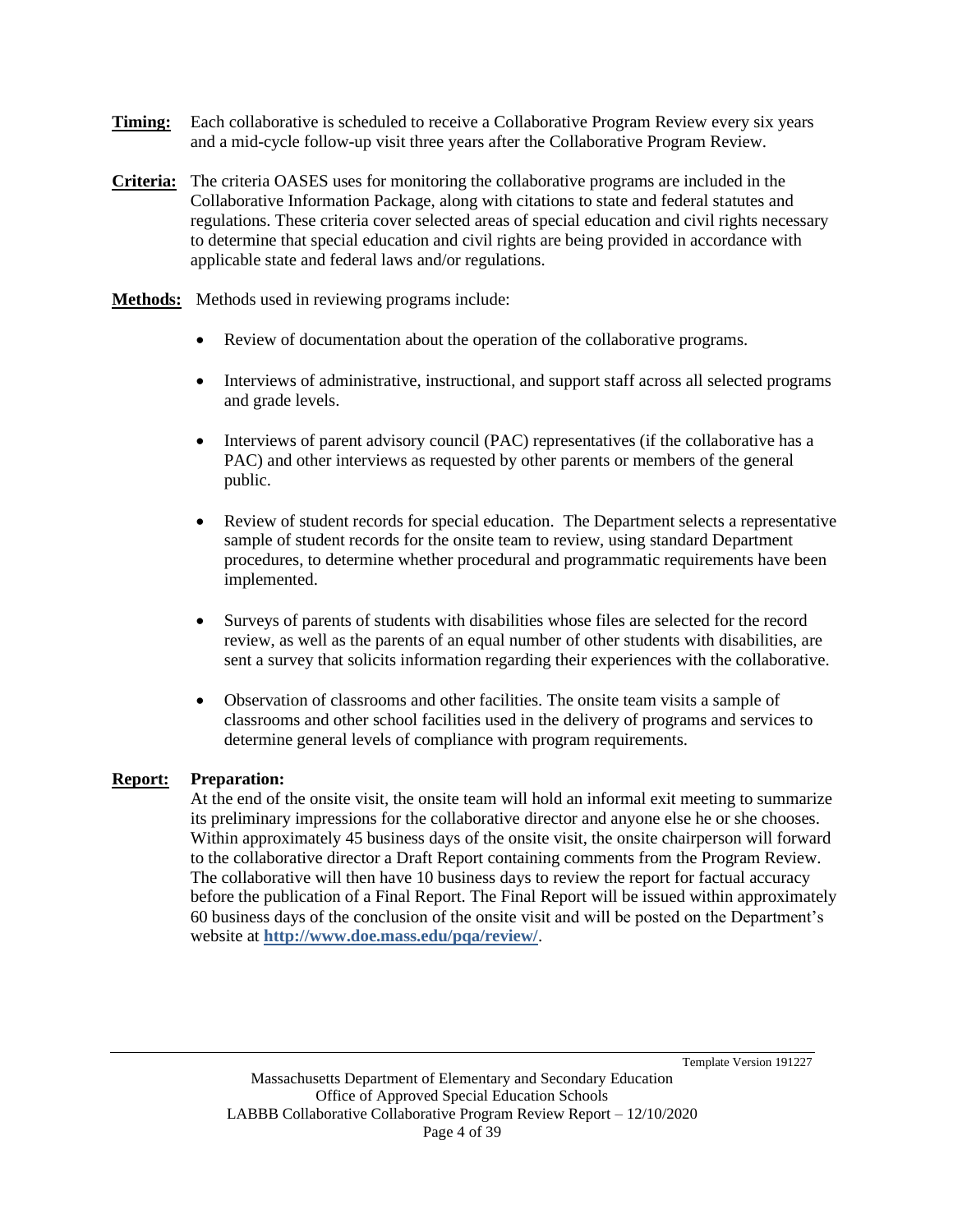#### **Content:**

.

The Final Report will include the following:

*Ratings.* The onsite team gives a rating for each compliance criterion it reviews; those ratings are "Implemented," "Implementation in Progress," "Partially Implemented," "Not Implemented," and "Not Applicable."

*Findings.* The onsite team includes a finding for each criterion that it rates "Commendable," "Partially Implemented," "Implementation in Progress," or "Not Implemented," explaining the basis for the rating. It may also include findings for other criteria.

**Response:** Where criteria are found "Partially Implemented," "Implementation in Progress," or "Not Implemented," the collaborative must propose corrective action to bring those areas into compliance with the relevant statutes and regulations. This corrective action plan will be due to the Department within 20 business days after the issuance of the Final Report and is subject to the Department's review and approval.

As the collaborative implements the approved corrective action, Department staff will provide ongoing technical assistance.

The Department believes that the Collaborative Program Review is a positive experience and that the Final Report is helpful in planning for the continued improvement of programs and services in each educational collaborative.

**Collaborative agencies must demonstrate effective resolution of noncompliance identified by the Department as soon as possible but in no case later than one year from the issuance of the Department's Final Program Review Report.**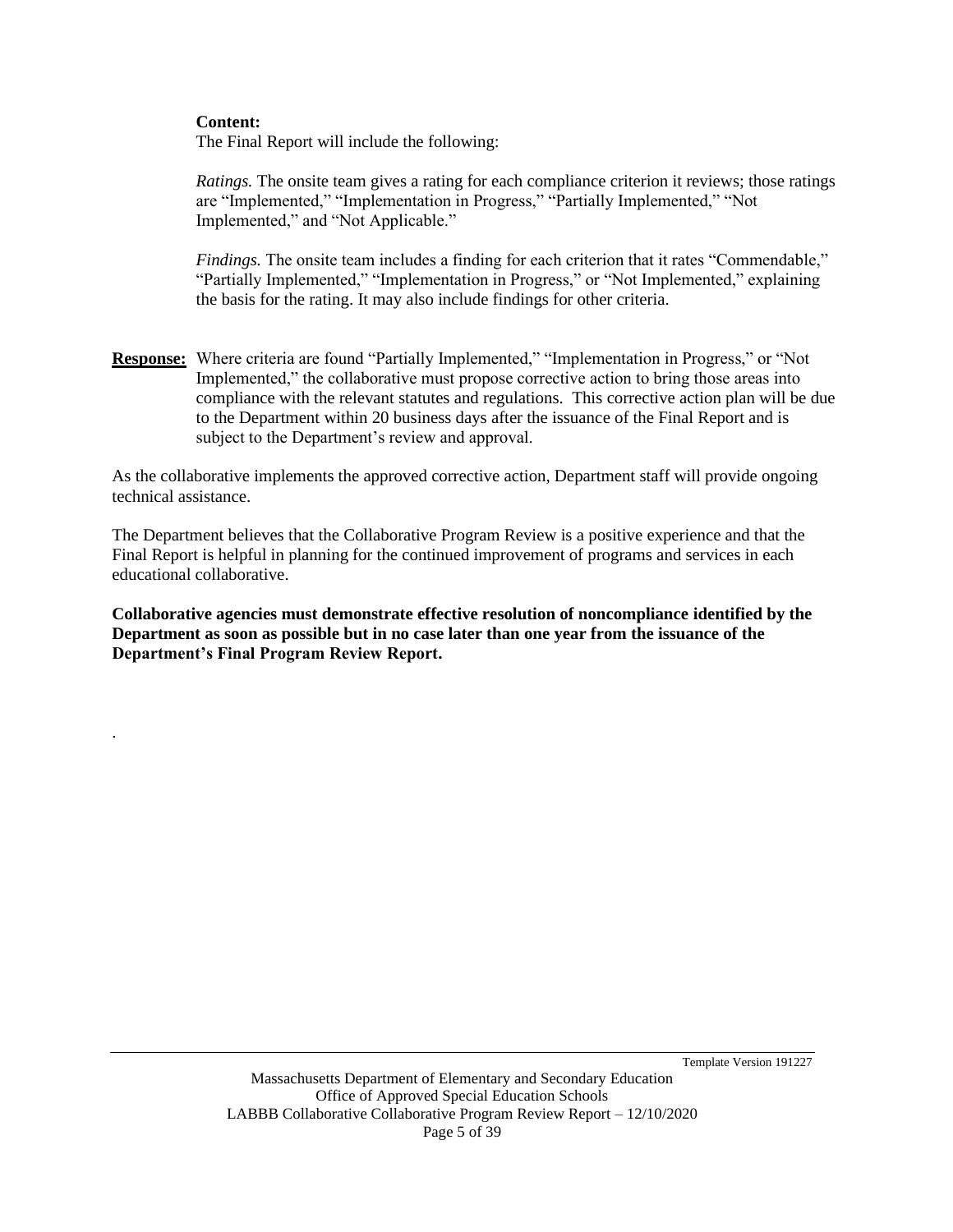### **MASSACHUSETTS DEPARTMENT OF ELEMENTARY AND SECONDARY EDUCATION COLLABORATIVE PROGRAM REVIEW REPORT**

# <span id="page-5-0"></span>**INTRODUCTION TO THE FINAL REPORT**

During the week of December 9, 2019, a two member Massachusetts Department of Elementary and Secondary Education team visited the LABBB Collaborative to evaluate the implementation of selected criteria in the program areas of special education, civil rights, and other related general education requirements. The team visited the programs located in the following public schools: Butler Elementary in Belmont, Fox Hill Elementary in Burlington, Memorial Elementary in Burlington, Chenery Middle School in Belmont, John Glen Middle School in Bedford, Belmont High School, Burlington High School, and Lexington High School. The team appreciated the opportunity to interview staff and to observe classroom facilities and to review the programs underway in the collaborative.

The Department is submitting the following Collaborative Program Review Report containing findings made pursuant to this onsite visit. In preparing this report, the team reviewed extensive written documentation regarding the operation of the collaborative's programs, together with information gathered by means of the following Department program review methods:

- Interviews of six administrative staff.
- Interviews of 19 teaching and support services staff across all levels.
- Student record reviews: Samples of 33 special education student records. These student records were first examined by local staff, whose findings were then verified by the onsite team using standard Department record review procedures.
- Surveys of parents of students with disabilities: All parents of students with disabilities were sent surveys that solicited information about their experiences with the district's implementation of special education programs, related services and procedural requirements. Eight of these parent surveys were returned to the Department of Elementary and Secondary Education for review.
- Observation of classrooms and other facilities. A sample of 14 instructional classrooms and other school facilities used in the delivery of programs and services was visited to examine general levels of compliance with program requirements.

The report includes findings in the program areas reviewed organized under three components: Special Education Legal Standards, Civil Rights: Methods of Administration and Other Related General Education Requirements, and Approved Public Day Program Standards.

The findings in each area explain the "ratings," determinations by the team about the implementation status of the criteria reviewed. The ratings indicate those criteria that were found by the team to be substantially "Implemented". (Refer to the "Definition of Compliance Ratings" section of the report.) Where criteria were found to be either "Partially Implemented," "Implementation in Progress," or "Not Implemented," the collaborative must propose to the Department corrective actions to bring those areas into compliance with the controlling statute or regulation. The collaborative is expected to incorporate the corrective action into their professional development plans.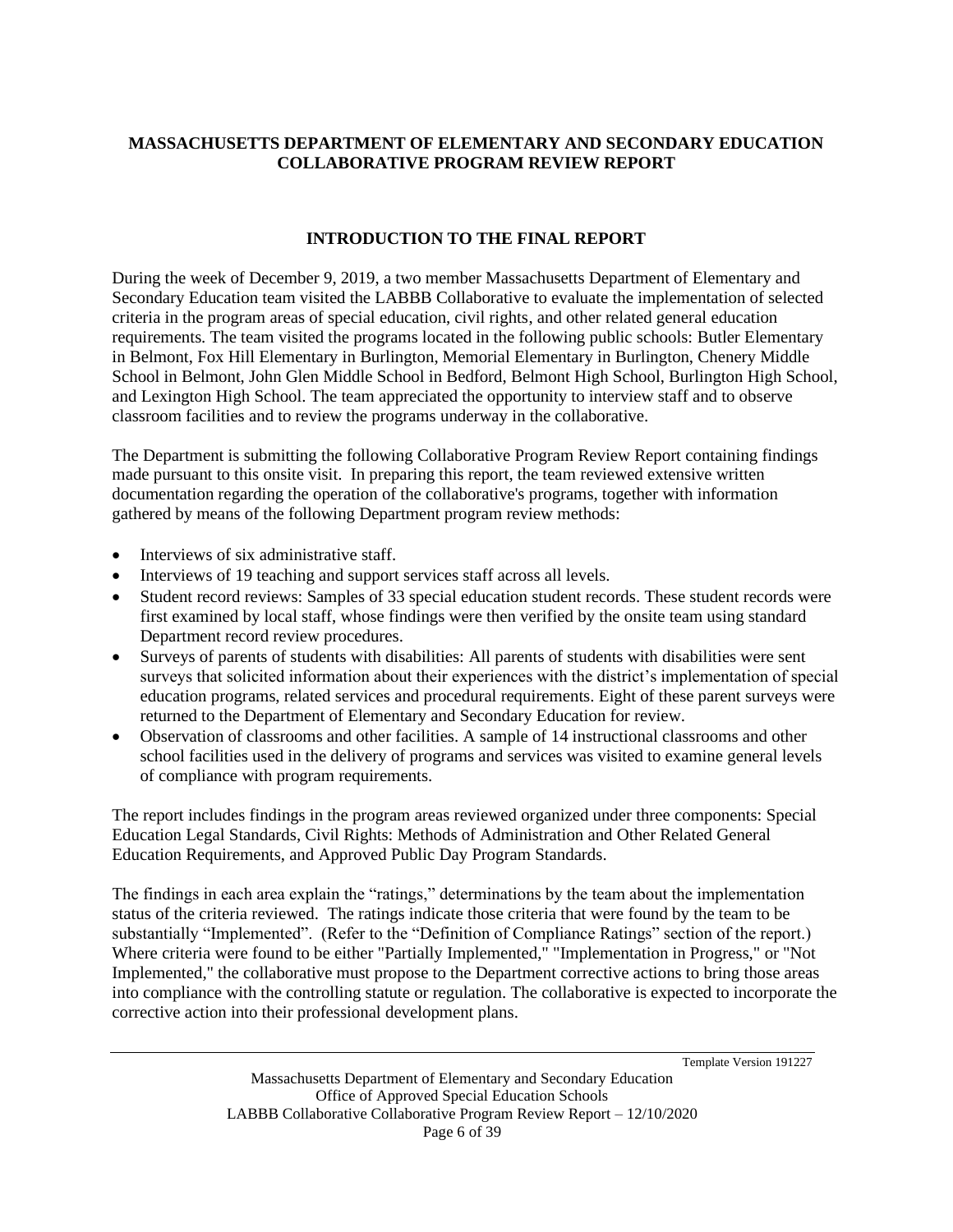### **MASSACHUSETTS DEPARTMENT OF ELEMENTARY AND SECONDARY EDUCATION COLLABORATIVE PROGRAM REVIEW REPORT**

# **LABBB Collaborative**

### **SUMMARY OF COMPLIANCE CRITERIA INCLUDED IN THIS REPORT REQUIRING CORRECTIVE ACTION**

| <b>PROGRAM AREA</b>                                                              | <b>PARTIALLY</b><br><b>IMPLEMENTED</b> | <b>NOT IMPLEMENTED</b> | <b>IMPLEMENTATION</b><br><b>IN PROGRESS</b> |
|----------------------------------------------------------------------------------|----------------------------------------|------------------------|---------------------------------------------|
| <b>Special Education</b>                                                         | <b>CSE 51</b>                          |                        |                                             |
| <b>Civil Rights and Other</b><br><b>General Education</b><br><b>Requirements</b> | <b>CCR 14, CCR 24</b>                  |                        |                                             |
| <b>Approved Public Day</b><br><b>School Standards</b>                            |                                        |                        |                                             |

#### **NOTE THAT ALL OTHER CRITERIA REVIEWED BY THE DEPARTMENT THAT ARE NOT MENTIONED ABOVE HAVE RECEIVED AN "IMPLEMENTED" OR "NOT APPLICABLE" RATING.**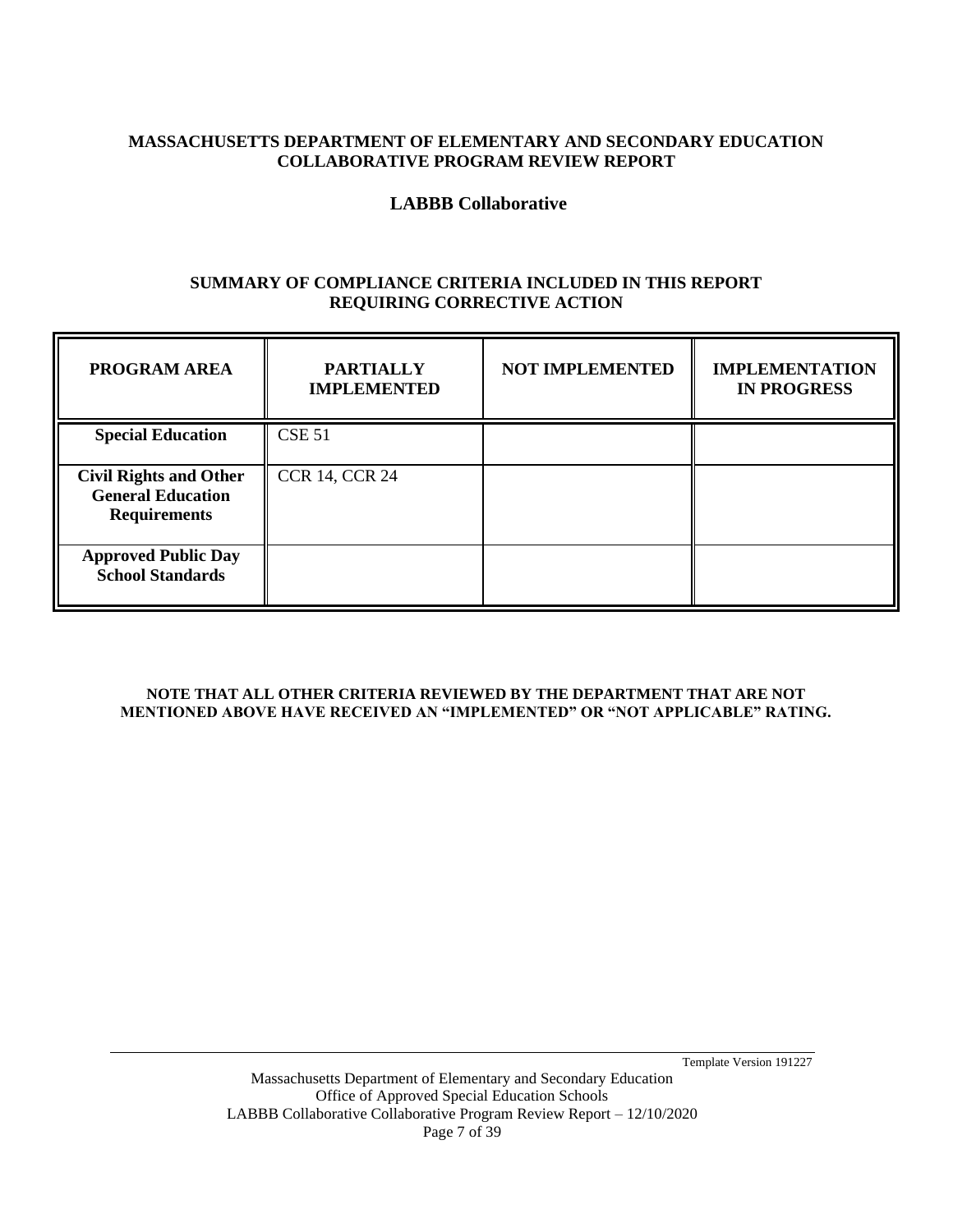#### **DEFINITION OF COMPLIANCE RATINGS**

<span id="page-7-0"></span>

| <b>Implemented</b>                | The requirement is substantially met in all important<br>aspects.                                                                                                                                                                                                                                                                                                                            |
|-----------------------------------|----------------------------------------------------------------------------------------------------------------------------------------------------------------------------------------------------------------------------------------------------------------------------------------------------------------------------------------------------------------------------------------------|
| <b>Implementation in Progress</b> | This rating is used for criteria containing new or<br>updated legal requirements and means that the district<br>has implemented any old requirements contained in the<br>criterion and is training staff or beginning to implement<br>the new requirements in such a way that the onsite team<br>anticipates that the new requirements will be<br>implemented by the end of the school year. |
| <b>Partially Implemented</b>      | The requirement, in one or several important aspects, is<br>not entirely met.                                                                                                                                                                                                                                                                                                                |
| <b>Not Implemented</b>            | The requirement is totally or substantially not met.                                                                                                                                                                                                                                                                                                                                         |
| <b>Not Applicable</b>             | The requirement does not apply to the collaborative.                                                                                                                                                                                                                                                                                                                                         |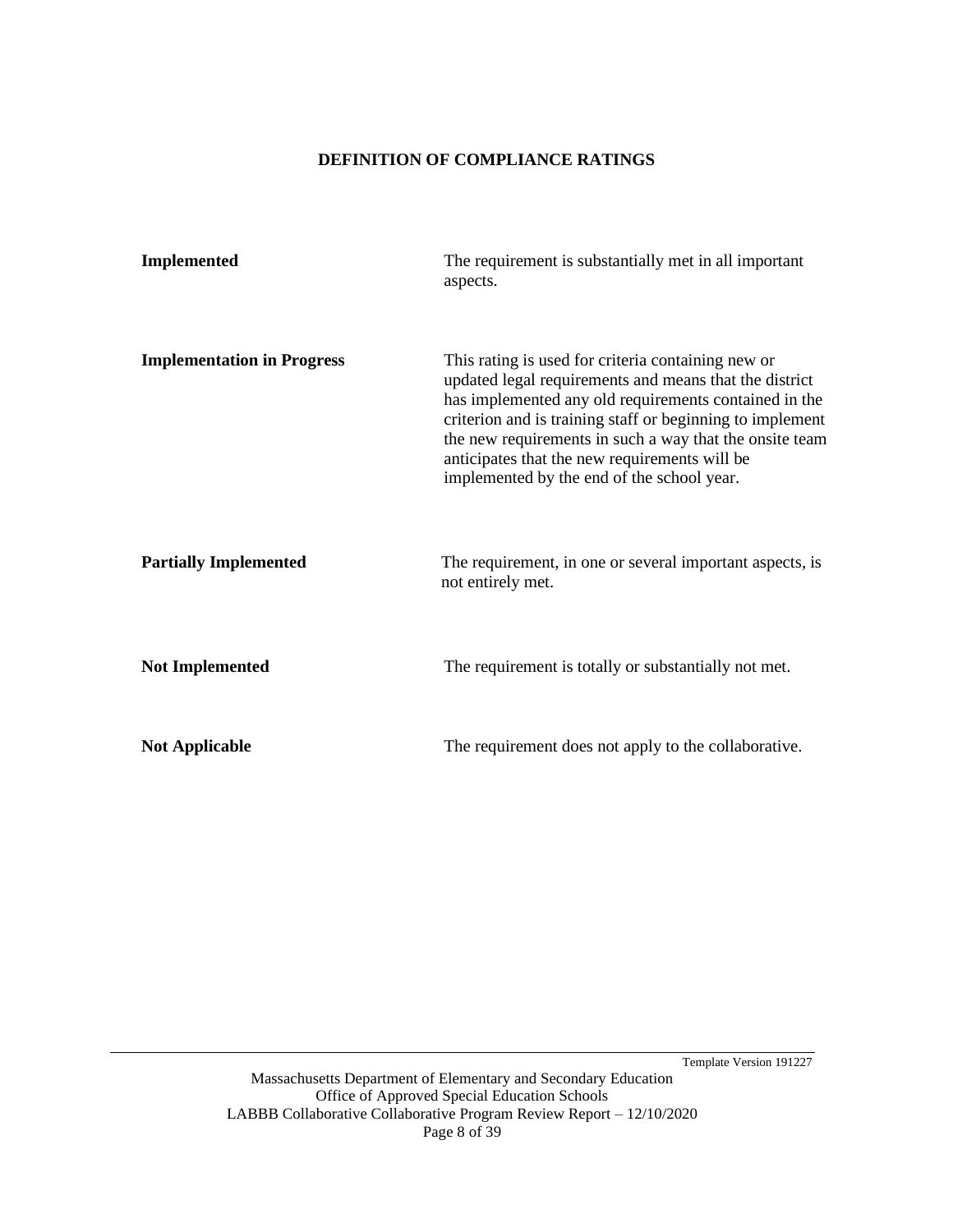# <span id="page-8-0"></span>**SPECIAL EDUCATION**

# **LEGAL STANDARDS, COMPLIANCE RATINGS AND FINDINGS**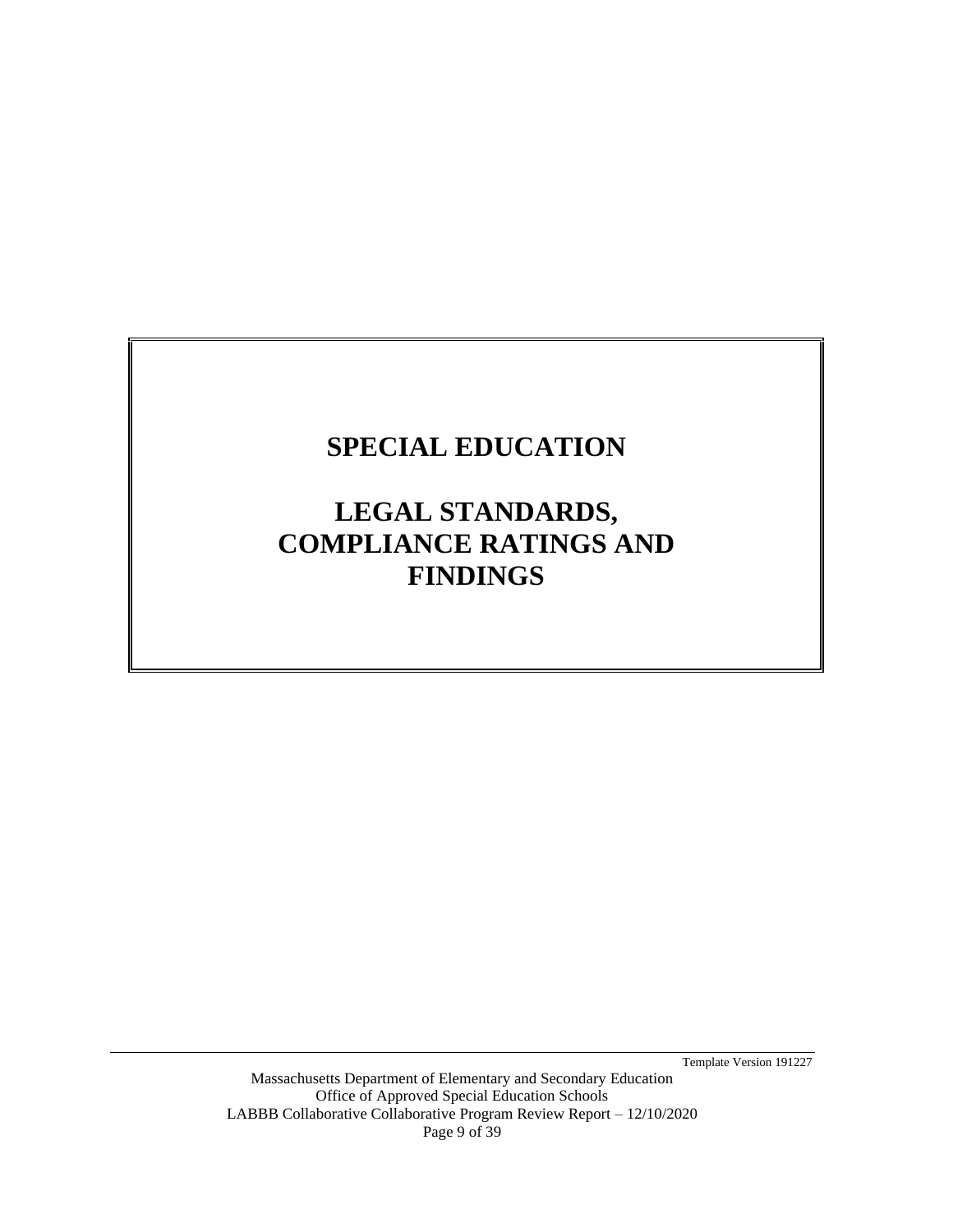| <b>CRITERION</b><br><b>NUMBER</b>                                                                     | <b>Legal Standard</b>                                                                                                                                                                                                                                                                                                                                                                                                                                                                                                                                                                                                                                                                                                                                                                                                                                                                                                                                                                                                                                                                                                                                        |  |  |  |
|-------------------------------------------------------------------------------------------------------|--------------------------------------------------------------------------------------------------------------------------------------------------------------------------------------------------------------------------------------------------------------------------------------------------------------------------------------------------------------------------------------------------------------------------------------------------------------------------------------------------------------------------------------------------------------------------------------------------------------------------------------------------------------------------------------------------------------------------------------------------------------------------------------------------------------------------------------------------------------------------------------------------------------------------------------------------------------------------------------------------------------------------------------------------------------------------------------------------------------------------------------------------------------|--|--|--|
|                                                                                                       | Progress reports and content                                                                                                                                                                                                                                                                                                                                                                                                                                                                                                                                                                                                                                                                                                                                                                                                                                                                                                                                                                                                                                                                                                                                 |  |  |  |
| <b>CSE 13</b><br>and APD 8.8<br>$-$ IEP<br><b>Progress</b><br><b>Reports</b><br>(where<br>applicable) | Parents receive reports on the student's progress toward reaching the goals<br>$1_{\cdot}$<br>set in the IEP at least as often as parents are informed of the progress of non-<br>disabled students.<br>2. Progress report information sent to parents includes written information on<br>the student's progress toward the annual goals in the IEP, including<br>information on the extent to which such progress is sufficient to enable the<br>child to achieve the goals by the end of the year.<br>3. Where a student's eligibility terminates because the student has graduated<br>from secondary school or exceeded the age of eligibility, the collaborative<br>provides the student with a summary of his or her academic achievement and<br>functional performance, including recommendations on how to assist the<br>student in meeting his or her postsecondary goals.<br>4. Copies of progress reports shall be maintained in student records, including<br>documentation of persons or agencies receiving such reports.<br><b>State Requirements</b><br><b>Federal Requirements</b><br>603 CMR 28.07(3)<br>34 CFR 300.305(e)(3); 300.320(a)(3) |  |  |  |
|                                                                                                       | <b>Response Required:</b><br>N <sub>0</sub><br><b>Rating: Implemented</b>                                                                                                                                                                                                                                                                                                                                                                                                                                                                                                                                                                                                                                                                                                                                                                                                                                                                                                                                                                                                                                                                                    |  |  |  |

| <b>CRITERION</b><br><b>NUMBER</b>                                                                                  | STUDENT IDENTIFICATION AND PROGRAM PLACEMENT                                                                                                                                                                                                                                                                                                                                                                                                                                                                                                                                                                                                                                                                                                                                                                                                                                                                                                                                                                                        |
|--------------------------------------------------------------------------------------------------------------------|-------------------------------------------------------------------------------------------------------------------------------------------------------------------------------------------------------------------------------------------------------------------------------------------------------------------------------------------------------------------------------------------------------------------------------------------------------------------------------------------------------------------------------------------------------------------------------------------------------------------------------------------------------------------------------------------------------------------------------------------------------------------------------------------------------------------------------------------------------------------------------------------------------------------------------------------------------------------------------------------------------------------------------------|
|                                                                                                                    | <b>Legal Standard</b>                                                                                                                                                                                                                                                                                                                                                                                                                                                                                                                                                                                                                                                                                                                                                                                                                                                                                                                                                                                                               |
| $CSE$ 22<br>and APD 8.5<br>– Current<br><b>IEP</b> and<br><b>Student</b><br><b>Roster</b><br>(where<br>applicable) | <b>IEP</b> implementation and availability<br>Where the IEP of the student in need of special education has been accepted in<br>1.<br>whole or in part by that student's parent, the collaborative provides the mutually<br>agreed upon services without delay.<br>At the beginning of each school year, the collaborative has a current IEP for each<br>2.<br>enrolled Massachusetts student that has been issued by the responsible public<br>school district and consented to and dated by the student's parent(s) (or the<br>student, when applicable).<br>Each teacher and provider described in the IEP is informed of his or her specific<br>3.<br>responsibilities related to the implementation of the student's IEP and the<br>specific accommodations, modifications, and supports that must be provided for<br>the student under it.<br>The collaborative does not delay implementation of the IEP due to lack of<br>$\overline{4}$ .<br>classroom space or personnel, provides as many of the services on the accepted |
|                                                                                                                    | Template Version 191223                                                                                                                                                                                                                                                                                                                                                                                                                                                                                                                                                                                                                                                                                                                                                                                                                                                                                                                                                                                                             |

Massachusetts Department of Elementary and Secondary Education Office of Approved Special Education Schools LABBB Collaborative Collaborative Program Review Report – 12/10/2020

Page 10 of 39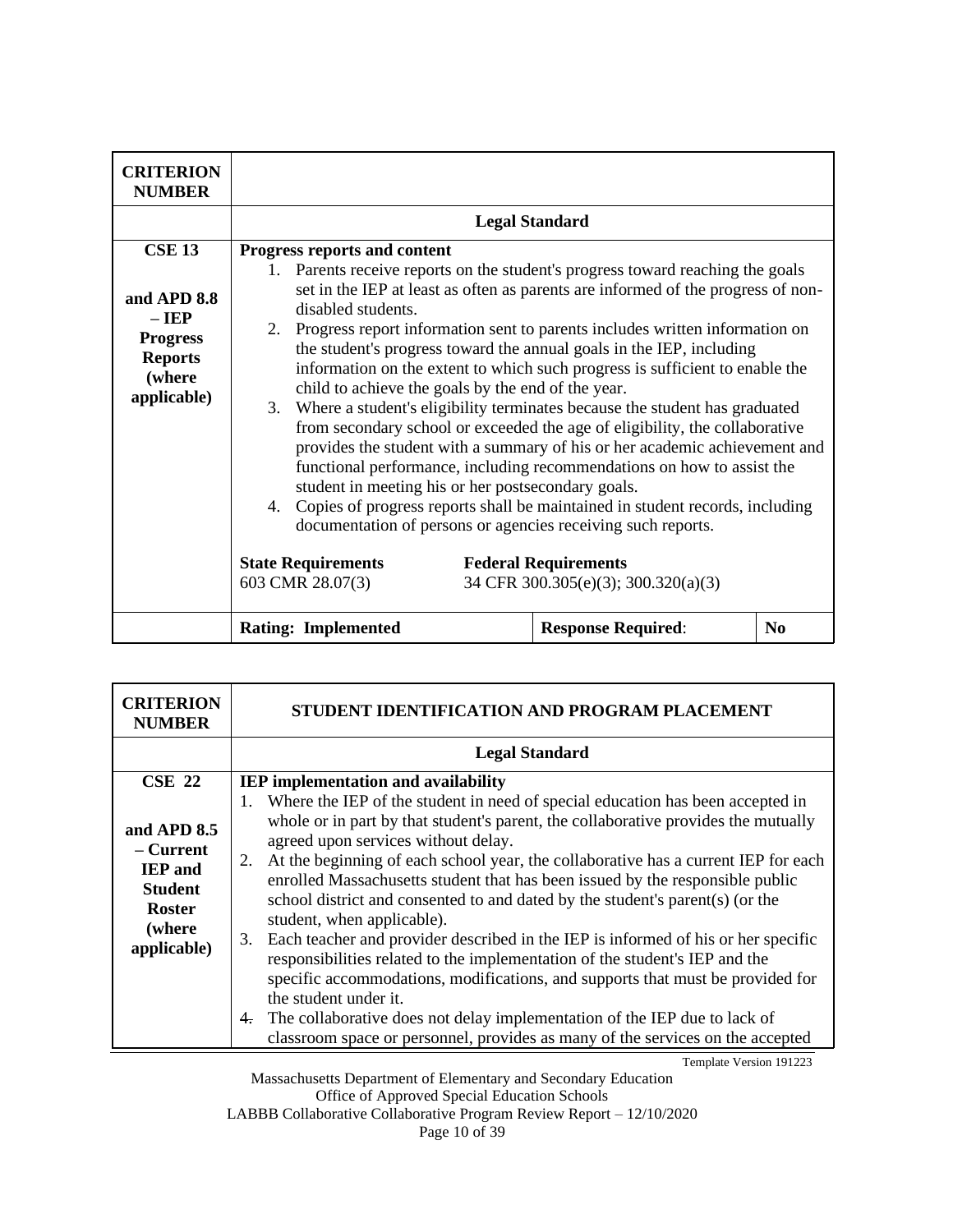| <b>CRITERION</b><br><b>NUMBER</b> | STUDENT IDENTIFICATION AND PROGRAM PLACEMENT                                                                                                                                                                                                                                                                                                                                                                                                                                                                |                           |                |
|-----------------------------------|-------------------------------------------------------------------------------------------------------------------------------------------------------------------------------------------------------------------------------------------------------------------------------------------------------------------------------------------------------------------------------------------------------------------------------------------------------------------------------------------------------------|---------------------------|----------------|
|                                   | <b>Legal Standard</b>                                                                                                                                                                                                                                                                                                                                                                                                                                                                                       |                           |                |
|                                   | IEP as possible and immediately informs the responsible school district and<br>parents in writing of any delayed services, reasons for delay, actions that the<br>collaborative is taking to address the lack of space or personnel and offers<br>alternative methods to meet the goals on the accepted IEP. Upon agreement of<br>the responsible school district and parents, the collaborative implements<br>alternative methods immediately until the lack of space or personnel issues are<br>resolved. |                           |                |
|                                   | <b>State Requirements</b><br><b>Federal Requirements</b><br>603 CMR 28.05(7)(b); 28.06(2)(d)(2)<br>34 CFR 300.323                                                                                                                                                                                                                                                                                                                                                                                           |                           |                |
|                                   | <b>Rating: Implemented</b>                                                                                                                                                                                                                                                                                                                                                                                                                                                                                  | <b>Response Required:</b> | N <sub>0</sub> |

| <b>CRITERION</b><br><b>NUMBER</b> | PARENT AND COMMUNITY INVOLVEMENT                                                                                                                                                                                                                                                                                                                                                                                                                                                                                                                                                                                                                                                                                                                                                                                                                                                                                                                                                                                                                                                                                                                                                                |                                                              |                |  |
|-----------------------------------|-------------------------------------------------------------------------------------------------------------------------------------------------------------------------------------------------------------------------------------------------------------------------------------------------------------------------------------------------------------------------------------------------------------------------------------------------------------------------------------------------------------------------------------------------------------------------------------------------------------------------------------------------------------------------------------------------------------------------------------------------------------------------------------------------------------------------------------------------------------------------------------------------------------------------------------------------------------------------------------------------------------------------------------------------------------------------------------------------------------------------------------------------------------------------------------------------|--------------------------------------------------------------|----------------|--|
|                                   |                                                                                                                                                                                                                                                                                                                                                                                                                                                                                                                                                                                                                                                                                                                                                                                                                                                                                                                                                                                                                                                                                                                                                                                                 | <b>Legal Standard</b>                                        |                |  |
| <b>CSE 29</b>                     | <b>Communications are in English and primary language of home</b><br>Communications with parents are in clear and commonly understood words<br>1.<br>and are in both English and the primary language of the home if such<br>primary language is other than English. Any interpreter used in fulfilling<br>these requirements is fluent in the primary language of the home and<br>familiar with special education procedures, programs, and services. If the<br>parents or the student are unable to read in any language or are blind or<br>deaf, communications required by these regulations are made orally in<br>English with the use of a foreign language interpreter, in Braille, in sign<br>language, via TTY, or in writing, whichever is appropriate, and all such<br>communications are documented.<br>If the collaborative provides notices orally or in some other mode of<br>2.<br>communication that is not written language, the collaborative keeps written<br>documentation (a) that it has provided such notice in an alternate manner,<br>(b) of the content of the notice and (c) of the steps taken to ensure that the<br>parent understands the content of the notice. |                                                              |                |  |
|                                   | <b>State Requirements</b><br>603 CMR 28.07(8)                                                                                                                                                                                                                                                                                                                                                                                                                                                                                                                                                                                                                                                                                                                                                                                                                                                                                                                                                                                                                                                                                                                                                   | <b>Federal Requirements</b><br>34 CFR 300.322(e); 300.503(c) |                |  |
|                                   | <b>Rating: Implemented</b>                                                                                                                                                                                                                                                                                                                                                                                                                                                                                                                                                                                                                                                                                                                                                                                                                                                                                                                                                                                                                                                                                                                                                                      | <b>Response Required:</b>                                    | N <sub>0</sub> |  |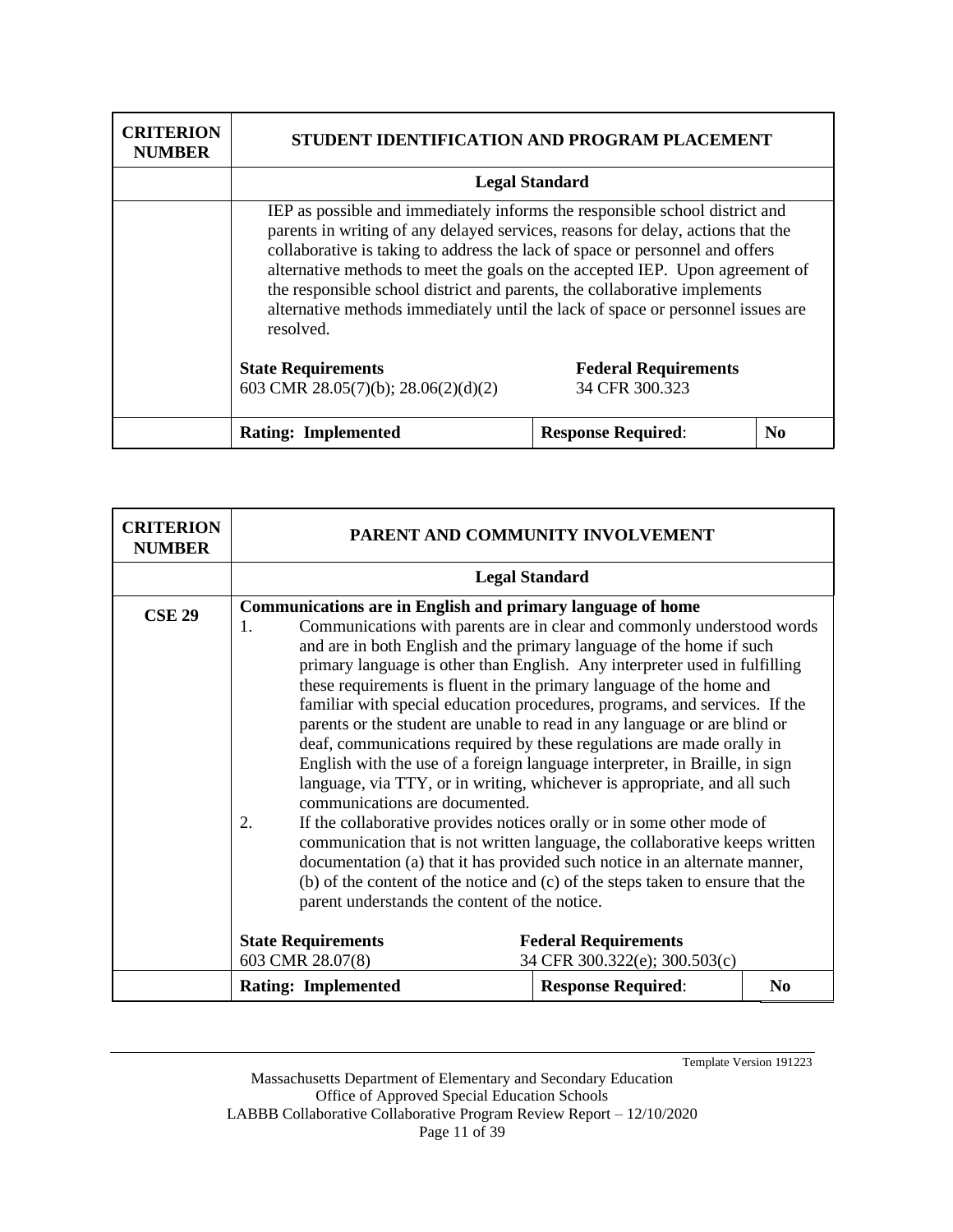| <b>CRITERION</b><br><b>NUMBER</b> | <b>CURRICULUM AND INSTRUCTION</b>                                                                                                                                                                                                                                                                                                                                                                                                                                                                                                                                                                                                                                                                                                                                                                                                                                                                                                                                                                                                                                                                                                                                                                                                                                                                                                                                                                                                                                                                                                                                                                                                                                                                                                                                                                                                                                   |  |
|-----------------------------------|---------------------------------------------------------------------------------------------------------------------------------------------------------------------------------------------------------------------------------------------------------------------------------------------------------------------------------------------------------------------------------------------------------------------------------------------------------------------------------------------------------------------------------------------------------------------------------------------------------------------------------------------------------------------------------------------------------------------------------------------------------------------------------------------------------------------------------------------------------------------------------------------------------------------------------------------------------------------------------------------------------------------------------------------------------------------------------------------------------------------------------------------------------------------------------------------------------------------------------------------------------------------------------------------------------------------------------------------------------------------------------------------------------------------------------------------------------------------------------------------------------------------------------------------------------------------------------------------------------------------------------------------------------------------------------------------------------------------------------------------------------------------------------------------------------------------------------------------------------------------|--|
|                                   | <b>Legal Standard</b>                                                                                                                                                                                                                                                                                                                                                                                                                                                                                                                                                                                                                                                                                                                                                                                                                                                                                                                                                                                                                                                                                                                                                                                                                                                                                                                                                                                                                                                                                                                                                                                                                                                                                                                                                                                                                                               |  |
| <b>CSE 35</b>                     | Assistive technology: specialized materials and equipment<br>Assistive technology device means any item, piece of equipment, or product system,<br>whether acquired commercially off the shelf, modified, or customized, that is used to<br>increase, maintain, or improve the functional capabilities of a student with a<br>disability. The term does not include a medical device that is surgically implanted, or<br>the replacement of such device.<br>Assistive technology service means any service that directly assists a student with a<br>disability in the selection, acquisition, or use of an assistive technology device. The<br>term includes:<br>The evaluation of the needs of a student with a disability, including a<br>1.<br>functional evaluation of the student in the student's customary environment;<br>In collaboration with the public school district and as determined by each<br>2.<br>individual IEP, purchasing, leasing, or otherwise providing for the<br>acquisition of assistive technology devices by students with disabilities;<br>Selecting, designing, fitting, customizing, adapting, applying, maintaining,<br>3.<br>repairing, or replacing assistive technology devices;<br>Coordinating and using other therapies, interventions, or services with<br>4.<br>assistive technology devices, such as those associated with existing<br>education and rehabilitation plans and programs;<br>Training or technical assistance for a student with a disability or, if<br>5.<br>appropriate, that student's family; and<br>Training or technical assistance for professionals (including individuals<br>6.<br>providing education or rehabilitation services), employers, or other<br>individuals who provide services to, employ, or are otherwise substantially<br>involved in the major life functions of that student. |  |
|                                   | In developing each student's IEP, the IEP Team must consider whether the student<br>needs assistive technology devices and services. Each public agency must ensure that<br>assistive technology devices and services are made available to a student with a<br>disability if required as a part of the student's special education, related services,<br>and/or supplementary aids and services.<br>If the team recommends an assistive technology evaluation, a<br>multidisciplinary team of professionals knowledgeable about assistive<br>technology devices should conduct the assessment with the student and<br>family being included in the evaluation process.<br>In instances when assistive technology devices and/or services are<br>determined as required, the Team must further determine and document<br>which settings (classroom, home or other) in which the student needs access<br>to those devices and services in order to assure provision of FAPE.<br>Template Version 191223                                                                                                                                                                                                                                                                                                                                                                                                                                                                                                                                                                                                                                                                                                                                                                                                                                                              |  |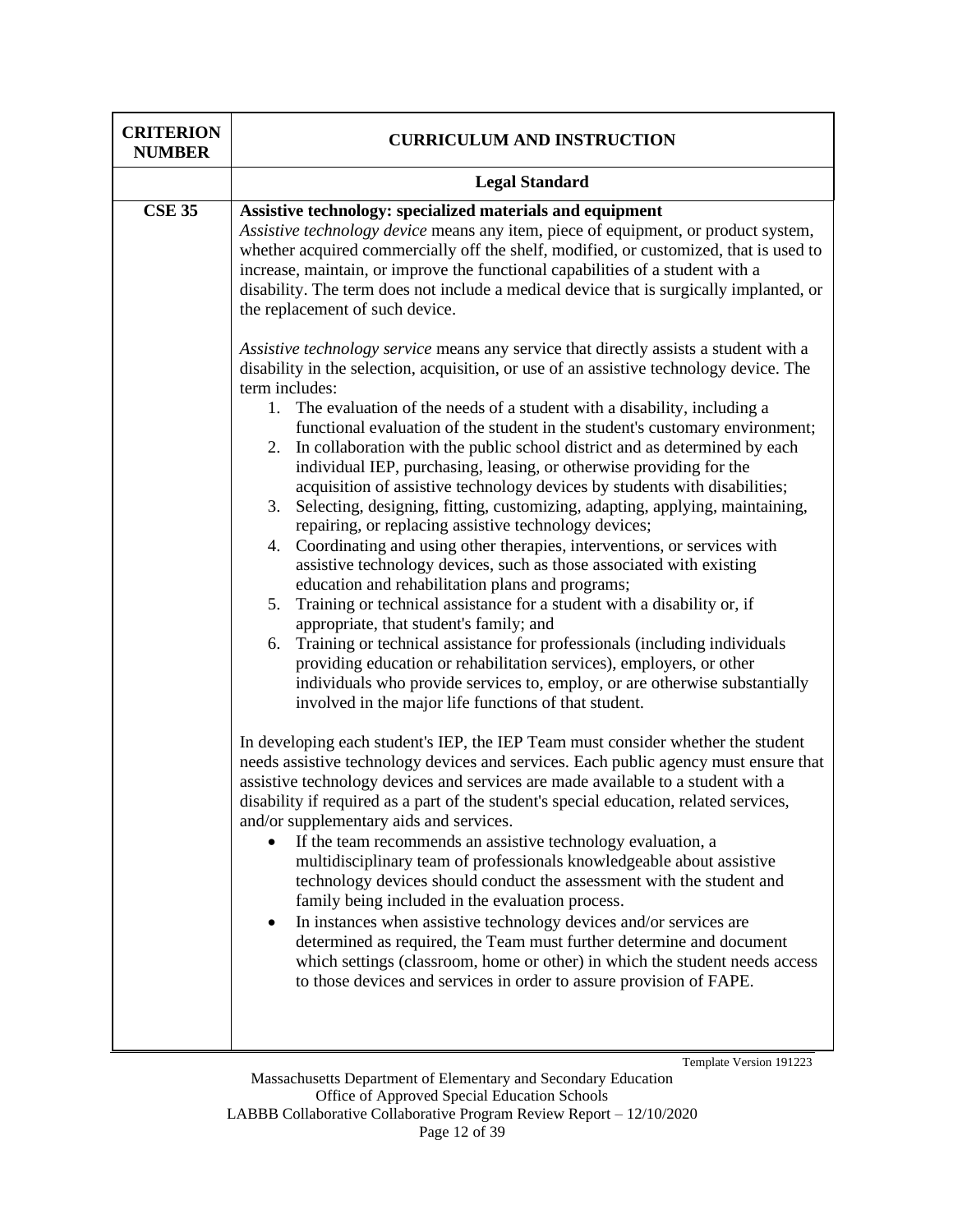| <b>CRITERION</b><br><b>NUMBER</b> | <b>CURRICULUM AND INSTRUCTION</b>                                                                                                                                                                                                                                                                                                                                                                                                                                                                                                                                                                                                                                                                                                                                                                                                                                                                                                                                                                           |                           |                |  |
|-----------------------------------|-------------------------------------------------------------------------------------------------------------------------------------------------------------------------------------------------------------------------------------------------------------------------------------------------------------------------------------------------------------------------------------------------------------------------------------------------------------------------------------------------------------------------------------------------------------------------------------------------------------------------------------------------------------------------------------------------------------------------------------------------------------------------------------------------------------------------------------------------------------------------------------------------------------------------------------------------------------------------------------------------------------|---------------------------|----------------|--|
|                                   | <b>Legal Standard</b>                                                                                                                                                                                                                                                                                                                                                                                                                                                                                                                                                                                                                                                                                                                                                                                                                                                                                                                                                                                       |                           |                |  |
|                                   | The IEP Team must also consider the communication needs of the student.<br>Augmentative and alternative communication (AAC) is a form of assistive<br>technology that can help students with disabilities that impede their ability to<br>communicate to meet their education goals and participate fully alongside their<br>nondisabled peers in all aspects of their education. AAC should be considered for<br>those students who cannot communicate effectively through oral speech, including<br>students with autism, cerebral palsy, intellectual disabilities, congenital disabilities,<br>selective mutism, muscle disease, sensory impairments, and traumatic brain injury.<br><b>State Requirements</b><br><b>Federal Requirements</b><br>34 CFR 300.5; 300.6; 300.105;<br>603 CMR 28.04(2); Technical Assistance<br>Advisory SPED 2018-3 Addressing the<br>300.324(a)(2)(v)<br>Communication Needs of Students with<br>Disabilities through Augmentative and<br>Alternative Communication (AAC) |                           |                |  |
|                                   | <b>Rating: Implemented</b>                                                                                                                                                                                                                                                                                                                                                                                                                                                                                                                                                                                                                                                                                                                                                                                                                                                                                                                                                                                  | <b>Response Required:</b> | N <sub>0</sub> |  |

| <b>CRITERION</b><br><b>NUMBER</b> |                                                                                                                                                                                                                                                                                                                                                                                                                                                                                                                                                                                                                                                                                                                                                                                                                                                                                                                                                                           |  |  |
|-----------------------------------|---------------------------------------------------------------------------------------------------------------------------------------------------------------------------------------------------------------------------------------------------------------------------------------------------------------------------------------------------------------------------------------------------------------------------------------------------------------------------------------------------------------------------------------------------------------------------------------------------------------------------------------------------------------------------------------------------------------------------------------------------------------------------------------------------------------------------------------------------------------------------------------------------------------------------------------------------------------------------|--|--|
|                                   | <b>Legal Standard</b>                                                                                                                                                                                                                                                                                                                                                                                                                                                                                                                                                                                                                                                                                                                                                                                                                                                                                                                                                     |  |  |
| <b>CSE 40</b>                     | Instructional grouping requirements for students aged five and older<br>The size and composition of instructional groupings for eligible students<br>1.<br>receiving services outside the general education classroom are compatible<br>with the methods and goals stated in each student's IEP.<br>Instructional grouping size requirements are maximum sizes and the<br>2.<br>collaborative exercises judgment in determining appropriate group size and<br>supports for smaller instructional groups serving students with complex<br>special needs.<br>3.<br>When eligible students are assigned to instructional groupings outside of the<br>general education classroom for 60% or less of the students' school<br>schedule, group size does not exceed<br>8 students with a certified special educator,<br>12 students if the certified special educator is assisted by 1 aide,<br>and<br>16 students if the certified special educator is assisted by 2<br>aides. |  |  |

Massachusetts Department of Elementary and Secondary Education Office of Approved Special Education Schools LABBB Collaborative Collaborative Program Review Report – 12/10/2020 Page 13 of 39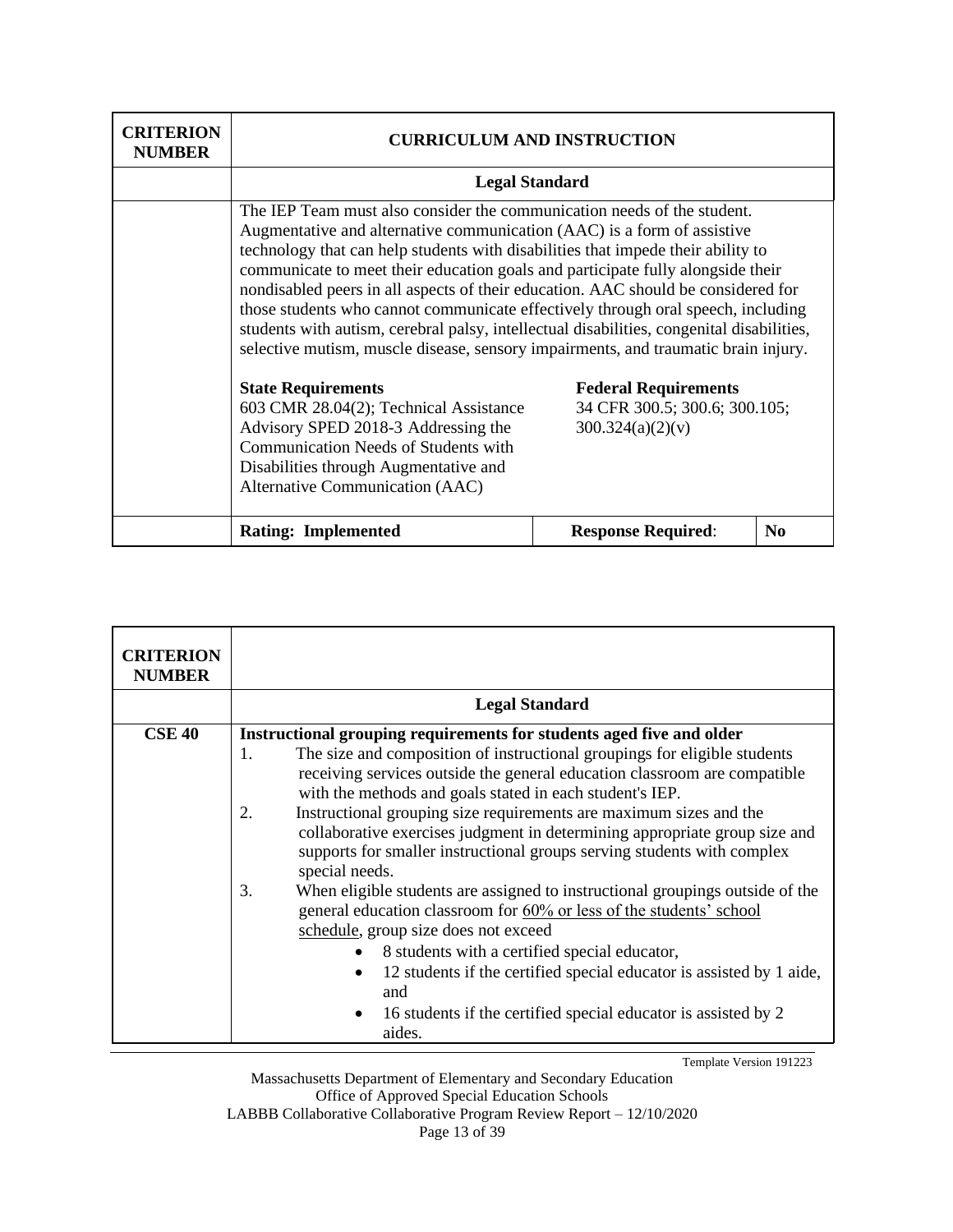| <b>CRITERION</b><br><b>NUMBER</b> |                                                                                                                                                                                                                                                                                                                                                                                                                                                                                                                                                                                                   |                                                |          |
|-----------------------------------|---------------------------------------------------------------------------------------------------------------------------------------------------------------------------------------------------------------------------------------------------------------------------------------------------------------------------------------------------------------------------------------------------------------------------------------------------------------------------------------------------------------------------------------------------------------------------------------------------|------------------------------------------------|----------|
|                                   |                                                                                                                                                                                                                                                                                                                                                                                                                                                                                                                                                                                                   | <b>Legal Standard</b>                          |          |
|                                   | For eligible students served in settings that are substantially separate, serving<br>4.<br>solely students with disabilities for more than 60% of the students' school<br>schedule, the collaborative provides instructional groupings that do not<br>exceed                                                                                                                                                                                                                                                                                                                                      | 8 students to 1 certified special educator, or |          |
|                                   | 12 students to 1 certified special educator and 1 aide.<br>After the school year has begun, if instructional groups have reached<br>5.<br>maximum size as delineated in parts 3 and 4 of this criterion, the<br>administrator of the program, collaborative director and the certified special<br>educator(s) providing services in an instructional group may decide to<br>increase the size of an instructional grouping by no more than 2 additional<br>students if the additional students have compatible instructional needs and<br>then can receive services in their neighborhood school. |                                                |          |
|                                   | In such cases, the administrator provides written notification to the<br>6.<br>Department and the parents of all group members of the decision to increase<br>the instructional group size and the reasons for such decision. Such<br>increased instructional group sizes are in effect only for the year in which<br>they are initiated.                                                                                                                                                                                                                                                         |                                                |          |
|                                   | 7.<br>The collaborative takes all steps necessary to reduce the instructional groups<br>to the sizes outlined in parts 3 or 4 of this criterion for subsequent years.<br>Such steps are documented by the collaborative.                                                                                                                                                                                                                                                                                                                                                                          |                                                |          |
|                                   | <b>State Requirements</b><br>603 CMR 28.06(6)                                                                                                                                                                                                                                                                                                                                                                                                                                                                                                                                                     | <b>Federal Requirements</b>                    |          |
|                                   | <b>Rating: Implemented</b>                                                                                                                                                                                                                                                                                                                                                                                                                                                                                                                                                                        | <b>Response Required:</b>                      | $\bf No$ |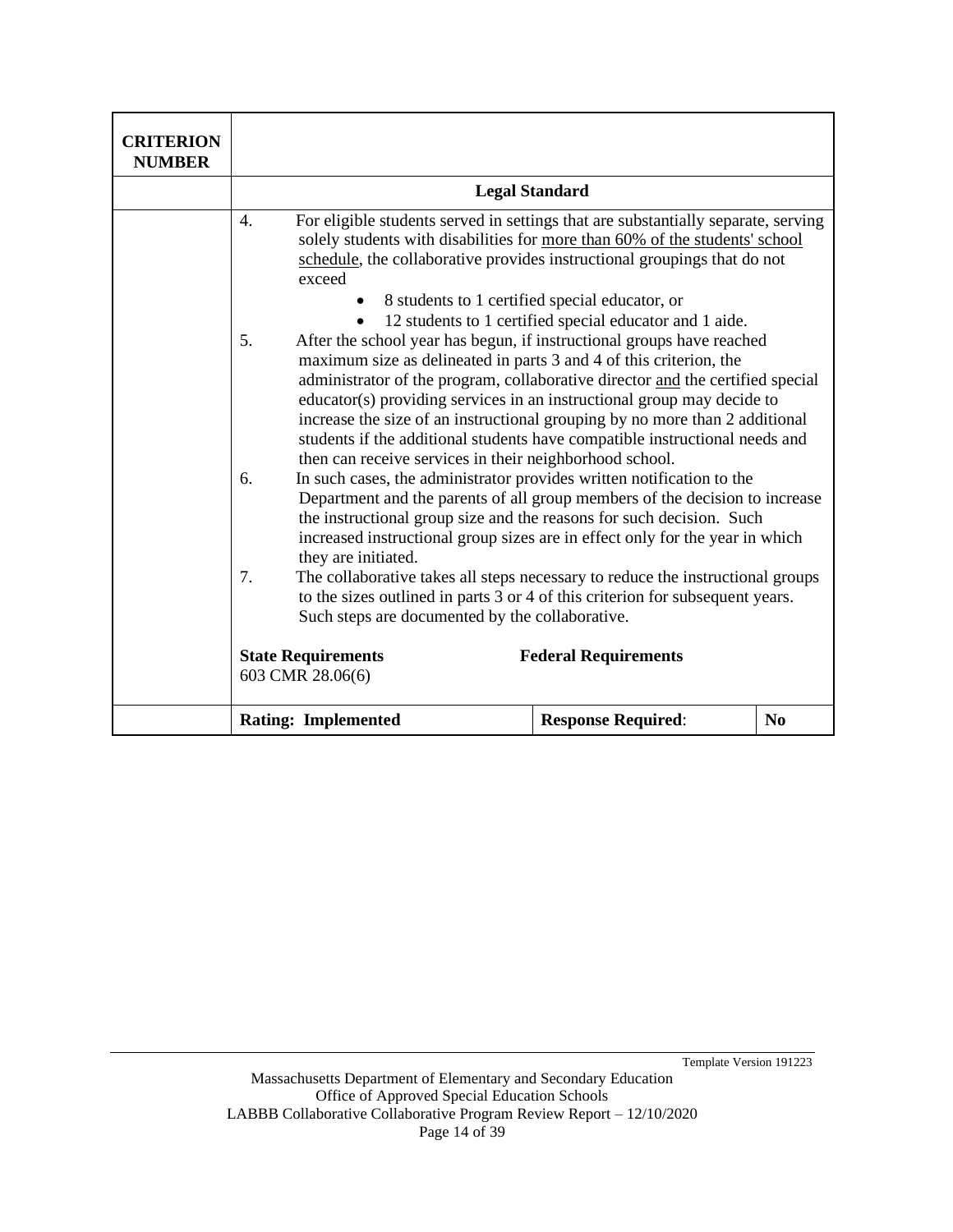| <b>CRITERION</b><br><b>NUMBER</b> |                                                                           |                                                                                                                                                                                                                                                                                                                                                                                                                                                             |                |  |
|-----------------------------------|---------------------------------------------------------------------------|-------------------------------------------------------------------------------------------------------------------------------------------------------------------------------------------------------------------------------------------------------------------------------------------------------------------------------------------------------------------------------------------------------------------------------------------------------------|----------------|--|
|                                   | <b>Legal Standard</b>                                                     |                                                                                                                                                                                                                                                                                                                                                                                                                                                             |                |  |
| <b>CSE 41</b>                     | Age span requirements<br><b>State Requirements</b><br>603 CMR 28.06(6)(f) | The ages of the youngest and oldest student in any instructional grouping do not<br>differ by more than 48 months. A written request for approval of a wider age range<br>is submitted to the Commissioner of Elementary and Secondary Education in cases<br>where the collaborative believes it is justified. Such requests are implemented only<br>after approval of the Department of Elementary and Secondary Education.<br><b>Federal Requirements</b> |                |  |
|                                   | <b>Rating: Implemented</b>                                                | <b>Response Required:</b>                                                                                                                                                                                                                                                                                                                                                                                                                                   | N <sub>0</sub> |  |

| <b>CRITERION</b><br><b>NUMBER</b> | <b>STUDENT SUPPORT SERVICES</b>                                                                                                                                                                                                                         |                                                                                                                                                                     |                |
|-----------------------------------|---------------------------------------------------------------------------------------------------------------------------------------------------------------------------------------------------------------------------------------------------------|---------------------------------------------------------------------------------------------------------------------------------------------------------------------|----------------|
|                                   | <b>Legal Standard</b>                                                                                                                                                                                                                                   |                                                                                                                                                                     |                |
| <b>CSE 44</b>                     | <b>Procedure for recording suspensions</b><br>The collaborative has a procedure to record the number and duration of suspensions<br>from any part of the student's program, including suspensions from special<br>transportation prescribed by the IEP. |                                                                                                                                                                     |                |
|                                   | <b>State Requirements</b>                                                                                                                                                                                                                               | <b>Federal Requirements</b><br>34 CFR 300.530; IDEA 2004 Final<br>Regulations, Analysis of Comments and<br>Changes, Federal Register 71 (14 August)<br>2006): 46715 |                |
|                                   | <b>Rating: Implemented</b>                                                                                                                                                                                                                              | <b>Response Required:</b>                                                                                                                                           | N <sub>0</sub> |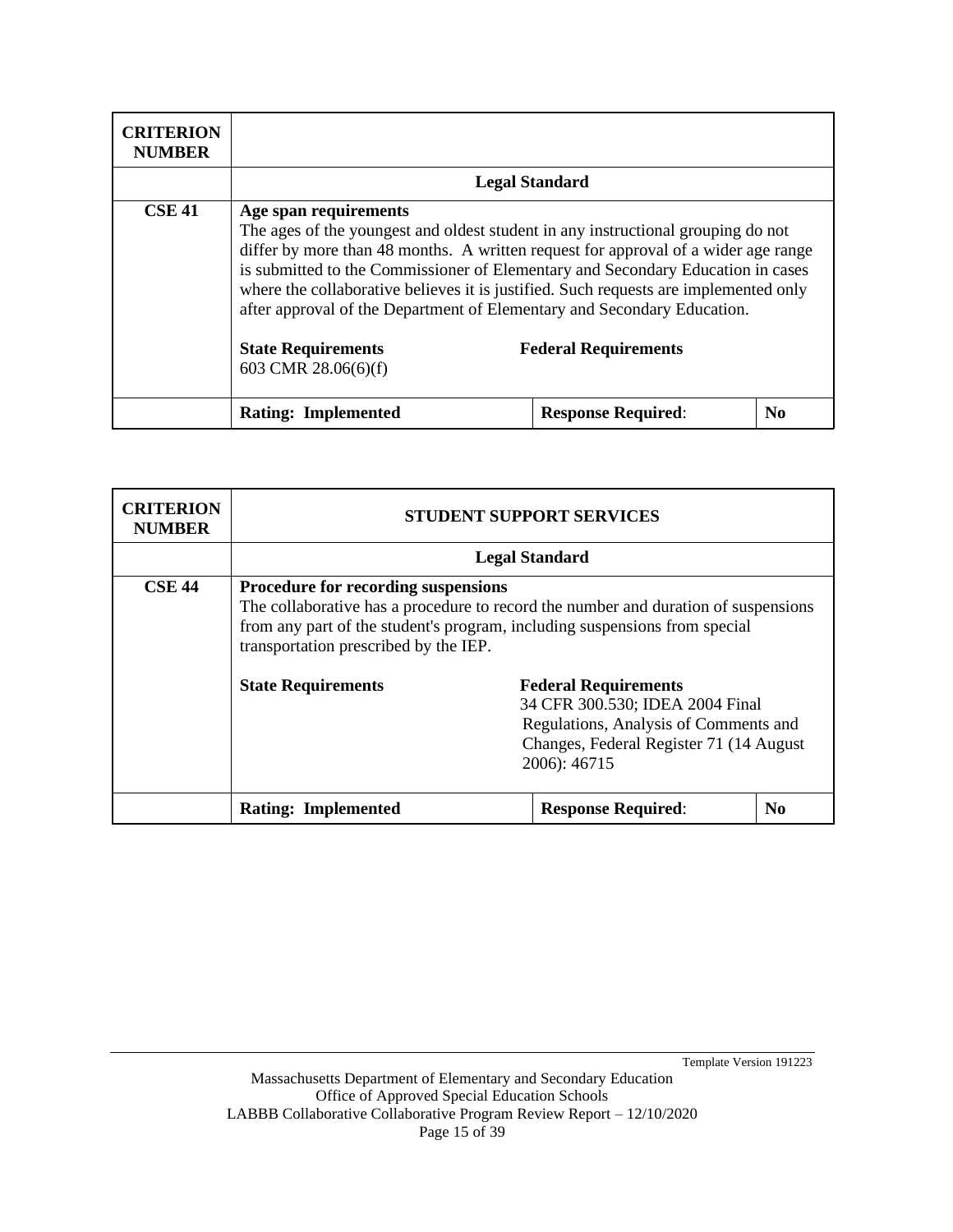| <b>CRITERION</b><br><b>NUMBER</b>                                                                         |                                                                                                                                                                                                                                                                                                                                                                                                                                                                                                                                                                                                                                                                                                                                                                                                                                                                                                                                                                                                                                                                                                                                                                                                                                                                                                                                                                                                                                                                                                                                                                                                                                                                                                                                                                                                                                                                                                                                                                                                  |                                                                                                                                                                                                                                                                                                           |    |
|-----------------------------------------------------------------------------------------------------------|--------------------------------------------------------------------------------------------------------------------------------------------------------------------------------------------------------------------------------------------------------------------------------------------------------------------------------------------------------------------------------------------------------------------------------------------------------------------------------------------------------------------------------------------------------------------------------------------------------------------------------------------------------------------------------------------------------------------------------------------------------------------------------------------------------------------------------------------------------------------------------------------------------------------------------------------------------------------------------------------------------------------------------------------------------------------------------------------------------------------------------------------------------------------------------------------------------------------------------------------------------------------------------------------------------------------------------------------------------------------------------------------------------------------------------------------------------------------------------------------------------------------------------------------------------------------------------------------------------------------------------------------------------------------------------------------------------------------------------------------------------------------------------------------------------------------------------------------------------------------------------------------------------------------------------------------------------------------------------------------------|-----------------------------------------------------------------------------------------------------------------------------------------------------------------------------------------------------------------------------------------------------------------------------------------------------------|----|
|                                                                                                           |                                                                                                                                                                                                                                                                                                                                                                                                                                                                                                                                                                                                                                                                                                                                                                                                                                                                                                                                                                                                                                                                                                                                                                                                                                                                                                                                                                                                                                                                                                                                                                                                                                                                                                                                                                                                                                                                                                                                                                                                  | <b>Legal Standard</b>                                                                                                                                                                                                                                                                                     |    |
| <b>CSE 46</b><br>and elements<br>of APD 9.6 -<br>$10+$ Day<br><b>Suspensions</b><br>(where<br>applicable) | Procedures for suspension of students with disabilities when suspensions exceed<br>10 consecutive school days or a pattern has developed for suspensions exceeding<br>10 cumulative days; responsibilities of the Team; responsibilities of the district<br>A suspension of longer than 10 consecutive days or a series of suspensions that<br>1.<br>are shorter than 10 consecutive days but constitute a pattern are considered to<br>represent a change in placement.<br>When a suspension constitutes a change in placement of a student with<br>2.<br>disabilities, the collaborative, district personnel, the parent, and other relevant<br>members of the Team, as determined by the collaborative, parent and the district,<br>convene within 10 days of the decision to suspend to review all relevant<br>information in the student's file, including the IEP, any teacher observations, and<br>any relevant information from the parents, to determine whether the behavior<br>was caused by or had a direct and substantial relationship to the disability or was<br>the direct result of the failure to implement the IEP—"a manifestation<br>determination."<br>If collaborative, district personnel, the parent, and other relevant members of the<br>3.<br>Team determine that the behavior is NOT a manifestation of the disability, then<br>the suspension or expulsion may go forward consistent with the collaborative<br>policies and procedures and the student must be offered:<br>a.<br>IEP goals; and<br>b.<br>does not recur.<br>If collaborative and district personnel, the parent, and other relevant members of<br>4.<br>the Team determine that the behavior $IS$ a manifestation of the disability, then<br>the Team completes a functional behavioral assessment and behavioral<br>intervention plan if it has not already done so. If a behavioral intervention plan is<br>already in place, the Team reviews it and modifies it, as necessary, to address the | services to enable the student, although in another setting, to continue to<br>participate in the general education curriculum and to progress toward<br>as appropriate, a functional behavioral assessment and behavioral<br>intervention services and modifications, to address the behavior so that it |    |
|                                                                                                           | behavior. Except when he or she has been placed in an interim alternative<br>educational setting the student returns to the original placement unless the<br>collaborative, parents and district agree otherwise or the hearing officer orders a<br>new placement.<br><b>State Requirements</b>                                                                                                                                                                                                                                                                                                                                                                                                                                                                                                                                                                                                                                                                                                                                                                                                                                                                                                                                                                                                                                                                                                                                                                                                                                                                                                                                                                                                                                                                                                                                                                                                                                                                                                  | <b>Federal Requirements</b><br>34 CFR 300.530-537                                                                                                                                                                                                                                                         |    |
|                                                                                                           | <b>Rating: Implemented</b>                                                                                                                                                                                                                                                                                                                                                                                                                                                                                                                                                                                                                                                                                                                                                                                                                                                                                                                                                                                                                                                                                                                                                                                                                                                                                                                                                                                                                                                                                                                                                                                                                                                                                                                                                                                                                                                                                                                                                                       | <b>Response Required:</b>                                                                                                                                                                                                                                                                                 | No |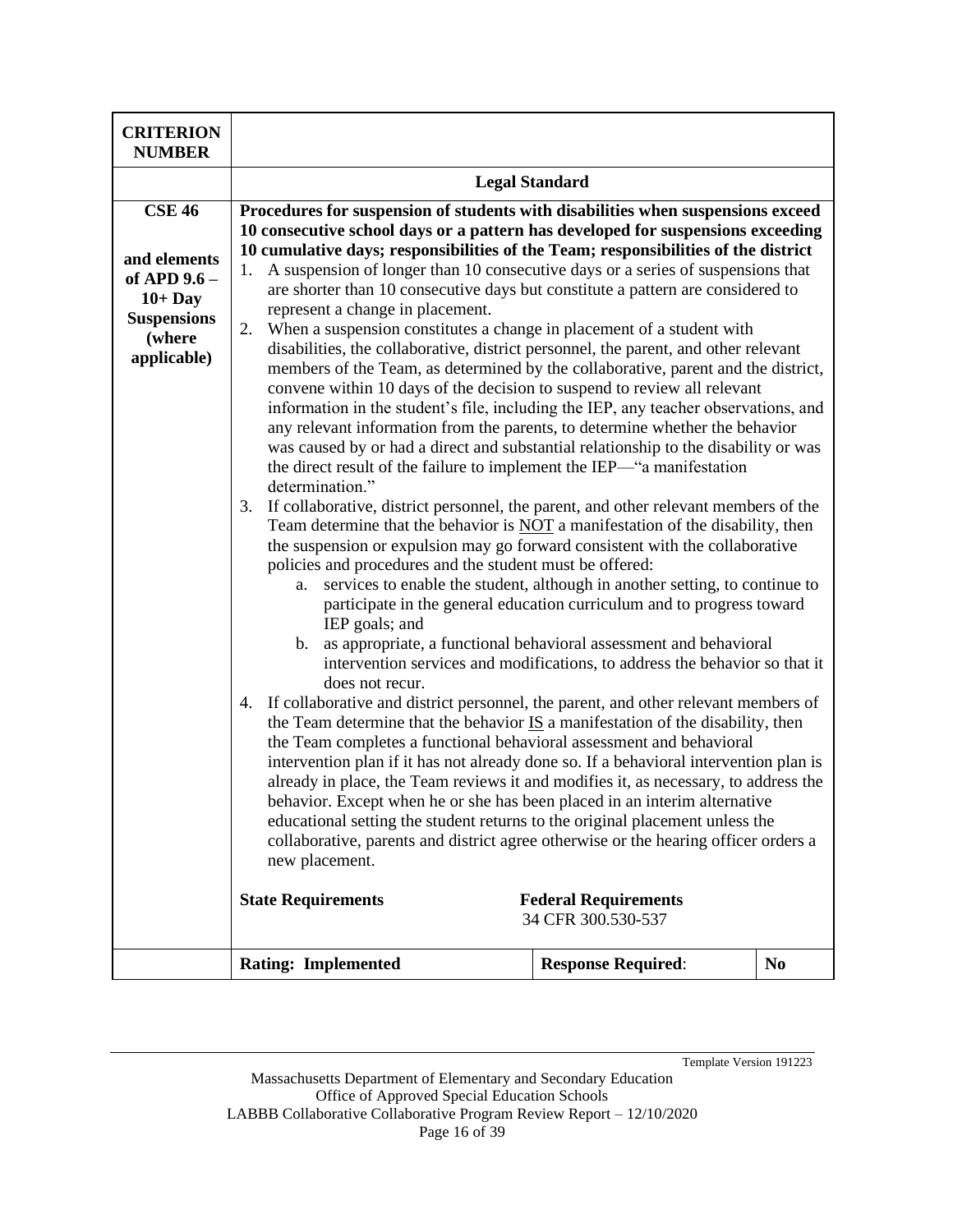| <b>CRITERION</b><br><b>NUMBER</b> |                                                                                                                                                                                                                                                                                                                                                                                                                                                                                                                                                                                                                                                                                                                                                                                                                                                                                                                                                                                                                                                                                                                                                               |                                                           |          |
|-----------------------------------|---------------------------------------------------------------------------------------------------------------------------------------------------------------------------------------------------------------------------------------------------------------------------------------------------------------------------------------------------------------------------------------------------------------------------------------------------------------------------------------------------------------------------------------------------------------------------------------------------------------------------------------------------------------------------------------------------------------------------------------------------------------------------------------------------------------------------------------------------------------------------------------------------------------------------------------------------------------------------------------------------------------------------------------------------------------------------------------------------------------------------------------------------------------|-----------------------------------------------------------|----------|
|                                   |                                                                                                                                                                                                                                                                                                                                                                                                                                                                                                                                                                                                                                                                                                                                                                                                                                                                                                                                                                                                                                                                                                                                                               | <b>Legal Standard</b>                                     |          |
| <b>CSE 49</b>                     | <b>Related services</b><br>For each student with special education needs found to require related services the<br>collaborative provides or arranges for the provision of transportation and such<br>developmental, corrective, and other supportive services as are required to assist a<br>student to benefit from special education or to access the general curriculum, and<br>includes:<br>speech-language pathology and audiology services<br>1.<br>psychological services<br>2.<br>physical therapy<br>3.<br>occupational therapy<br>4.<br>recreation, including therapeutic recreation<br>5.<br>early identification and assessment of disabilities in children, by notification to<br>6.<br>the responsible public school district<br>counseling services, including rehabilitation counseling<br>7.<br>orientation and mobility services (peripatology)<br>8.<br>medical services for diagnostic or evaluation purposes<br>9.<br>10. school health services, including school nurse services<br>11. social work services<br>12. parent counseling and training, and<br>13. interpreting services.<br><b>State Requirements</b><br>603 CMR 28.02(18) | <b>Federal Requirements)</b><br>34 CFR 300.34; 300.323(c) |          |
|                                   | <b>Rating: Implemented</b>                                                                                                                                                                                                                                                                                                                                                                                                                                                                                                                                                                                                                                                                                                                                                                                                                                                                                                                                                                                                                                                                                                                                    | <b>Response Required:</b>                                 | $\bf No$ |

| <b>CRITERION</b><br><b>NUMBER</b> |                                                                                                                                                                             | <b>FACULTY, STAFF AND ADMINISTRATION</b>      |
|-----------------------------------|-----------------------------------------------------------------------------------------------------------------------------------------------------------------------------|-----------------------------------------------|
|                                   |                                                                                                                                                                             | <b>Legal Standard</b>                         |
| <b>CSE 51</b>                     | Appropriate special education teacher licensure<br>Individuals who design and/or provide direct special education services described in<br>IEPs are appropriately licensed. |                                               |
|                                   | <b>State Requirements</b><br>M.G.L. c. 71, § 38G and § 89(qq);<br>603 CMR 1.07; 7.00; 28.02(3)                                                                              | <b>Federal Requirements</b><br>34 CFR 300.156 |

Massachusetts Department of Elementary and Secondary Education Office of Approved Special Education Schools LABBB Collaborative Collaborative Program Review Report – 12/10/2020 Page 17 of 39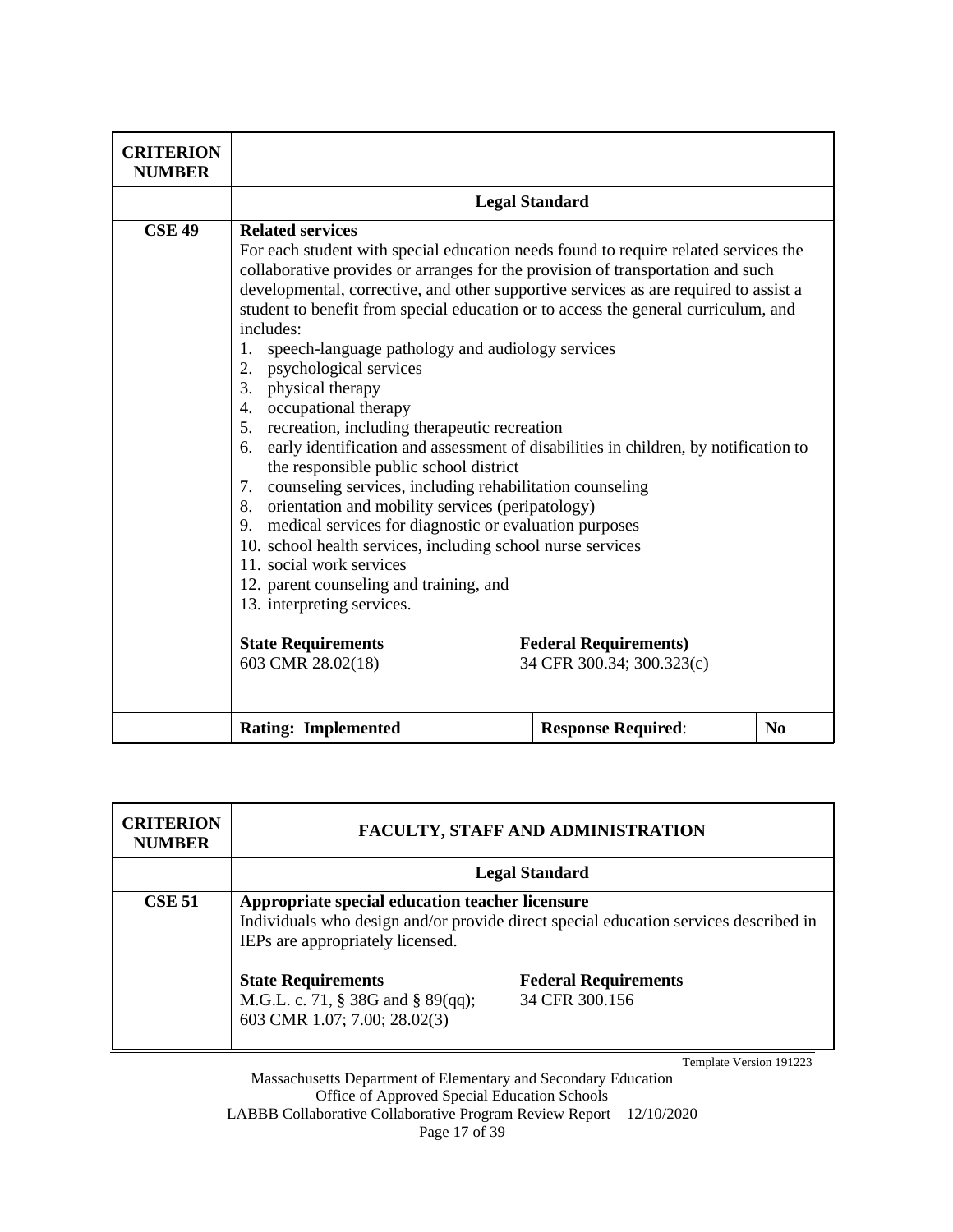| <b>CRITERION</b><br><b>NUMBER</b> | <b>FACULTY, STAFF AND ADMINISTRATION</b> |                           |     |
|-----------------------------------|------------------------------------------|---------------------------|-----|
|                                   |                                          | <b>Legal Standard</b>     |     |
|                                   | <b>Rating: Partially Implemented</b>     | <b>Response Required:</b> | Yes |

*A review of documentation and interviews indicated that not all special education teachers are appropriately licensed and have not been granted a waiver from the Department of Elementary and Secondary Education.*

| <b>CRITERION</b><br><b>NUMBER</b> |                                                                                                                                                                                                                                                                                                                                                                                                                                                                                                                                                                                                  |                                                          |                |
|-----------------------------------|--------------------------------------------------------------------------------------------------------------------------------------------------------------------------------------------------------------------------------------------------------------------------------------------------------------------------------------------------------------------------------------------------------------------------------------------------------------------------------------------------------------------------------------------------------------------------------------------------|----------------------------------------------------------|----------------|
|                                   |                                                                                                                                                                                                                                                                                                                                                                                                                                                                                                                                                                                                  | <b>Legal Standard</b>                                    |                |
| <b>CSE 52</b>                     | Appropriate certifications/licenses or other credentials -- related service<br>providers<br>Any person, including non-educational personnel, who provides related services<br>described under federal special education law, who supervises paraprofessionals in<br>the provision of related services, or who provides support services directly to the<br>general or special education classroom teacher is appropriately certified, licensed,<br>board-registered or otherwise approved to provide such services by the relevant<br>professional standards board or agency for the profession. |                                                          |                |
|                                   | <b>State Requirements</b><br>603 CMR 28.02(3), (18)                                                                                                                                                                                                                                                                                                                                                                                                                                                                                                                                              | <b>Federal Requirements</b><br>34 CFR 300.34; 300.156(b) |                |
|                                   | <b>Rating: Implemented</b>                                                                                                                                                                                                                                                                                                                                                                                                                                                                                                                                                                       | <b>Response Required:</b>                                | N <sub>0</sub> |

| <b>CRITERION</b><br><b>NUMBER</b> |                                                                                                                                                                                                                              |                                                          |
|-----------------------------------|------------------------------------------------------------------------------------------------------------------------------------------------------------------------------------------------------------------------------|----------------------------------------------------------|
|                                   |                                                                                                                                                                                                                              | <b>Legal Standard</b>                                    |
| CSE 52A                           | <b>Registration of educational interpreters</b><br>Providers of interpreting services for students who are deaf or hard of hearing must<br>be registered with the Massachusetts Commission for the Deaf and Hard of Hearing. |                                                          |
|                                   | <b>State Requirements</b><br>603 CMR 28.02(3), (18)                                                                                                                                                                          | <b>Federal Requirements</b><br>34 CFR 300.34; 300.156(b) |

Template Version 191223

Massachusetts Department of Elementary and Secondary Education Office of Approved Special Education Schools LABBB Collaborative Collaborative Program Review Report – 12/10/2020 Page 18 of 39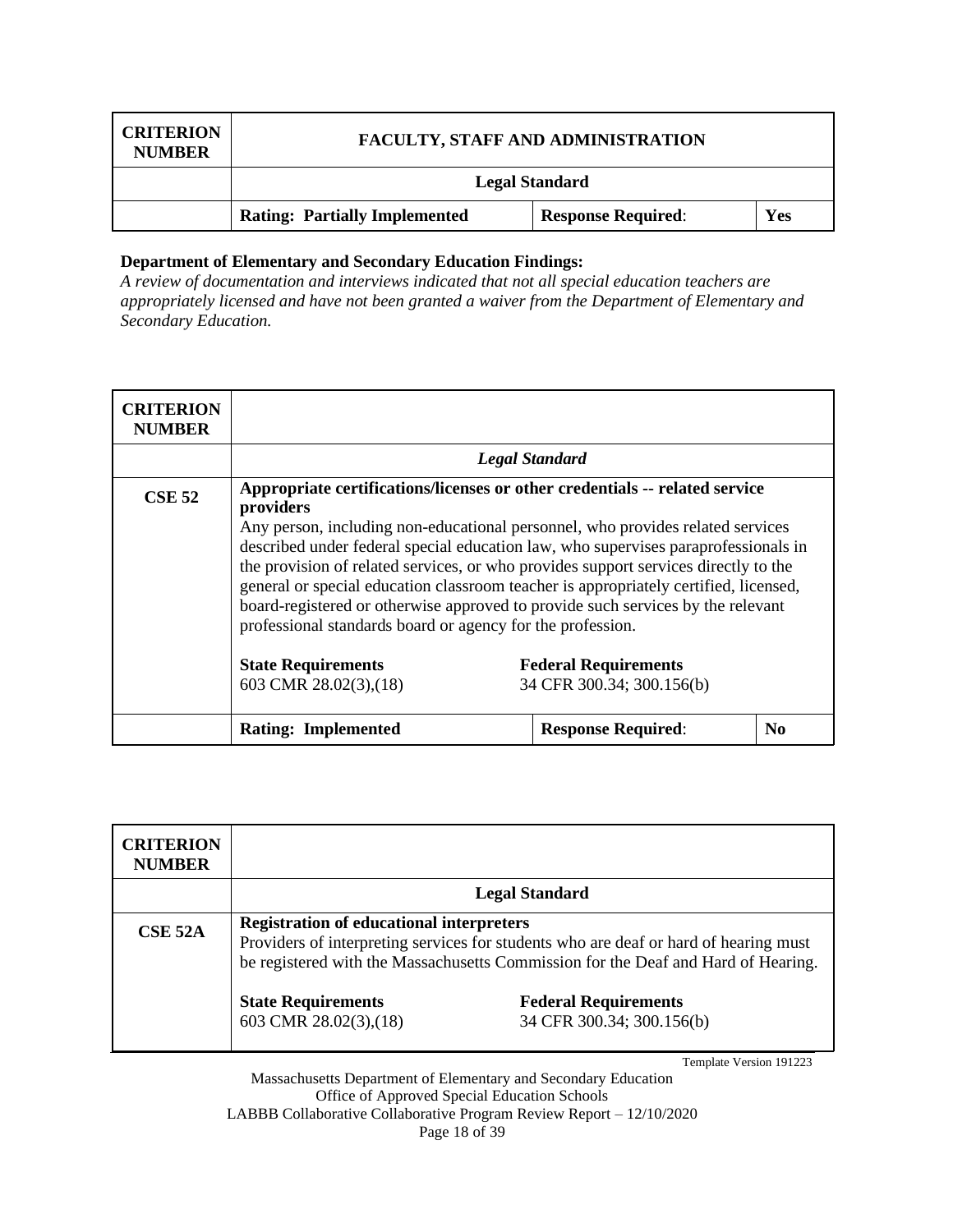| <b>CRITERION</b><br><b>NUMBER</b> |                                                                                                                                                                                 |                           |                |
|-----------------------------------|---------------------------------------------------------------------------------------------------------------------------------------------------------------------------------|---------------------------|----------------|
|                                   |                                                                                                                                                                                 | <b>Legal Standard</b>     |                |
|                                   | See the Memorandum on New Requirements for Registration of Sign Language<br>Interpreters Who Work in Educational Settings at<br>http://www.doe.mass.edu/news/news.aspx?id=3416. |                           |                |
|                                   | <b>Rating: Not Applicable</b>                                                                                                                                                   | <b>Response Required:</b> | N <sub>0</sub> |

*The collaborative does not currently employ any educational interpreters.*

| <b>CRITERION</b><br><b>NUMBER</b> |                                                                                                                                                                                                                                                                                                                                                                           |                                               |                |
|-----------------------------------|---------------------------------------------------------------------------------------------------------------------------------------------------------------------------------------------------------------------------------------------------------------------------------------------------------------------------------------------------------------------------|-----------------------------------------------|----------------|
|                                   |                                                                                                                                                                                                                                                                                                                                                                           | <b>Legal Standard</b>                         |                |
| <b>CSE 53</b>                     | Use of paraprofessionals<br>Reserved.<br>1.<br>2.<br>Persons employed as paraprofessionals and assistants do not design<br>instruction for students with disabilities but are expected to implement<br>instruction under the supervision of an appropriately certified or licensed<br>professional who is proximate and readily available to provide such<br>supervision. |                                               |                |
|                                   | <b>State Requirements</b>                                                                                                                                                                                                                                                                                                                                                 | <b>Federal Requirements</b><br>34 CFR 300.156 |                |
|                                   | <b>Rating: Implemented</b>                                                                                                                                                                                                                                                                                                                                                | <b>Response Required:</b>                     | N <sub>0</sub> |

| <b>CRITERION</b><br><b>NUMBER</b> |                                                                                                                                                                                                                                                                                                                                                       |
|-----------------------------------|-------------------------------------------------------------------------------------------------------------------------------------------------------------------------------------------------------------------------------------------------------------------------------------------------------------------------------------------------------|
|                                   | <b>Legal Standard</b>                                                                                                                                                                                                                                                                                                                                 |
| <b>CSE 54</b>                     | <b>Professional development</b><br>1. The collaborative considers the needs of all staff in developing training<br>opportunities for professional and paraprofessional staff and provides a variety of<br>offerings.<br>2. The collaborative ensures that all staff, including both special education and<br>general education staff, are trained on: |

Template Version 191223

Massachusetts Department of Elementary and Secondary Education Office of Approved Special Education Schools LABBB Collaborative Collaborative Program Review Report – 12/10/2020 Page 19 of 39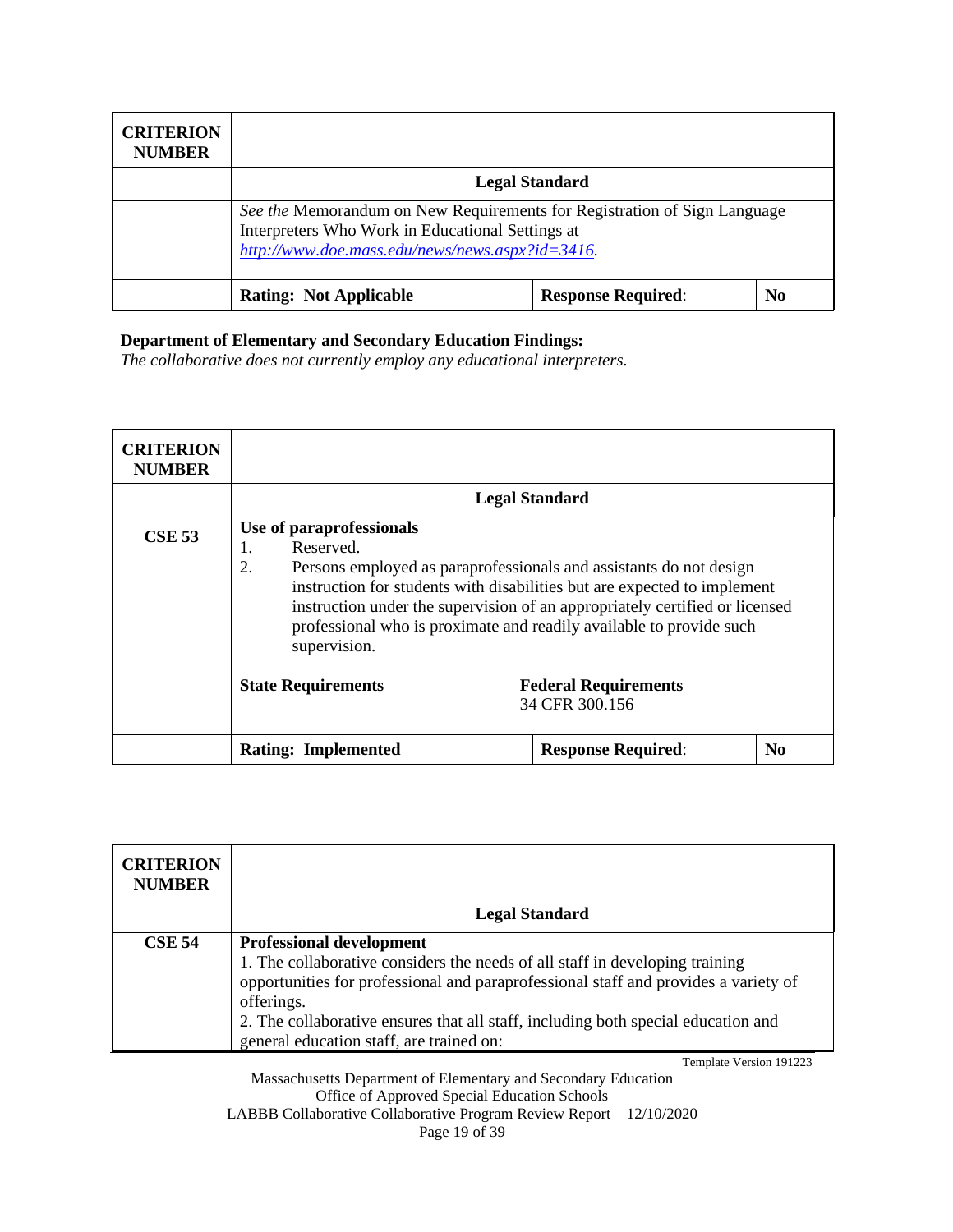| <b>CRITERION</b><br><b>NUMBER</b> |                                                                                                                                                                                                                                                                                                                                                                                                                                                                                                                                                                                                                                                                                                                                                                                                                                                                                                                                                                                                                                                                                                                                                                                                                                                                                                                                                                                                                                                                                                                                                                           |                             |                |
|-----------------------------------|---------------------------------------------------------------------------------------------------------------------------------------------------------------------------------------------------------------------------------------------------------------------------------------------------------------------------------------------------------------------------------------------------------------------------------------------------------------------------------------------------------------------------------------------------------------------------------------------------------------------------------------------------------------------------------------------------------------------------------------------------------------------------------------------------------------------------------------------------------------------------------------------------------------------------------------------------------------------------------------------------------------------------------------------------------------------------------------------------------------------------------------------------------------------------------------------------------------------------------------------------------------------------------------------------------------------------------------------------------------------------------------------------------------------------------------------------------------------------------------------------------------------------------------------------------------------------|-----------------------------|----------------|
|                                   | <b>Legal Standard</b>                                                                                                                                                                                                                                                                                                                                                                                                                                                                                                                                                                                                                                                                                                                                                                                                                                                                                                                                                                                                                                                                                                                                                                                                                                                                                                                                                                                                                                                                                                                                                     |                             |                |
|                                   | a. state and federal special education requirements and related local special<br>education policies and procedures;<br>b. (if applicable, when collaborative students may be able to be placed in general<br>education classrooms) analyzing and accommodating diverse learning styles of<br>all students in order to achieve an objective of inclusion in the general education<br>classroom of students with diverse learning styles;<br>c. (if applicable, when collaborative students are placed in general education<br>classroom(s)) methods of collaboration among teachers, paraprofessionals and<br>teacher assistants to accommodate diverse learning styles of all students in the<br>general education classroom;<br>3. If the collaborative provides transportation, then the collaborative provides in-<br>service training for all locally hired and contracted transportation providers, before<br>they begin transporting any special education student receiving special<br>transportation, on his or her needs and appropriate methods of meeting those needs;<br>for any such student it also provides written information on the nature of any needs<br>or problems that may cause difficulties, along with information on appropriate<br>emergency measures. Transportation providers include drivers of general and special<br>education vehicles and any attendants or aides identified by a Team for either type of<br>vehicle.<br><b>State Requirements</b><br>M.G.L. c. 71, §§ 38G, 38Q and 38Q ½;<br>603 CMR 28.03(1)(a); 28.06(8)(b) and (c) | <b>Federal Requirements</b> |                |
|                                   |                                                                                                                                                                                                                                                                                                                                                                                                                                                                                                                                                                                                                                                                                                                                                                                                                                                                                                                                                                                                                                                                                                                                                                                                                                                                                                                                                                                                                                                                                                                                                                           |                             |                |
|                                   | <b>Rating: Implemented</b>                                                                                                                                                                                                                                                                                                                                                                                                                                                                                                                                                                                                                                                                                                                                                                                                                                                                                                                                                                                                                                                                                                                                                                                                                                                                                                                                                                                                                                                                                                                                                | <b>Response Required:</b>   | N <sub>0</sub> |

| <b>CRITERION</b><br><b>NUMBER</b> | <b>SCHOOL FACILITIES</b>                                                                  |  |
|-----------------------------------|-------------------------------------------------------------------------------------------|--|
|                                   | <b>Legal Standard</b>                                                                     |  |
| <b>CSE 55</b>                     | <b>Special education facilities and classrooms</b>                                        |  |
|                                   | The collaborative program is located in facilities and classrooms that:                   |  |
|                                   | 1. maximize the inclusion of such students into the life of the school;                   |  |
| and APD 13.4                      | 2. provide accessibility, free from barriers to mobility, to those areas of the buildings |  |
| – Physical                        | and grounds to which such access is necessary in order to implement fully each            |  |
| <b>Facility</b> /                 | student's IEP;                                                                            |  |
| <b>Architectural</b>              | 3. are at least equal in all physical respects to the average standards of general        |  |
| <b>Barriers</b>                   | education facilities and classrooms in the buildings in which they are located;           |  |
| (where)                           | 4. are given the same priority any as general education programs in the allocation of     |  |
| applicable)                       | instructional and other space in the public school building in which they are located     |  |
|                                   | in order to minimize the separation or stigmatization of eligible students; and           |  |
|                                   | 5. are not identified by signs or other means that stigmatize such students.              |  |

Massachusetts Department of Elementary and Secondary Education Office of Approved Special Education Schools LABBB Collaborative Collaborative Program Review Report – 12/10/2020 Page 20 of 39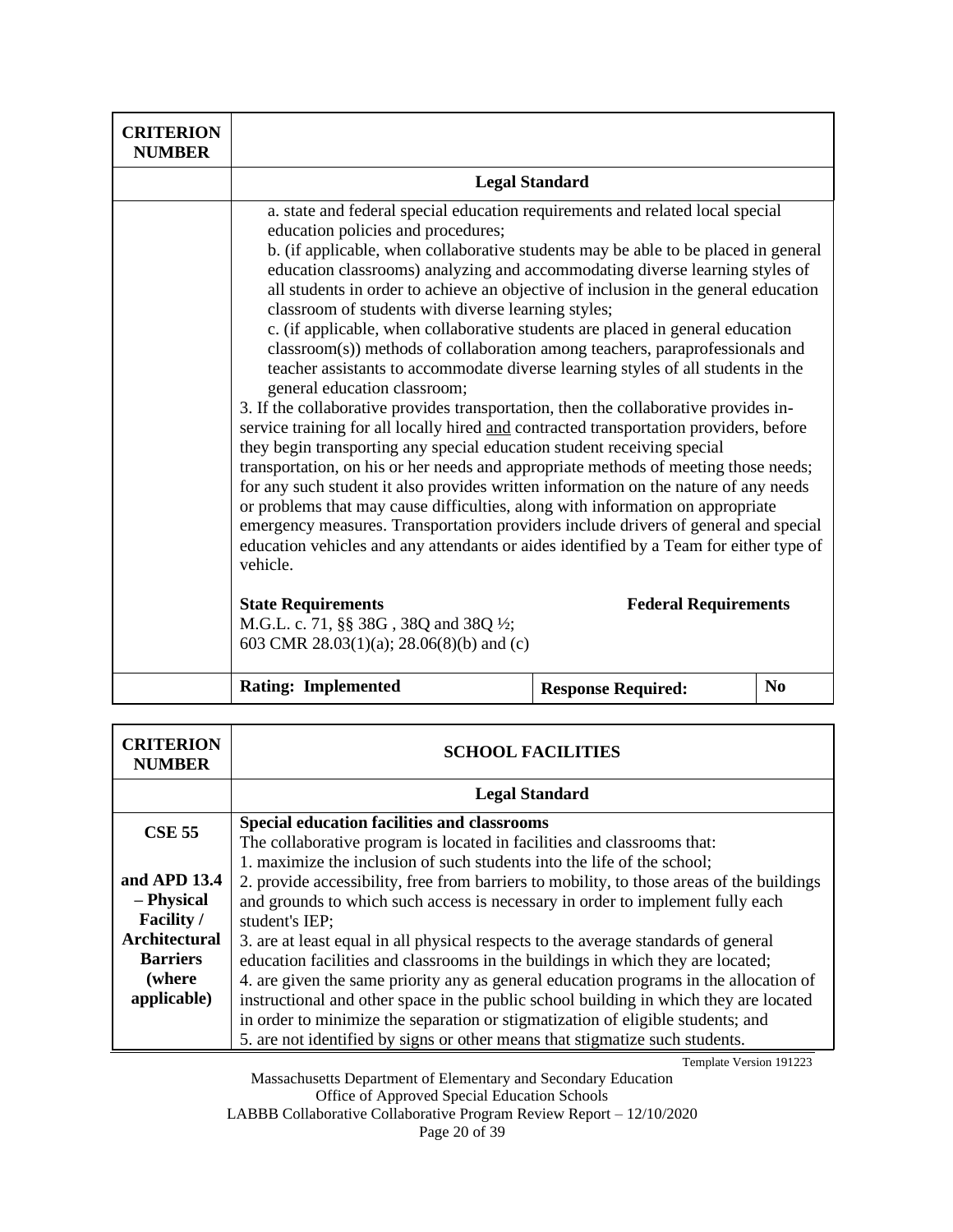| <b>CRITERION</b><br><b>NUMBER</b> | <b>SCHOOL FACILITIES</b>                                                                                                                                                                                                                                                                                                                                                                                                                                                                                                                                           |                                                                                                                                         |                |
|-----------------------------------|--------------------------------------------------------------------------------------------------------------------------------------------------------------------------------------------------------------------------------------------------------------------------------------------------------------------------------------------------------------------------------------------------------------------------------------------------------------------------------------------------------------------------------------------------------------------|-----------------------------------------------------------------------------------------------------------------------------------------|----------------|
|                                   | <b>Legal Standard</b>                                                                                                                                                                                                                                                                                                                                                                                                                                                                                                                                              |                                                                                                                                         |                |
|                                   | Collaborative approved public day programs must meet the following<br>requirements:<br>If the program which enrolls students requiring wheelchairs shall have at<br>least one entrance without steps and wide enough for a wheelchair, for each<br>building utilized in carrying out the IEPs for such students.<br>If any part of the program is not accessible to students with limited physical<br>$\bullet$<br>mobility, a plan and timetable shall be provided that describes how the<br>program will make all programs and appropriate buildings accessible. |                                                                                                                                         |                |
|                                   | <b>State Requirements</b><br>603 CMR $28.03(1)(b)$<br>Mass. Const. Amend. Art. 114                                                                                                                                                                                                                                                                                                                                                                                                                                                                                 | <b>Federal Requirements</b><br>Section 504 of the Rehabilitation Act of<br>1973; Title II: 42 U.S.C. 12132; 28 C.F.R.<br>35.149, 35.150 |                |
|                                   | <b>Rating: Implemented</b>                                                                                                                                                                                                                                                                                                                                                                                                                                                                                                                                         | <b>Response Required:</b>                                                                                                               | N <sub>0</sub> |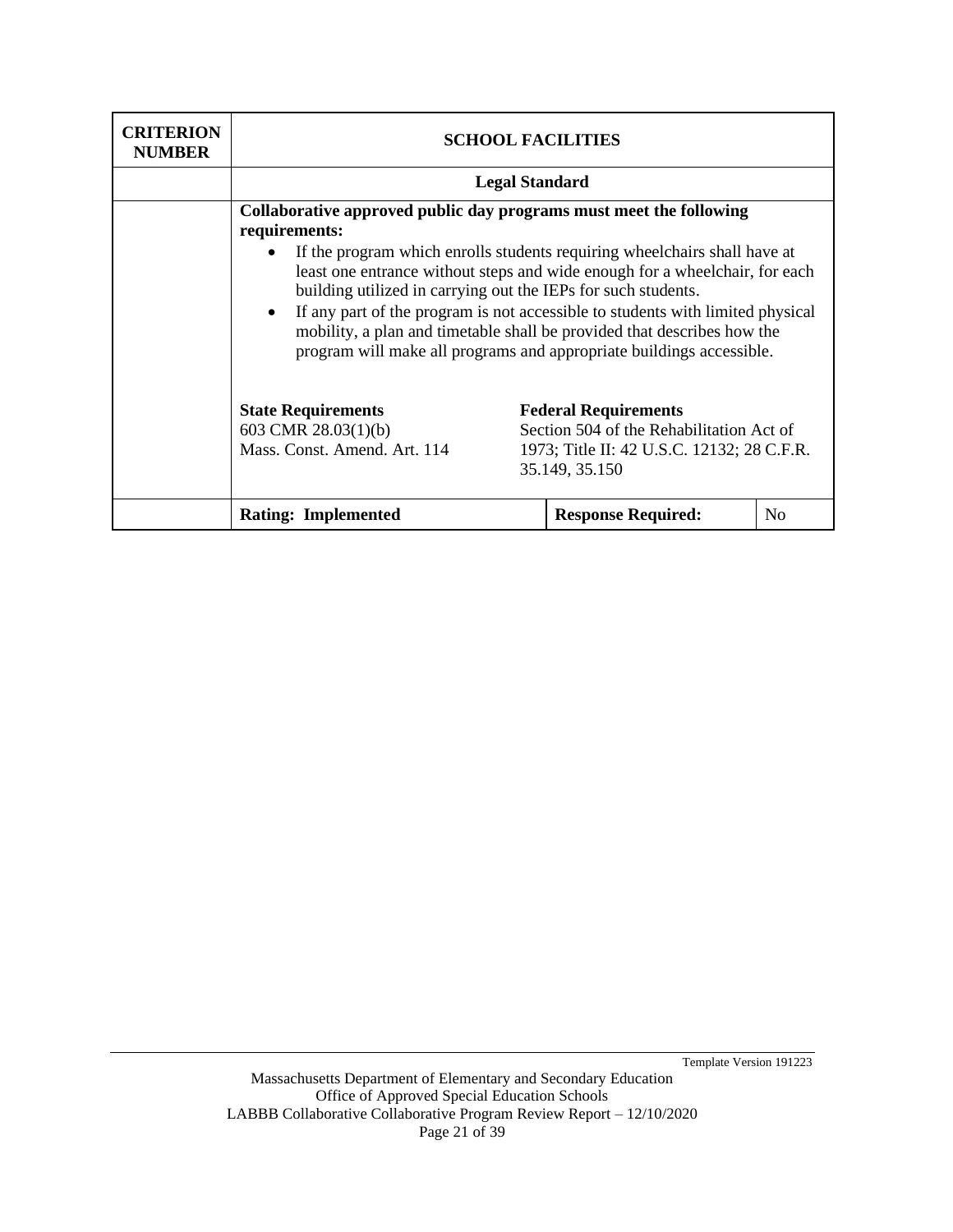# **CIVIL RIGHTS METHODS OF ADMINISTRATION AND OTHER RELATED GENERAL EDUCATION REQUIREMENTS**

<span id="page-21-0"></span>**LEGAL STANDARDS, COMPLIANCE RATINGS AND FINDINGS**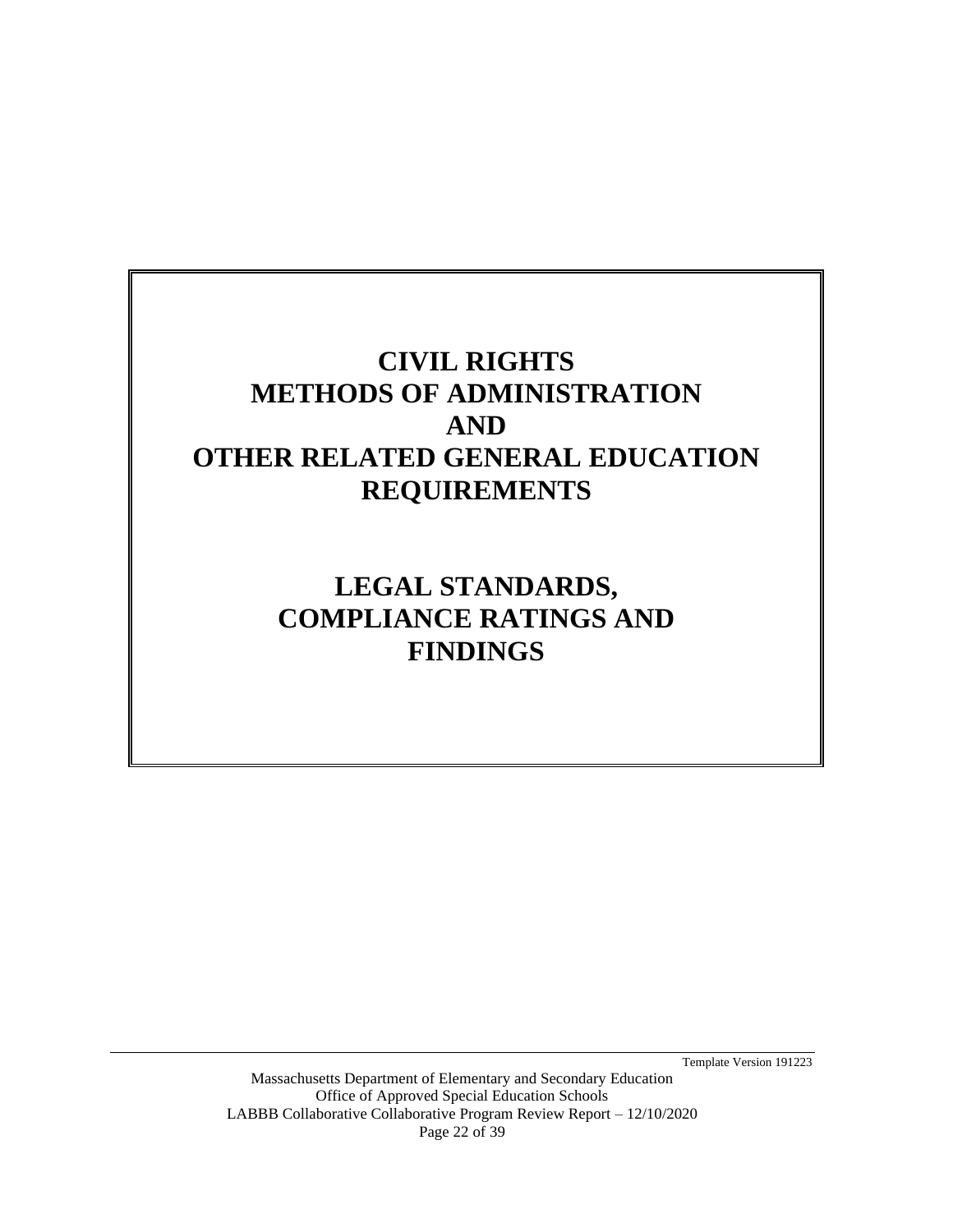| <b>CRITERION</b><br><b>NUMBER</b> |                                                                                                                                                                                                                                                                                                                                                                                                                                                                                                                                                                                                                                                                                                                                                                 |                           |                |
|-----------------------------------|-----------------------------------------------------------------------------------------------------------------------------------------------------------------------------------------------------------------------------------------------------------------------------------------------------------------------------------------------------------------------------------------------------------------------------------------------------------------------------------------------------------------------------------------------------------------------------------------------------------------------------------------------------------------------------------------------------------------------------------------------------------------|---------------------------|----------------|
|                                   | <b>Legal Standard</b>                                                                                                                                                                                                                                                                                                                                                                                                                                                                                                                                                                                                                                                                                                                                           |                           |                |
| CCR <sub>6</sub>                  | Availability of in-school programs for pregnant students<br>Pregnant students are permitted to remain in regular classes and participate<br>$1_{\cdot}$<br>in extracurricular activities with non-pregnant students throughout their<br>pregnancy, and after giving birth are permitted to return to the same<br>academic and extracurricular program as before the leave.<br>2. The collaborative does not require a pregnant student to obtain the<br>certification of a physician that the student is physically and emotionally<br>able to continue in school unless it requires such certification for all students<br>for other physical or emotional conditions requiring the attention of a<br>physician.<br>Title IX: 20 U.S.C. 1681; 34 CFR 106.40(b) |                           |                |
|                                   | <b>Rating: Implemented</b>                                                                                                                                                                                                                                                                                                                                                                                                                                                                                                                                                                                                                                                                                                                                      | <b>Response Required:</b> | N <sub>0</sub> |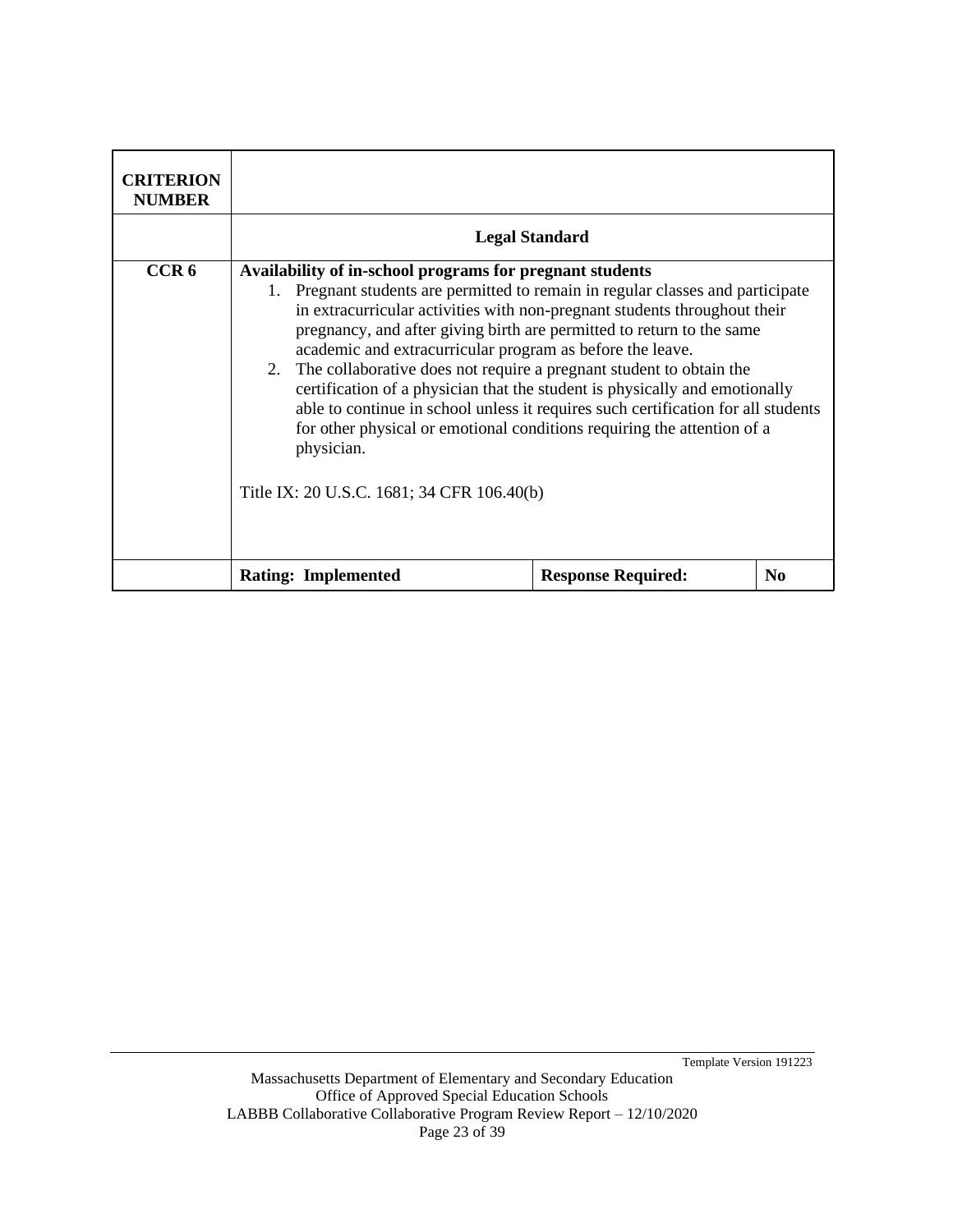| <b>CRITERION</b><br><b>NUMBER</b> | CIVIL RIGHTS METHODS OF ADMINISTRATION (CR)<br>AND OTHER RELATED GENERAL EDUCATION REQUIREMENTS<br>PARENTAL INVOLVEMENT                                                                                                                                                                                                                                                                                                                                                                                                                                                                                                                                                                                                                                                                                                                                                                                                                                                                                                                                                                                                                                                                                                                                                                                                                                                                                                                                                                |                           |          |
|-----------------------------------|----------------------------------------------------------------------------------------------------------------------------------------------------------------------------------------------------------------------------------------------------------------------------------------------------------------------------------------------------------------------------------------------------------------------------------------------------------------------------------------------------------------------------------------------------------------------------------------------------------------------------------------------------------------------------------------------------------------------------------------------------------------------------------------------------------------------------------------------------------------------------------------------------------------------------------------------------------------------------------------------------------------------------------------------------------------------------------------------------------------------------------------------------------------------------------------------------------------------------------------------------------------------------------------------------------------------------------------------------------------------------------------------------------------------------------------------------------------------------------------|---------------------------|----------|
|                                   | <b>Legal Standard</b>                                                                                                                                                                                                                                                                                                                                                                                                                                                                                                                                                                                                                                                                                                                                                                                                                                                                                                                                                                                                                                                                                                                                                                                                                                                                                                                                                                                                                                                                  |                           |          |
| CCR <sub>7</sub>                  | Information to be translated into languages other than English<br>Important information and documents, e.g. handbooks and codes of conduct,<br>1.<br>being distributed to parents are translated into the major languages spoken<br>by parents or guardians with limited English skills. The collaborative has<br>established a system of oral interpretation to assist parents/guardians with<br>limited English skills, including those who speak low-incidence languages.<br>2. Recruitment and promotional materials being disseminated to residents in<br>the area served by the collaborative are translated into the major languages<br>spoken by residents with limited English skills.<br>3. Information in notices, such as activities, responsibilities, and academic<br>standards, provided to all students is provided to English Learners in a<br>language and mode of communication that they understand.<br>4. Information provided to students about extracurricular activities and school<br>events is provided to English Learners and to their parents/guardians in a<br>language they understand.<br>Title VI; EEOA: 20 U.S.C. 1703(f); M.G.L. c. 76, § 5; 603 CMR 26.02(2);<br>603 CMR 26.03<br><b>Implementation Guidance:</b><br>In order to be able to fulfill the requirements of part 1, the collaborative must have<br>(and use) a system for determining which parents/guardians have limited English<br>skills and so need translations or interpreters. |                           |          |
|                                   | <b>Rating: Implemented</b>                                                                                                                                                                                                                                                                                                                                                                                                                                                                                                                                                                                                                                                                                                                                                                                                                                                                                                                                                                                                                                                                                                                                                                                                                                                                                                                                                                                                                                                             | <b>Response Required:</b> | $\bf No$ |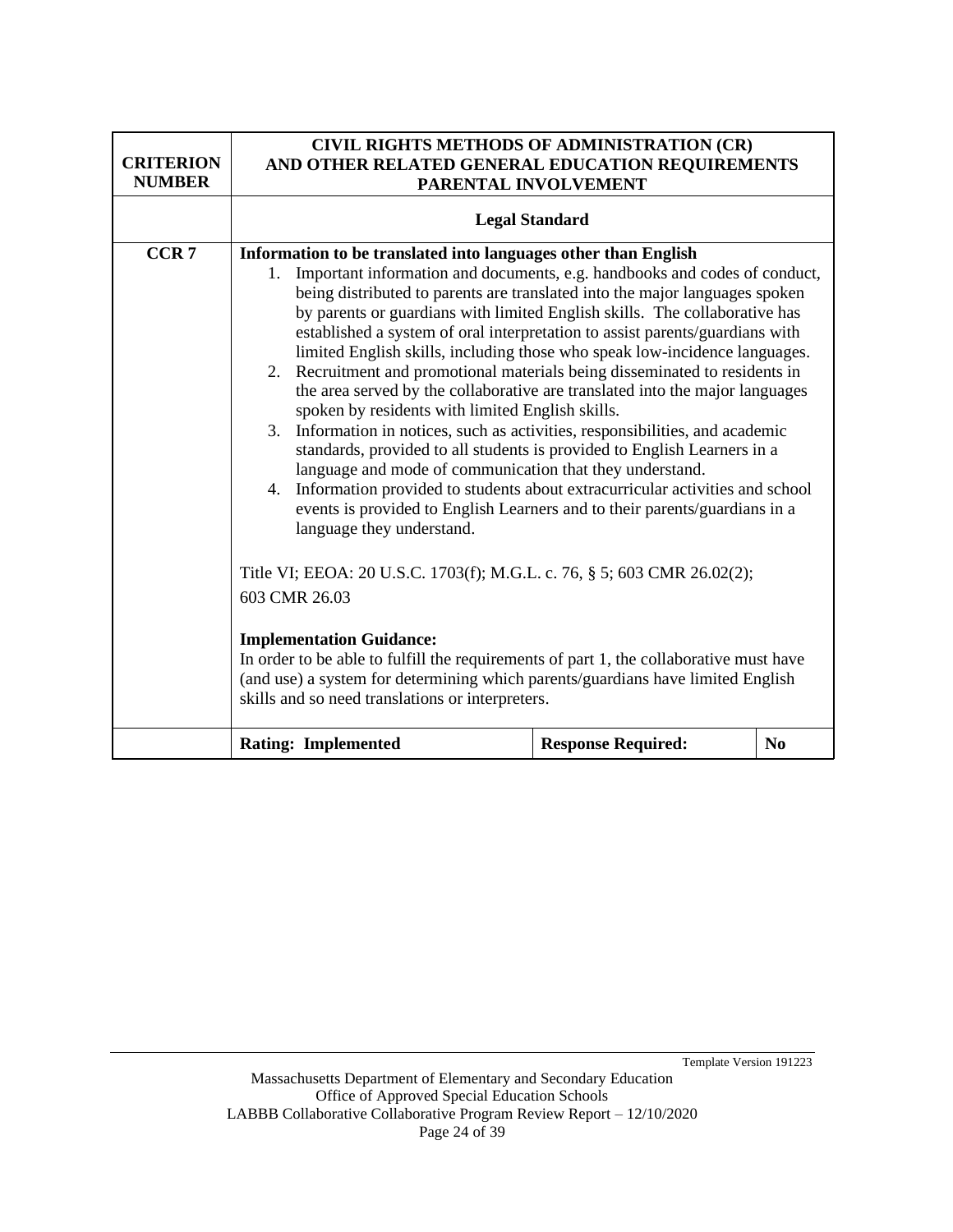| <b>CRITERION</b><br><b>NUMBER</b>                                                                                                            | <b>CURRICULUM AND INSTRUCTION</b>                                                                                                                                                                                                                                                                                                                                                                                                                                                                                                                                                                                                                                                                                                                                                                                                                                                                                                                                                                                                                                                                                                                                                                                                                                                                                                                                                                                                                                                                                                                                                                                                                                                                                                                                                                                                                                                                     |                           |                |
|----------------------------------------------------------------------------------------------------------------------------------------------|-------------------------------------------------------------------------------------------------------------------------------------------------------------------------------------------------------------------------------------------------------------------------------------------------------------------------------------------------------------------------------------------------------------------------------------------------------------------------------------------------------------------------------------------------------------------------------------------------------------------------------------------------------------------------------------------------------------------------------------------------------------------------------------------------------------------------------------------------------------------------------------------------------------------------------------------------------------------------------------------------------------------------------------------------------------------------------------------------------------------------------------------------------------------------------------------------------------------------------------------------------------------------------------------------------------------------------------------------------------------------------------------------------------------------------------------------------------------------------------------------------------------------------------------------------------------------------------------------------------------------------------------------------------------------------------------------------------------------------------------------------------------------------------------------------------------------------------------------------------------------------------------------------|---------------------------|----------------|
|                                                                                                                                              | <b>Legal Standard</b>                                                                                                                                                                                                                                                                                                                                                                                                                                                                                                                                                                                                                                                                                                                                                                                                                                                                                                                                                                                                                                                                                                                                                                                                                                                                                                                                                                                                                                                                                                                                                                                                                                                                                                                                                                                                                                                                                 |                           |                |
| <b>CCR7A</b><br><b>Some</b><br>elements are<br>related to<br>$APD 6.1 -$<br><b>Daily</b><br><b>Instructional</b><br>Hours (if<br>applicable) | <b>School year schedules</b><br>1. Before the beginning of each school year, the collaborative sets a school<br>year schedule for each program. The school year includes at least 185 school<br>days for students in grades 1-12 at each elementary, middle, and secondary<br>program in the collaborative, and these programs are in operation for at least<br>180 days a year for these students.<br>The collaborative ensures that unless his or her IEP or Section 504<br>2.<br>Accommodation Plan provides otherwise, each elementary school student is<br>scheduled for at least 900 hours of structured learning time a year and each<br>secondary school student is scheduled for at least 990 hours of structured<br>learning time a year, within the required school year schedule. Where the<br>collaborative operates separate middle school programs, it designates each<br>one as either elementary or secondary.<br>3. Where the collaborative sets a separate school year and school day schedule<br>for kindergarten programs, it provides at least 425 hours of structured<br>learning time a year. If the collaborative schedules two sessions of<br>kindergarten a day, it ensures equal instructional time for all kindergarten<br>students.<br>For approved public day programs:<br>The program ensures that each student is scheduled to receive an average minimum<br>of the following instructional hours, unless otherwise approved by ESE or the<br>student's IEP or Section 504 Accommodation Plan provides otherwise:<br>Elementary:<br>10 month program - 900 hours<br>$\bullet$<br>11 month program - 990 hours<br>$\bullet$<br>12 month program - 1080 hours<br>$\bullet$<br>Secondary:<br>• 10 month program - 990 hours<br>11 month program - 1089 hours<br>12 month program - 1188 hours<br>M.G.L. c. 69, § 1G; 603 CMR 27.03, 27.04<br><b>Rating: Implemented</b> | <b>Response Required:</b> | N <sub>0</sub> |
|                                                                                                                                              |                                                                                                                                                                                                                                                                                                                                                                                                                                                                                                                                                                                                                                                                                                                                                                                                                                                                                                                                                                                                                                                                                                                                                                                                                                                                                                                                                                                                                                                                                                                                                                                                                                                                                                                                                                                                                                                                                                       |                           |                |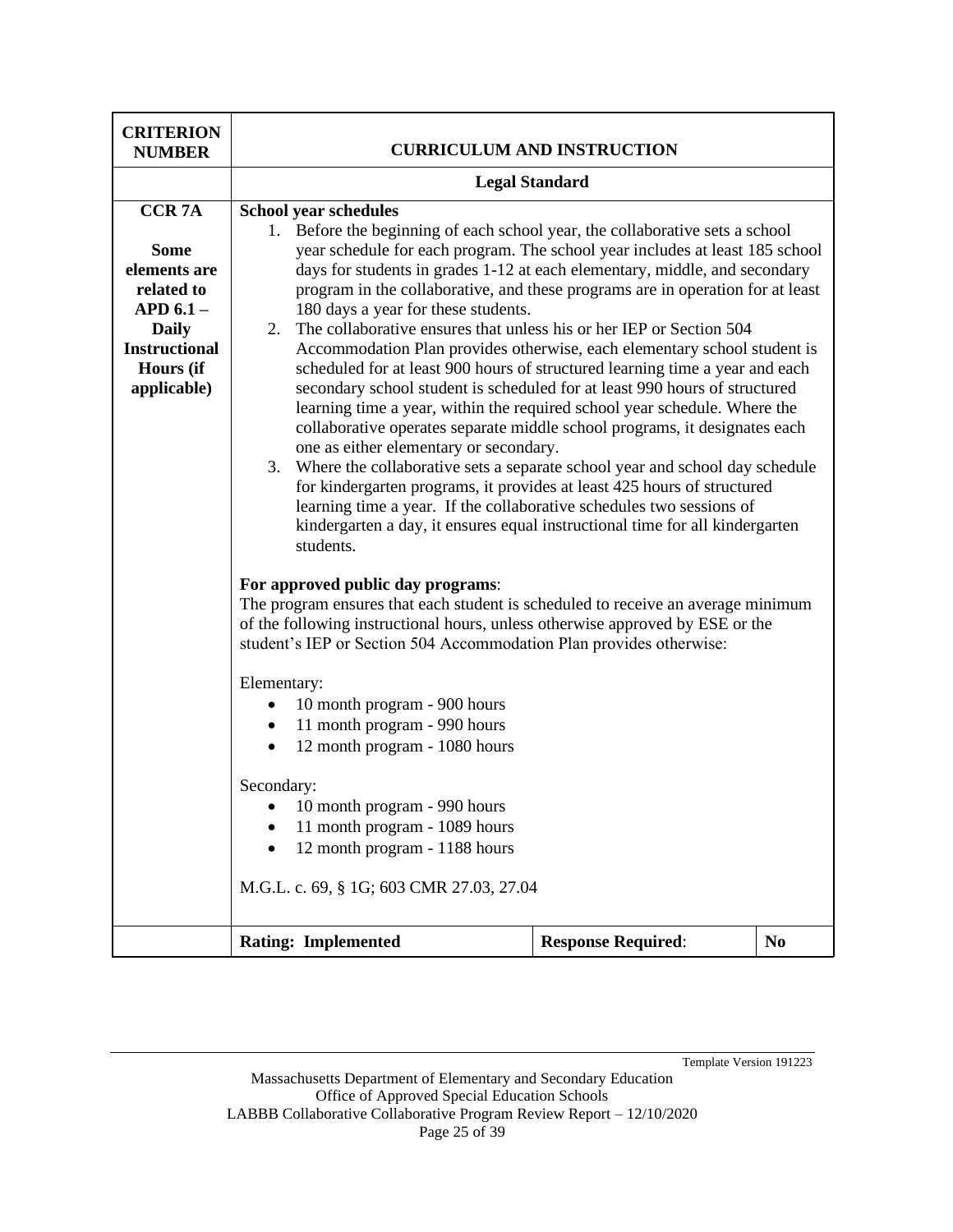| <b>CRITERION</b><br><b>NUMBER</b>                                                                                                             |                                                                                                                                                                                                                                                                                                                                                                                                                                                                                                                                                                                                                                                                                                                                                                                                                                                                                                                                                                                                                                                                                                                          |  |  |
|-----------------------------------------------------------------------------------------------------------------------------------------------|--------------------------------------------------------------------------------------------------------------------------------------------------------------------------------------------------------------------------------------------------------------------------------------------------------------------------------------------------------------------------------------------------------------------------------------------------------------------------------------------------------------------------------------------------------------------------------------------------------------------------------------------------------------------------------------------------------------------------------------------------------------------------------------------------------------------------------------------------------------------------------------------------------------------------------------------------------------------------------------------------------------------------------------------------------------------------------------------------------------------------|--|--|
|                                                                                                                                               | <b>Legal Standard</b>                                                                                                                                                                                                                                                                                                                                                                                                                                                                                                                                                                                                                                                                                                                                                                                                                                                                                                                                                                                                                                                                                                    |  |  |
| <b>CCR 7B</b><br><b>Some</b><br>elements are<br>related to<br>$APD 6.1 -$<br><b>Daily</b><br><b>Instructional</b><br>Hours (if<br>applicable) | <b>Structured learning time</b><br>The collaborative ensures that its structured learning time is time during<br>$1_{\cdot}$<br>which students are engaged in regularly scheduled instruction, learning, or<br>assessments within the curriculum of core subjects and other subjects as<br>defined in 603 CMR 27.02 (including physical education, required by<br>M.G.L. c. 71, § 3). The collaborative's structured learning time may include<br>directed study (activities directly related to a program of studies, with a<br>teacher available to assist students), independent study (a rigorous,<br>individually designed program under the direction of a teacher, assigned a<br>grade and credit), technology-assisted learning, presentations by persons<br>other than teachers, school-to-work programs, and statewide student<br>performance assessments.<br>2. The collaborative ensures that its structured learning time does not include<br>time at breakfast or lunch, passing between classes, in homeroom, at recess,<br>in non-directed study periods (study halls), participating in optional school |  |  |
|                                                                                                                                               | programs, or receiving school services such as health screening, speech, or<br>physical and occupational therapy, except where those services are<br>prescribed by a student's IEP.<br>3. The hours spent in any type of structured learning time are verified by the<br>collaborative. Where the collaborative counts independent study or a<br>school-to-work program as structured learning time, it has guidelines that<br>explain clearly how hours spent by students are verified.<br>M.G.L. c. 69, § 1G; 603 CMR 27.02, 27.04<br><b>Rating: Implemented</b><br><b>Response Required:</b><br>$\bf No$                                                                                                                                                                                                                                                                                                                                                                                                                                                                                                              |  |  |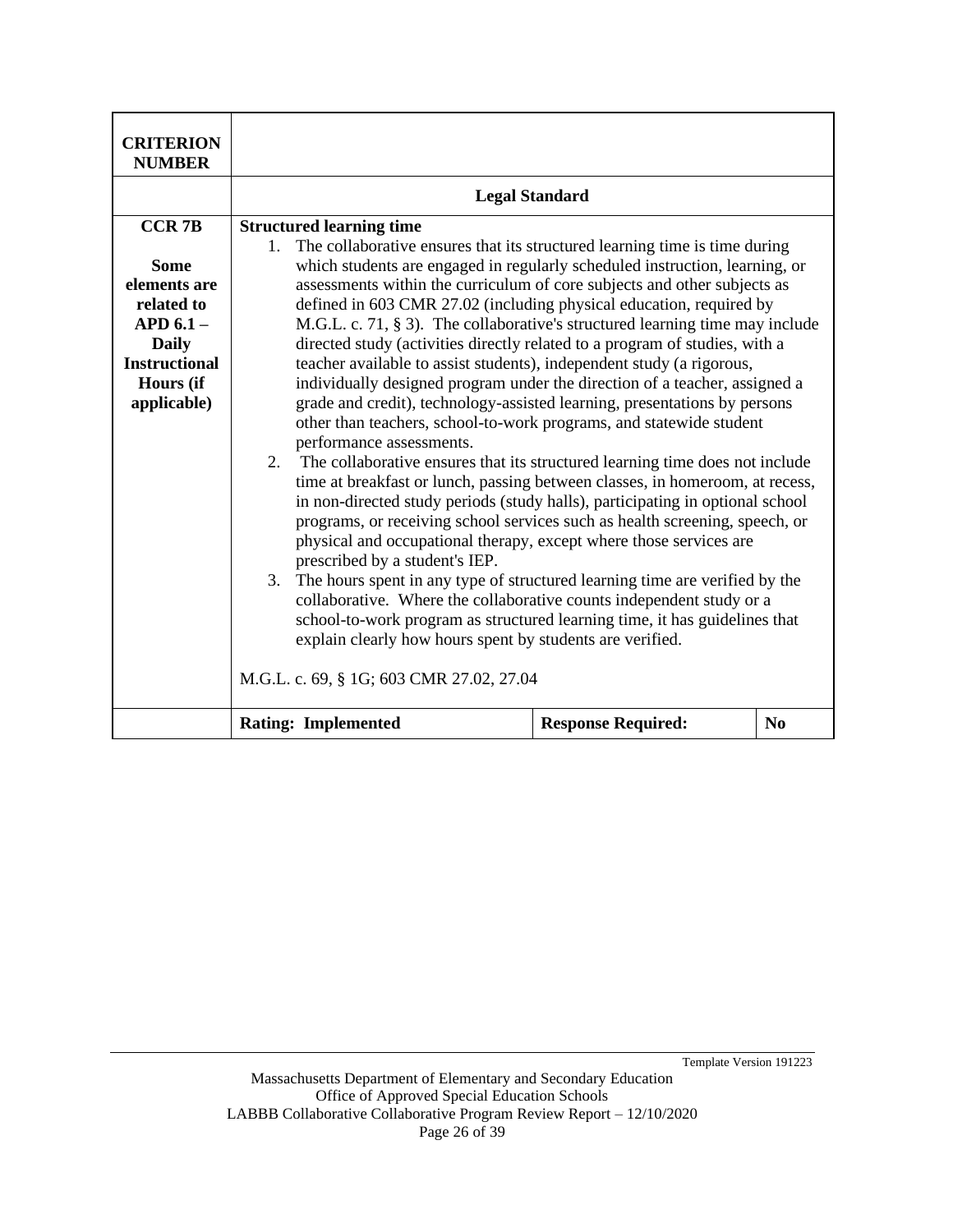| <b>CRITERION</b><br><b>NUMBER</b> |                                                                                                                                                                                                                                                                                                                                                                                                                                                                                                                                                                                                                                                                                                                                                                                                                                                                                                                                               |                           |          |
|-----------------------------------|-----------------------------------------------------------------------------------------------------------------------------------------------------------------------------------------------------------------------------------------------------------------------------------------------------------------------------------------------------------------------------------------------------------------------------------------------------------------------------------------------------------------------------------------------------------------------------------------------------------------------------------------------------------------------------------------------------------------------------------------------------------------------------------------------------------------------------------------------------------------------------------------------------------------------------------------------|---------------------------|----------|
|                                   |                                                                                                                                                                                                                                                                                                                                                                                                                                                                                                                                                                                                                                                                                                                                                                                                                                                                                                                                               | <b>Legal Standard</b>     |          |
| CCR <sub>8</sub>                  | <b>Accessibility of extracurricular activities</b><br>Extracurricular activities sponsored by the collaborative are nondiscriminatory in<br>that:<br>the collaborative provides equal opportunity for all students to participate in<br>1.<br>intramural and interscholastic sports; and<br>2. extracurricular activities or clubs sponsored by the collaborative do not<br>exclude students on the basis of race, color, national origin, sex, gender<br>identity, religion, limited English speaking ability, sexual orientation, or<br>homelessness.<br>Title VI: 42 U.S.C. 2000d and 34 CFR 100.3(a), (b); Title IX: 20 U.S.C. 1681 and 34<br>CFR 106.31, 106.41; Section 504: 29 U.S.C. 794 and 34 CFR 104.4, 104.37(a), (c);<br>Title II: 42 U.S.C. 12132 and 28 CFR 35.130; ESEA: Title X, Part C, Sec. 721;<br>Mass. Const. Amend. Art. 114; M.G.L. c. 76, § 5 and 603 CMR 26.06(1), as<br>amended by Chapter 199 of the Acts of 2011 |                           |          |
|                                   | <b>Rating: Implemented</b>                                                                                                                                                                                                                                                                                                                                                                                                                                                                                                                                                                                                                                                                                                                                                                                                                                                                                                                    | <b>Response Required:</b> | $\bf No$ |

| <b>CRITERION</b><br><b>NUMBER</b> |                                                                                                                                                                                                                                                                                                                                                                                                                                                                                                                                                                                                                                                                                                                                                                                                                                                                           |
|-----------------------------------|---------------------------------------------------------------------------------------------------------------------------------------------------------------------------------------------------------------------------------------------------------------------------------------------------------------------------------------------------------------------------------------------------------------------------------------------------------------------------------------------------------------------------------------------------------------------------------------------------------------------------------------------------------------------------------------------------------------------------------------------------------------------------------------------------------------------------------------------------------------------------|
|                                   | <b>Legal Standard</b>                                                                                                                                                                                                                                                                                                                                                                                                                                                                                                                                                                                                                                                                                                                                                                                                                                                     |
| CCR <sub>9</sub>                  | Hiring and employment practices of prospective employers of students<br>The collaborative requires each employer recruiting at the collaborative to<br>1.<br>sign a statement that the employer complies with applicable federal and state<br>laws prohibiting discrimination in hiring or employment practices and the<br>statement specifically includes the following protected categories: race,<br>color, national origin, sex, gender identity, disability, religion, limited<br>English speaking ability, sexual orientation and homelessness.<br>2. Prospective employers to whom this criterion applies include those<br>participating in career days and work-study and apprenticeship training<br>programs, as well as those offering cooperative work experiences.<br>M.G.L. c. 76, $\S$ 5; 603 CMR 26.07(5) as amended by Chapter 199 of the Acts of<br>2011 |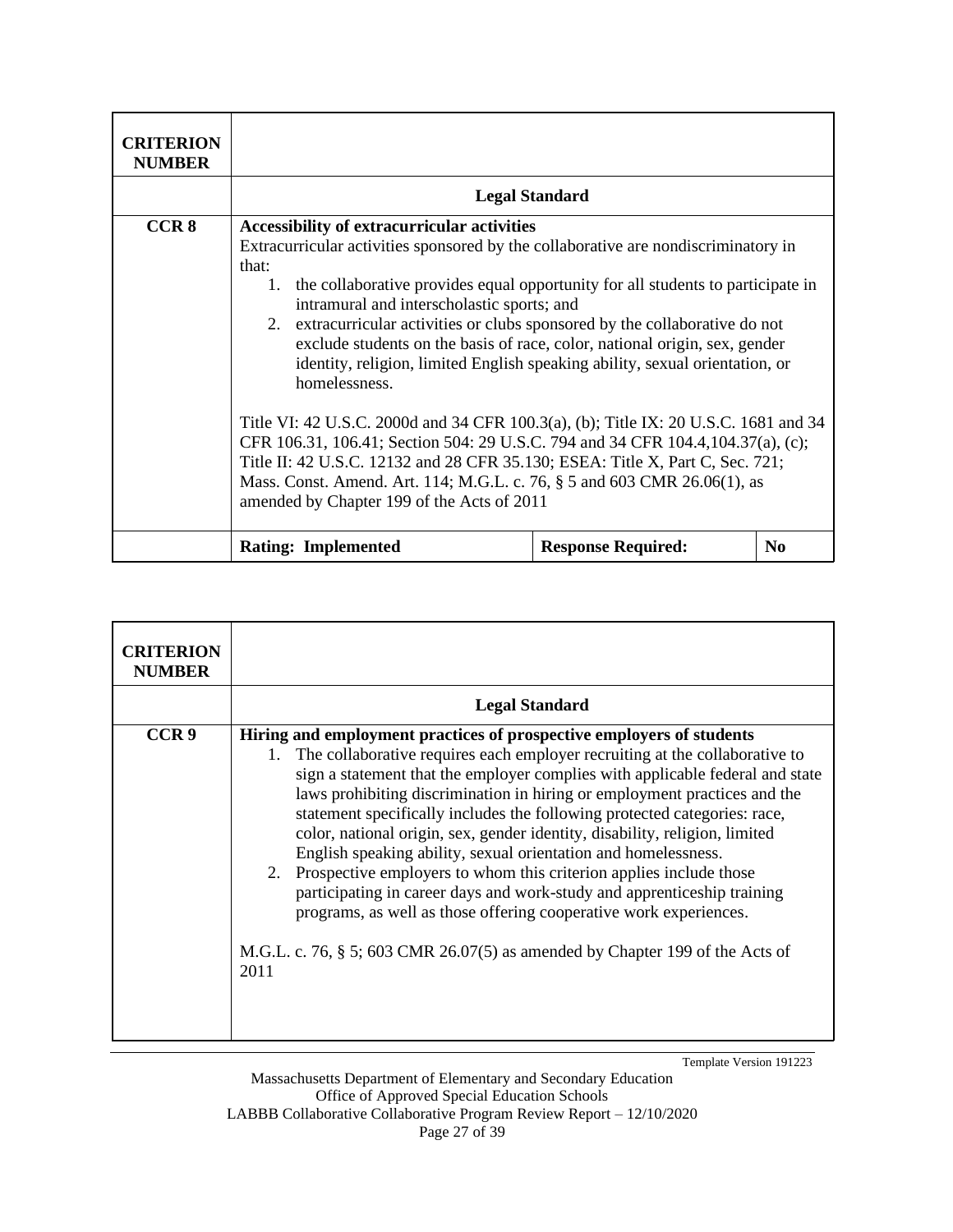| <b>CRITERION</b><br><b>NUMBER</b> |                                                                                                                                                                                                                                                                                                                                                                                                  |                           |                |
|-----------------------------------|--------------------------------------------------------------------------------------------------------------------------------------------------------------------------------------------------------------------------------------------------------------------------------------------------------------------------------------------------------------------------------------------------|---------------------------|----------------|
|                                   | <b>Legal Standard</b>                                                                                                                                                                                                                                                                                                                                                                            |                           |                |
|                                   | <b>Implementation Guidance:</b> The statements signed by employers must indicate<br>that the employer complies with all applicable federal and state laws prohibiting<br>discrimination in hiring or employment practices on the bases of race, color, national<br>origin, sex, gender identity, disability, religion, limited English speaking ability,<br>sexual orientation and homelessness. |                           |                |
|                                   | <b>Rating: Implemented</b>                                                                                                                                                                                                                                                                                                                                                                       | <b>Response Required:</b> | N <sub>0</sub> |

| <b>CRITERION</b><br><b>NUMBER</b> | <b>STUDENT SUPPORT SERVICES</b>                                                                                                                                                                                                                                                                                                                                                                                                                                                                                                                                                                                                                                                                                                                                                                                                                                                                                                                                                                                                                                                                                    |                           |                |
|-----------------------------------|--------------------------------------------------------------------------------------------------------------------------------------------------------------------------------------------------------------------------------------------------------------------------------------------------------------------------------------------------------------------------------------------------------------------------------------------------------------------------------------------------------------------------------------------------------------------------------------------------------------------------------------------------------------------------------------------------------------------------------------------------------------------------------------------------------------------------------------------------------------------------------------------------------------------------------------------------------------------------------------------------------------------------------------------------------------------------------------------------------------------|---------------------------|----------------|
|                                   |                                                                                                                                                                                                                                                                                                                                                                                                                                                                                                                                                                                                                                                                                                                                                                                                                                                                                                                                                                                                                                                                                                                    |                           |                |
| <b>CCR 10</b>                     | <b>Legal Standard</b><br><b>Anti-Hazing Reports</b><br>The principal/program director of each secondary school program in the<br>1.<br>collaborative issues a copy of M.G.L. c. 269 §§ 17 through 19 to every student<br>enrolled full-time and every student group, student team, or student organization,<br>including every unaffiliated student group, student team, or student organization, and<br>a copy of the collaborative's anti-hazing disciplinary policy approved by the<br>collaborative board.<br>2. Each secondary school program files, at least annually, a report with the<br>Department certifying:<br>Its compliance with its responsibility to inform student groups, teams, or<br>a)<br>organizations, and every full-time enrolled student, of the provisions of<br>M.G.L. c. 269 §§ 17 through 19;<br>b) Its adoption of a disciplinary policy with regard to the organizers and<br>participants of hazing; and<br>c) That the hazing policy has been included in the student handbook or other<br>means of communicating school policies to students.<br>M.G.L. c. 269 §§ 17 through 19 |                           |                |
|                                   | <b>Rating: Implemented</b>                                                                                                                                                                                                                                                                                                                                                                                                                                                                                                                                                                                                                                                                                                                                                                                                                                                                                                                                                                                                                                                                                         | <b>Response Required:</b> | N <sub>0</sub> |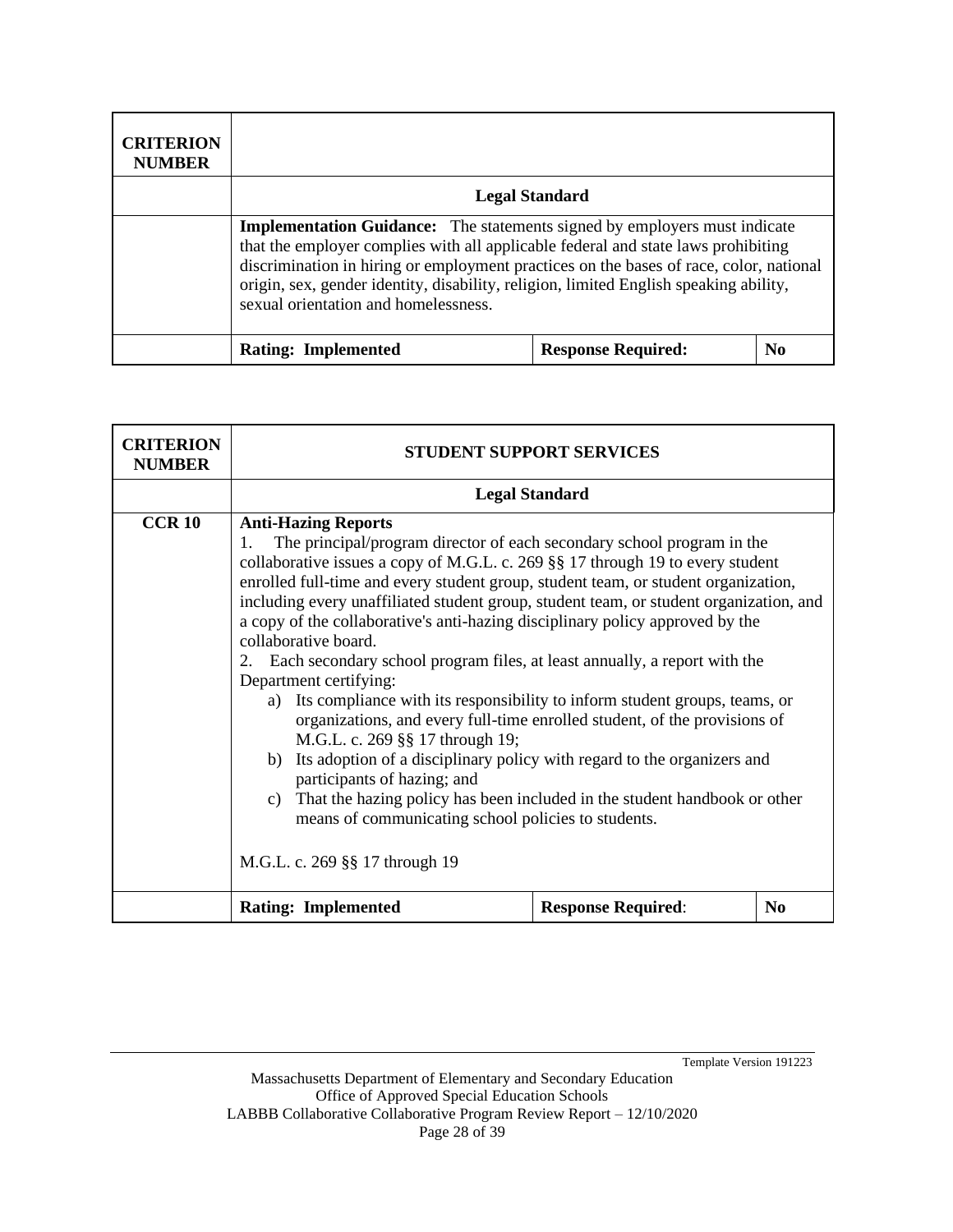| <b>CRITERION</b><br><b>NUMBER</b> | STUDENT SUPPORT SERVICES                                                                                                                                                                                                                                                                                                                                                                                                                                                                                                                                                                                                                                                                                                                                                                                                                                                                                                                                                                                                                                                                                                                                                                                                                                                                                                                                                                                                                                                                                                                                                                                                                                                                                                                                                                                                                                                                                                                                                                                                                                         |                           |  |  |
|-----------------------------------|------------------------------------------------------------------------------------------------------------------------------------------------------------------------------------------------------------------------------------------------------------------------------------------------------------------------------------------------------------------------------------------------------------------------------------------------------------------------------------------------------------------------------------------------------------------------------------------------------------------------------------------------------------------------------------------------------------------------------------------------------------------------------------------------------------------------------------------------------------------------------------------------------------------------------------------------------------------------------------------------------------------------------------------------------------------------------------------------------------------------------------------------------------------------------------------------------------------------------------------------------------------------------------------------------------------------------------------------------------------------------------------------------------------------------------------------------------------------------------------------------------------------------------------------------------------------------------------------------------------------------------------------------------------------------------------------------------------------------------------------------------------------------------------------------------------------------------------------------------------------------------------------------------------------------------------------------------------------------------------------------------------------------------------------------------------|---------------------------|--|--|
|                                   | <b>Legal Standard</b>                                                                                                                                                                                                                                                                                                                                                                                                                                                                                                                                                                                                                                                                                                                                                                                                                                                                                                                                                                                                                                                                                                                                                                                                                                                                                                                                                                                                                                                                                                                                                                                                                                                                                                                                                                                                                                                                                                                                                                                                                                            |                           |  |  |
| <b>CCR 10A</b>                    | Student handbooks and codes of conduct<br>a) The collaborative has a code of conduct for students and one for teachers.<br>1.<br>b) The principal/program director of every collaborative program containing<br>grades 9-12 prepares, in consultation with the collaborative board, a student<br>handbook containing the student code of conduct and distributes it to each<br>student annually, as well as to parents and school personnel. The<br>collaborative board reviews and revises the student code of conduct every<br>year.<br>c) The principal/program director of every collaborative program containing<br>other grades distributes the student code of conduct to students, parents, and<br>personnel annually.<br>d) At the request of a parent or student whose primary language is not English, a<br>student handbook or student code of conduct is translated into that language.<br>Student codes of conduct contain:<br>2.<br>a) procedures assuring due process in disciplinary proceedings; and<br>b) appropriate procedures for the discipline of students with special needs and<br>students with Section 504 Accommodation Plans.<br>Student handbooks and codes of conduct reference M.G.L. c. 76, § 5 and<br>3.<br>contain:<br>d) nondiscrimination policy that is consistent with M.G.L. c. 76, $\S$ 5, and<br>affirms the school's non-tolerance for harassment based on race, color,<br>national origin, sex, gender identity, disability, religion, limited English<br>speaking ability, sexual orientation and homelessness, or discrimination on<br>those same bases;<br>e) the procedure for accepting, investigating and resolving complaints alleging<br>discrimination or harassment: and<br>the disciplinary measures that the school may impose if it determines that<br>f)<br>harassment or discrimination has occurred.<br>Section 504 of the Rehabilitation Act of 1973; M.G.L. c. 71, § 37H, 37H1/2 and 37H<br>3/4; 603 CMR 53.00; 603 CMR 26.08, as amended by Chapter 199 of the Acts of<br>2011<br>N <sub>0</sub> |                           |  |  |
|                                   | <b>Rating: Implemented</b>                                                                                                                                                                                                                                                                                                                                                                                                                                                                                                                                                                                                                                                                                                                                                                                                                                                                                                                                                                                                                                                                                                                                                                                                                                                                                                                                                                                                                                                                                                                                                                                                                                                                                                                                                                                                                                                                                                                                                                                                                                       | <b>Response Required:</b> |  |  |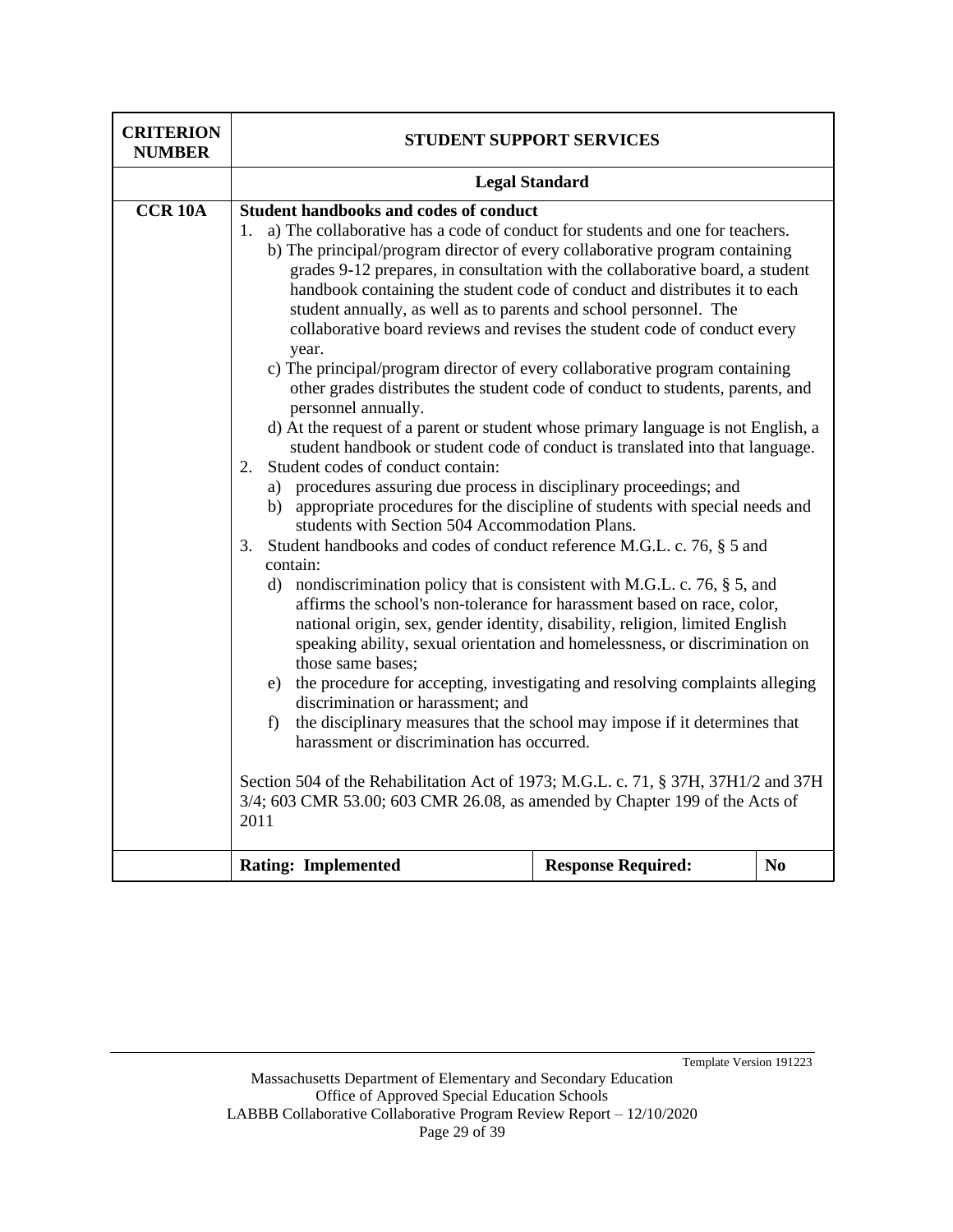| <b>CRITERION</b><br><b>NUMBER</b> |                                                                                                                                                                                                                                                                                                                                                                                                                                                                                                                                                                                                                                                                                                                                                                                                                                                                                                                                                                                                                                                                                                                                                                                                                                                                                                                                                                                                                                                                                                                                                                                                                                                                                                                                                                                                                                                                                                                                                                                                                                                                                                                                                                                                                                                                                                                                                                                                                                                                                                                                               |                           |                |
|-----------------------------------|-----------------------------------------------------------------------------------------------------------------------------------------------------------------------------------------------------------------------------------------------------------------------------------------------------------------------------------------------------------------------------------------------------------------------------------------------------------------------------------------------------------------------------------------------------------------------------------------------------------------------------------------------------------------------------------------------------------------------------------------------------------------------------------------------------------------------------------------------------------------------------------------------------------------------------------------------------------------------------------------------------------------------------------------------------------------------------------------------------------------------------------------------------------------------------------------------------------------------------------------------------------------------------------------------------------------------------------------------------------------------------------------------------------------------------------------------------------------------------------------------------------------------------------------------------------------------------------------------------------------------------------------------------------------------------------------------------------------------------------------------------------------------------------------------------------------------------------------------------------------------------------------------------------------------------------------------------------------------------------------------------------------------------------------------------------------------------------------------------------------------------------------------------------------------------------------------------------------------------------------------------------------------------------------------------------------------------------------------------------------------------------------------------------------------------------------------------------------------------------------------------------------------------------------------|---------------------------|----------------|
|                                   | <b>Legal Standard</b>                                                                                                                                                                                                                                                                                                                                                                                                                                                                                                                                                                                                                                                                                                                                                                                                                                                                                                                                                                                                                                                                                                                                                                                                                                                                                                                                                                                                                                                                                                                                                                                                                                                                                                                                                                                                                                                                                                                                                                                                                                                                                                                                                                                                                                                                                                                                                                                                                                                                                                                         |                           |                |
| <b>CCR 10B</b>                    | <b>Bullying Intervention and Prevention</b><br>The collaborative must amend collaborative and program handbooks to<br>1.<br>conform to its updated amended Bullying Prevention and Intervention Plan<br>(Plan). The collaborative handbook (and local updated Plan) must be<br>consistent with the amendments to the Massachusetts anti-bullying law, which<br>became effective July 1, 2013. The amendments extend protections to students<br>who are bullied by a member of the collaborative/school staff. As defined by<br>M.G.L. c. 71, § 37O, as amended, a member of the collaborative/school staff<br>includes, but is not limited to, an "educator, administrator, school nurse,<br>cafeteria worker, custodian, bus driver, athletic coach, advisor to an<br>extracurricular activity or paraprofessional." The collaborative handbook must<br>make clear that a member of the staff may be named the "aggressor" or<br>"perpetrator" in a bullying report.<br>2. Collaborative and program employee handbooks must contain relevant<br>sections of the amended local Plan relating to the duties of faculty and staff<br>and relevant sections of the local Plan addressing the bullying of a student by a<br>staff member.<br>Each year the collaborative and collaborative programs must give parents and<br>3.<br>guardians annual written notice of the student-related sections of the local<br>Plan.<br>4.<br>Each year the collaborative and collaborative programs must provide all staff<br>with annual written notice of the local Plan.<br>The collaborative and collaborative programs must implement professional<br>5.<br>development for all staff that includes developmentally appropriate strategies<br>to prevent bullying incidents; developmentally appropriate strategies for<br>immediate, effective interventions to stop bullying incidents; information<br>regarding the complex interaction and power differential that can take place<br>between and among a perpetrator, victim and witnesses to the bullying;<br>research findings on bullying, including information about specific categories<br>of students who have been shown to be particularly at risk for bullying in the<br>school environment; information on the incidence and nature of cyber-<br>bullying; and internet safety issues as they relate to cyber-bullying.<br>M.G.L. c. 71, § 37H, as amended by Chapter 92 of the Acts of 2010 and as amended<br>by sections 72-74 of Chapter 38 of the Acts of 2013. M.G.L. c. 71, § 37O |                           |                |
|                                   | <b>Rating: Implemented</b>                                                                                                                                                                                                                                                                                                                                                                                                                                                                                                                                                                                                                                                                                                                                                                                                                                                                                                                                                                                                                                                                                                                                                                                                                                                                                                                                                                                                                                                                                                                                                                                                                                                                                                                                                                                                                                                                                                                                                                                                                                                                                                                                                                                                                                                                                                                                                                                                                                                                                                                    | <b>Response Required:</b> | N <sub>0</sub> |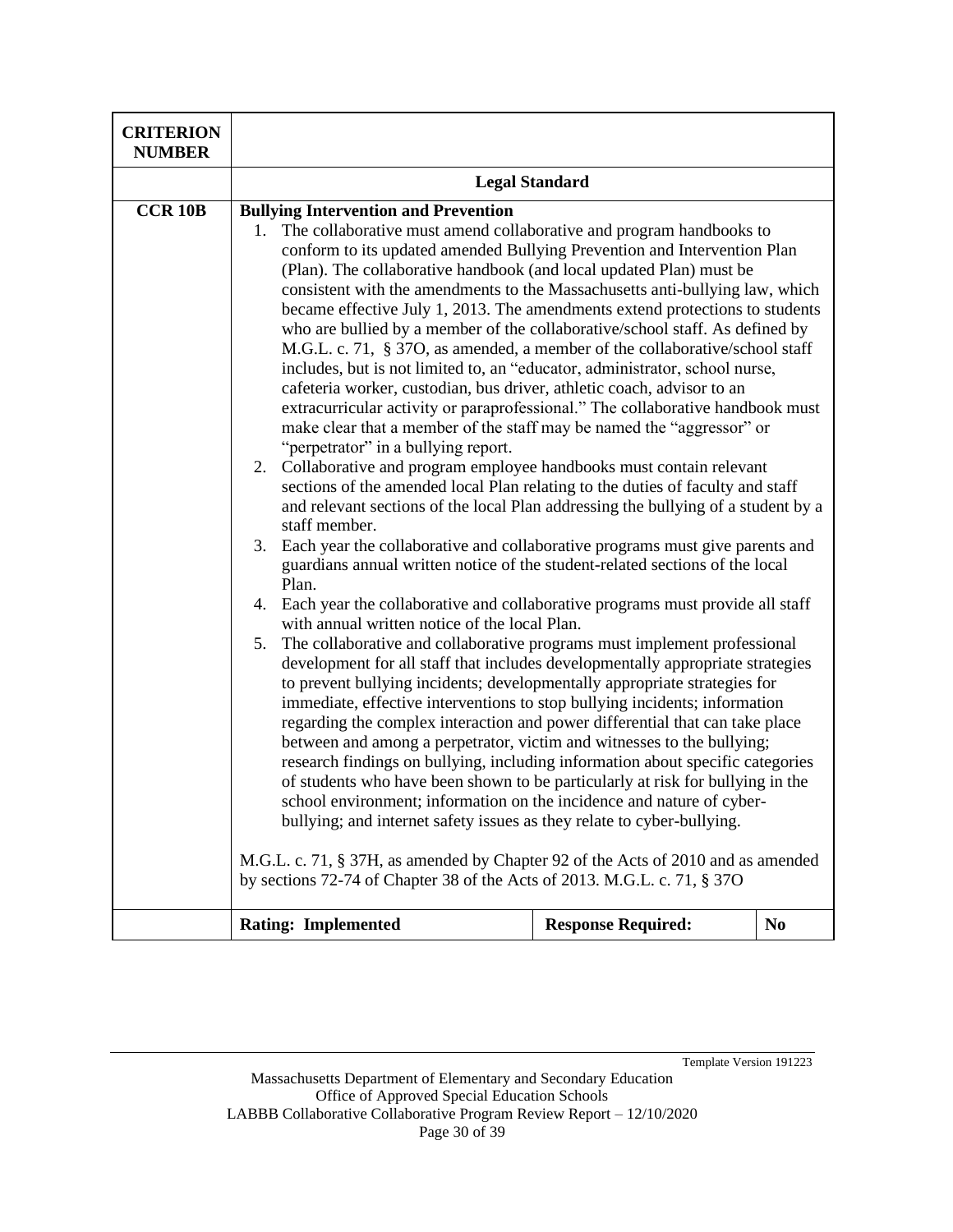| <b>CRITERION</b><br><b>NUMBER</b> |                                                                                                                                                                                                                                                                                                                                                                                                                                                                                                                                                                                                                                                                                                                                                                                                                                                                                                                                                                                                                           |                           |                |
|-----------------------------------|---------------------------------------------------------------------------------------------------------------------------------------------------------------------------------------------------------------------------------------------------------------------------------------------------------------------------------------------------------------------------------------------------------------------------------------------------------------------------------------------------------------------------------------------------------------------------------------------------------------------------------------------------------------------------------------------------------------------------------------------------------------------------------------------------------------------------------------------------------------------------------------------------------------------------------------------------------------------------------------------------------------------------|---------------------------|----------------|
|                                   |                                                                                                                                                                                                                                                                                                                                                                                                                                                                                                                                                                                                                                                                                                                                                                                                                                                                                                                                                                                                                           |                           |                |
| <b>CCR 10C</b>                    | <b>Legal Standard</b><br><b>Student Discipline</b><br>The collaborative executive director and board of directors shall ensure that policies<br>and procedures are in place in public preschool, elementary, and secondary programs<br>under its jurisdiction that meet, at a minimum, the requirements of M.G.L. c. 71, §<br>37H3/4, M.G.L. c. 76, § 21, and 603 CMR 53.00. These policies and procedures<br>must address or establish, but are not limited to:<br>1. The notice of suspension and hearing;<br>2. Procedures for emergency removal;<br>3. Procedures for principal hearings for both short and long term suspension;<br>4. Procedures for in-school suspension;<br>5. Procedures for executive director hearing;<br>6. Procedures for education services and academic progress (School-wide<br>Education Service Plan);<br>7. A system for periodic review of discipline data by special populations;<br>8. Alternatives to suspension.<br>M.G.L. c. 71, § 37H3/4, M.G.L. c. 76, § 21, and 603 CMR 53.00 |                           |                |
|                                   | <b>Rating: Implemented</b>                                                                                                                                                                                                                                                                                                                                                                                                                                                                                                                                                                                                                                                                                                                                                                                                                                                                                                                                                                                                | <b>Response Required:</b> | N <sub>0</sub> |

| <b>CRITERION</b><br><b>NUMBER</b> |                                                                                                                                                                                                                                                                                                                                                                                                                                                                                                                                                                                                                                                                    |                           |                      |
|-----------------------------------|--------------------------------------------------------------------------------------------------------------------------------------------------------------------------------------------------------------------------------------------------------------------------------------------------------------------------------------------------------------------------------------------------------------------------------------------------------------------------------------------------------------------------------------------------------------------------------------------------------------------------------------------------------------------|---------------------------|----------------------|
|                                   |                                                                                                                                                                                                                                                                                                                                                                                                                                                                                                                                                                                                                                                                    |                           |                      |
| CCR 11A                           | <b>Legal Standard</b><br>Designation of coordinator(s); grievance procedures<br>1. The collaborative has designated one or more staff persons to serve as<br>coordinator(s) for compliance with its responsibilities under Title IX, Section<br>504, and (if it employs 50 or more persons) Title II.<br>2. The collaborative has adopted and published grievance procedures for students<br>and for employees providing for prompt and equitable resolution of complaints<br>alleging discrimination based on sex or disability.<br>Title IX: 20 U.S.C. 1681; 34 CFR 106.8; Section 504: 29 U.S.C. 794; 34 CFR 104.7;<br>Title II: 42 U.S.C. 12132; 28 CFR 35.107 |                           |                      |
|                                   | <b>Rating: Implemented</b>                                                                                                                                                                                                                                                                                                                                                                                                                                                                                                                                                                                                                                         | <b>Response Required:</b> | $\bf N$ <sub>0</sub> |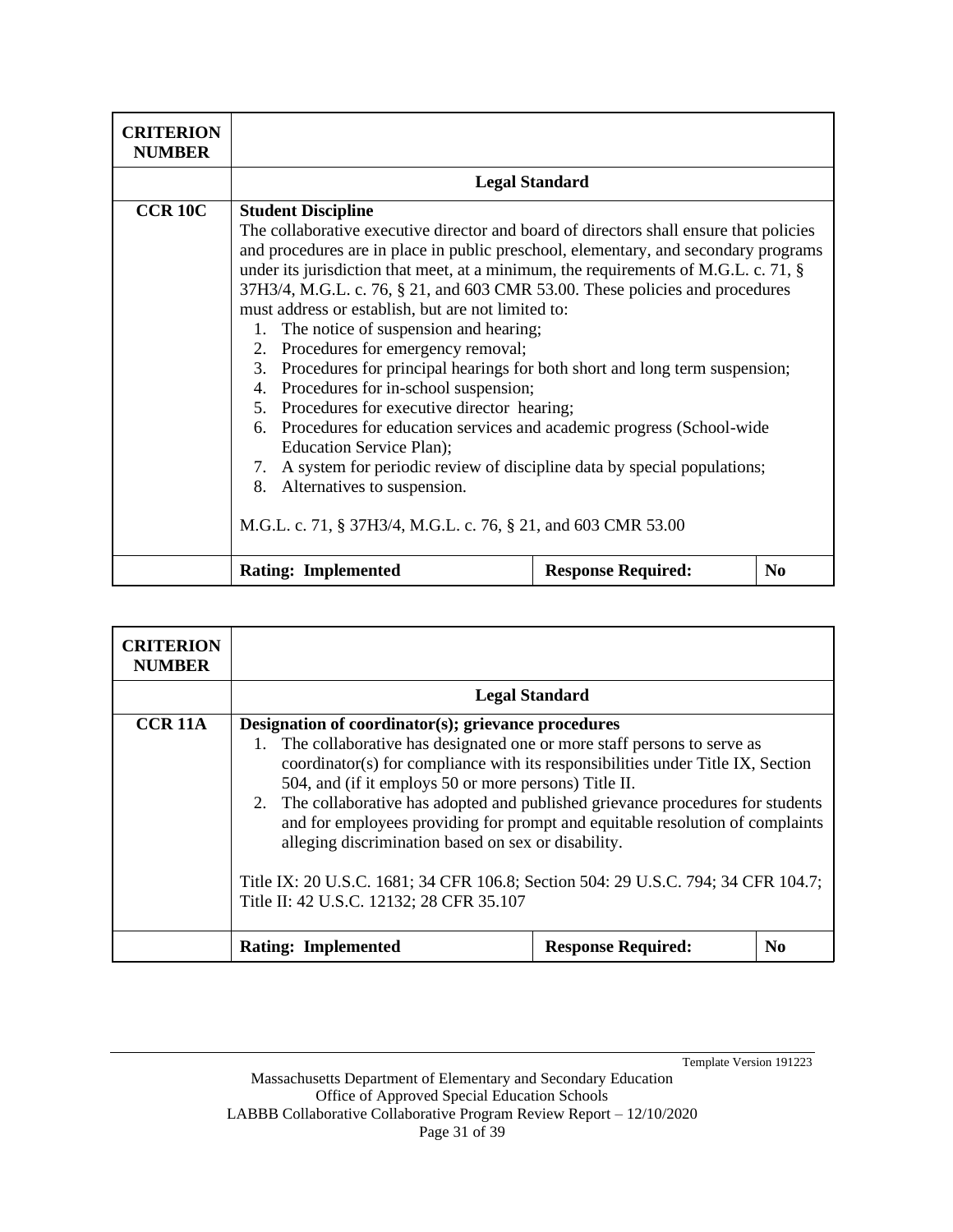| <b>CRITERION</b><br><b>NUMBER</b> |                                                                                                                                                                                                                                                                                                                                                                                                                                                                                                                                                                                                                                                                                                                                                                                                                                                                                                                                                                                                                                                                                                                                                                                             |                           |                |
|-----------------------------------|---------------------------------------------------------------------------------------------------------------------------------------------------------------------------------------------------------------------------------------------------------------------------------------------------------------------------------------------------------------------------------------------------------------------------------------------------------------------------------------------------------------------------------------------------------------------------------------------------------------------------------------------------------------------------------------------------------------------------------------------------------------------------------------------------------------------------------------------------------------------------------------------------------------------------------------------------------------------------------------------------------------------------------------------------------------------------------------------------------------------------------------------------------------------------------------------|---------------------------|----------------|
|                                   | <b>Legal Standard</b>                                                                                                                                                                                                                                                                                                                                                                                                                                                                                                                                                                                                                                                                                                                                                                                                                                                                                                                                                                                                                                                                                                                                                                       |                           |                |
| <b>CCR 12A</b>                    | Annual and continuous notification concerning nondiscrimination and<br>coordinators<br>If the collaborative offers vocational education programs, it advises students,<br>$1_{\cdot}$<br>parents, employees and the general public before the beginning of each school<br>year that all vocational opportunities will be offered regardless of race, color,<br>national origin, sex, gender identity, disability, religion, limited English<br>speaking ability, sexual orientation or homelessness. The notice includes a<br>brief summary of program offerings and admission criteria and the name(s),<br>office address(es), and phone number(s) of the person(s) designated under CR<br>11A to coordinate compliance under Title IX and Section 504.<br>In all cases, the collaborative takes continuing steps to notify applicants,<br>2.                                                                                                                                                                                                                                                                                                                                              |                           |                |
|                                   | students, parents, and employees (including those with impaired vision or<br>hearing), as well as unions or professional organizations holding collective<br>bargaining or professional agreements with the collaborative, that it does not<br>discriminate on the basis of race, color, national origin, sex, gender identity,<br>disability, religion, limited English speaking ability, sexual orientation or<br>homelessness. This notice, also, includes the name(s), office address(es), and<br>phone number(s) of the person(s) designated under CR 11A to coordinate<br>compliance under Title IX and Section 504.<br>Written materials and other media used to publicize a school include a notice<br>3.<br>that the collaborative and its programs does not discriminate on the basis of<br>race, color, national origin, sex, gender identity, disability, religion, limited<br>English speaking ability, sexual orientation or homelessness.<br>Title VI: 42 U.S.C. 2000d; 34 CFR 100.6(d); Title IX: 20 U.S.C. 1681; 34 CFR<br>106.8(a), 106.9; Section 504: 29 U.S.C. 794; 34 CFR 104.8; M.G.L. c. 76, § 5; 603<br>CMR 26.02(2) as amended by Chapter 199 of the Acts of 2011 |                           |                |
|                                   | <b>Rating: Implemented</b>                                                                                                                                                                                                                                                                                                                                                                                                                                                                                                                                                                                                                                                                                                                                                                                                                                                                                                                                                                                                                                                                                                                                                                  | <b>Response Required:</b> | N <sub>0</sub> |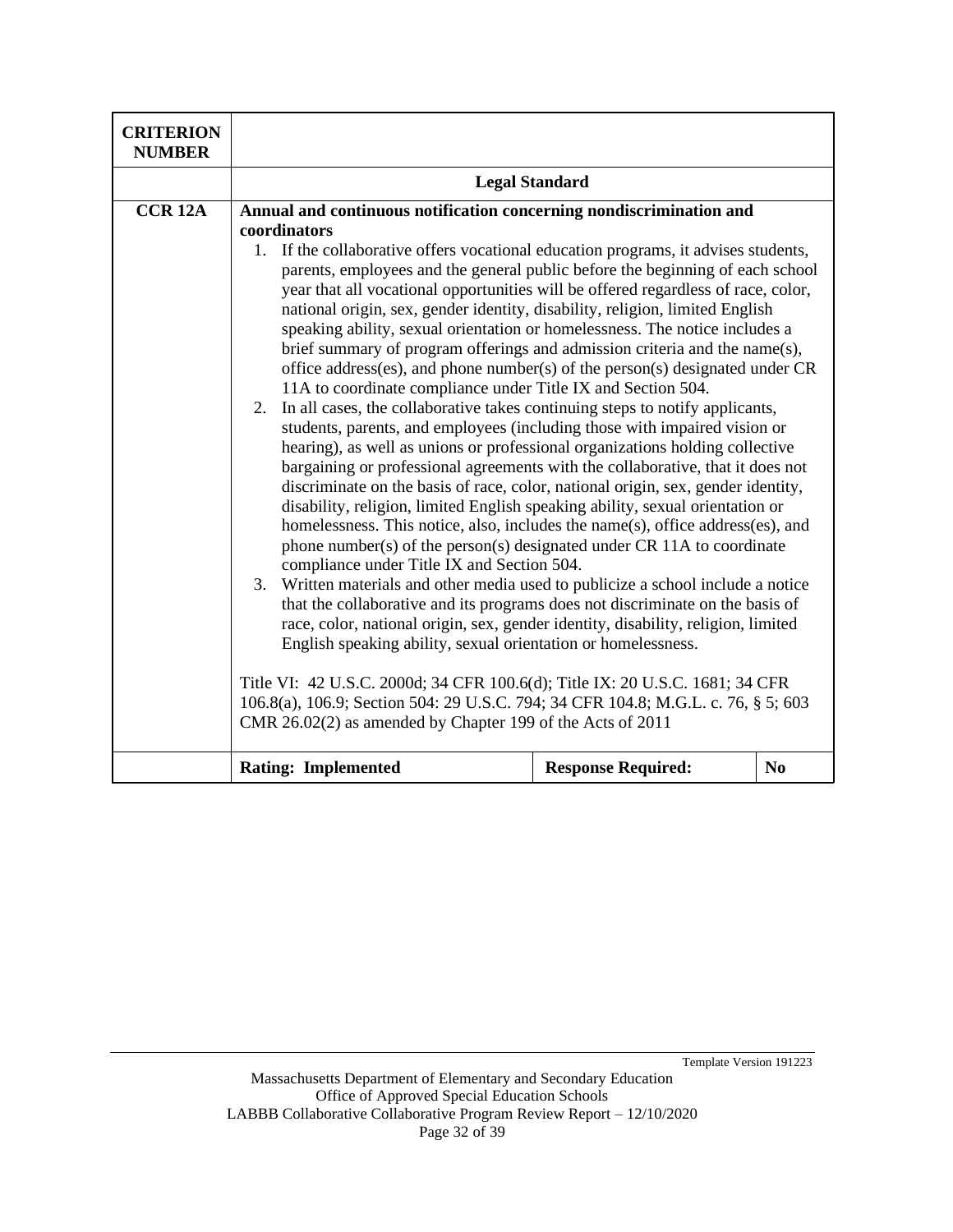| <b>CRITERION</b><br><b>NUMBER</b> |                                                                                                                                                                                                                                                                                                                                                                                                                                                                                                                                                                                                                                                                                                                                                                                                                                                                                                                                                                                                                                                                                                                                                                                                                                                                                                                                                                                                                                                                                                     |                           |          |
|-----------------------------------|-----------------------------------------------------------------------------------------------------------------------------------------------------------------------------------------------------------------------------------------------------------------------------------------------------------------------------------------------------------------------------------------------------------------------------------------------------------------------------------------------------------------------------------------------------------------------------------------------------------------------------------------------------------------------------------------------------------------------------------------------------------------------------------------------------------------------------------------------------------------------------------------------------------------------------------------------------------------------------------------------------------------------------------------------------------------------------------------------------------------------------------------------------------------------------------------------------------------------------------------------------------------------------------------------------------------------------------------------------------------------------------------------------------------------------------------------------------------------------------------------------|---------------------------|----------|
|                                   |                                                                                                                                                                                                                                                                                                                                                                                                                                                                                                                                                                                                                                                                                                                                                                                                                                                                                                                                                                                                                                                                                                                                                                                                                                                                                                                                                                                                                                                                                                     | <b>Legal Standard</b>     |          |
| <b>CCR13</b>                      | Availability of information and academic counseling on general curricular and<br>occupational/vocational opportunities<br>Students, in grades 7-12, from linguistic, racial, and ethnic minorities; males;<br>females; homeless students; and students with disabilities all receive the same<br>information and academic counseling as other students on the full range of general<br>curricular and any occupational/vocational opportunities available to them.<br>The collaborative ensures that English Learners (ELs) are taught to the same<br>academic standards and curriculum as all students and provides the same<br>opportunities to master such standards as other students, including the opportunity to<br>enter academically advanced classes, receive credit for work done, and have access<br>to the full range of programs.<br>The collaborative uses grade appropriate content objectives for ELs that are based on<br>the district curricula in English language arts, history and social science,<br>mathematics, and science and technology/engineering, taught by qualified staff<br>members.<br>Title VI: 42 U.S.C. 2000d; 34 CFR 100.3(a), (b); Title IX: 20 U.S.C. 1681; 34 CFR<br>106.31, 106.36; Section 504: 29 U.S.C. 794; 34 CFR 104.4, 104.37(b); Title II: 42<br>U.S.C. 12132; 28 CFR 35.130; NCLB: Title III, Part A, Sec. 3121(c)(1)(C); Title X,<br>Part C, Sec. 721; Mass. Const. amend. art. 114; M.G.L. c. 71A, s. 7; c. 76, s. 5; 603<br><b>CMR 26.03</b> |                           |          |
|                                   | <b>Rating: Implemented</b>                                                                                                                                                                                                                                                                                                                                                                                                                                                                                                                                                                                                                                                                                                                                                                                                                                                                                                                                                                                                                                                                                                                                                                                                                                                                                                                                                                                                                                                                          | <b>Response Required:</b> | $\bf No$ |

| <b>CRITERION</b><br><b>NUMBER</b> |                                                                                                                                                                                                                                                                                                                                                                                                                                                                                                                                                                                                                                                       |
|-----------------------------------|-------------------------------------------------------------------------------------------------------------------------------------------------------------------------------------------------------------------------------------------------------------------------------------------------------------------------------------------------------------------------------------------------------------------------------------------------------------------------------------------------------------------------------------------------------------------------------------------------------------------------------------------------------|
|                                   | <b>Legal Standard</b>                                                                                                                                                                                                                                                                                                                                                                                                                                                                                                                                                                                                                                 |
| CCR <sub>14</sub>                 | Counseling and counseling materials free from bias and stereotypes<br>To ensure that counseling and counseling materials are free from bias and<br>stereotypes on the basis of race, color, sex, gender identity, religion, national origin,<br>sexual orientation, disability, and homelessness, all counselors:<br>encourage students to consider programs of study, courses, extracurricular<br>1.<br>activities, and occupational opportunities on the basis of individual interests,<br>abilities, and skills;<br>2. examine testing materials for bias and counteract any found bias when<br>administering tests and interpreting test results; |

Massachusetts Department of Elementary and Secondary Education Office of Approved Special Education Schools LABBB Collaborative Collaborative Program Review Report – 12/10/2020 Page 33 of 39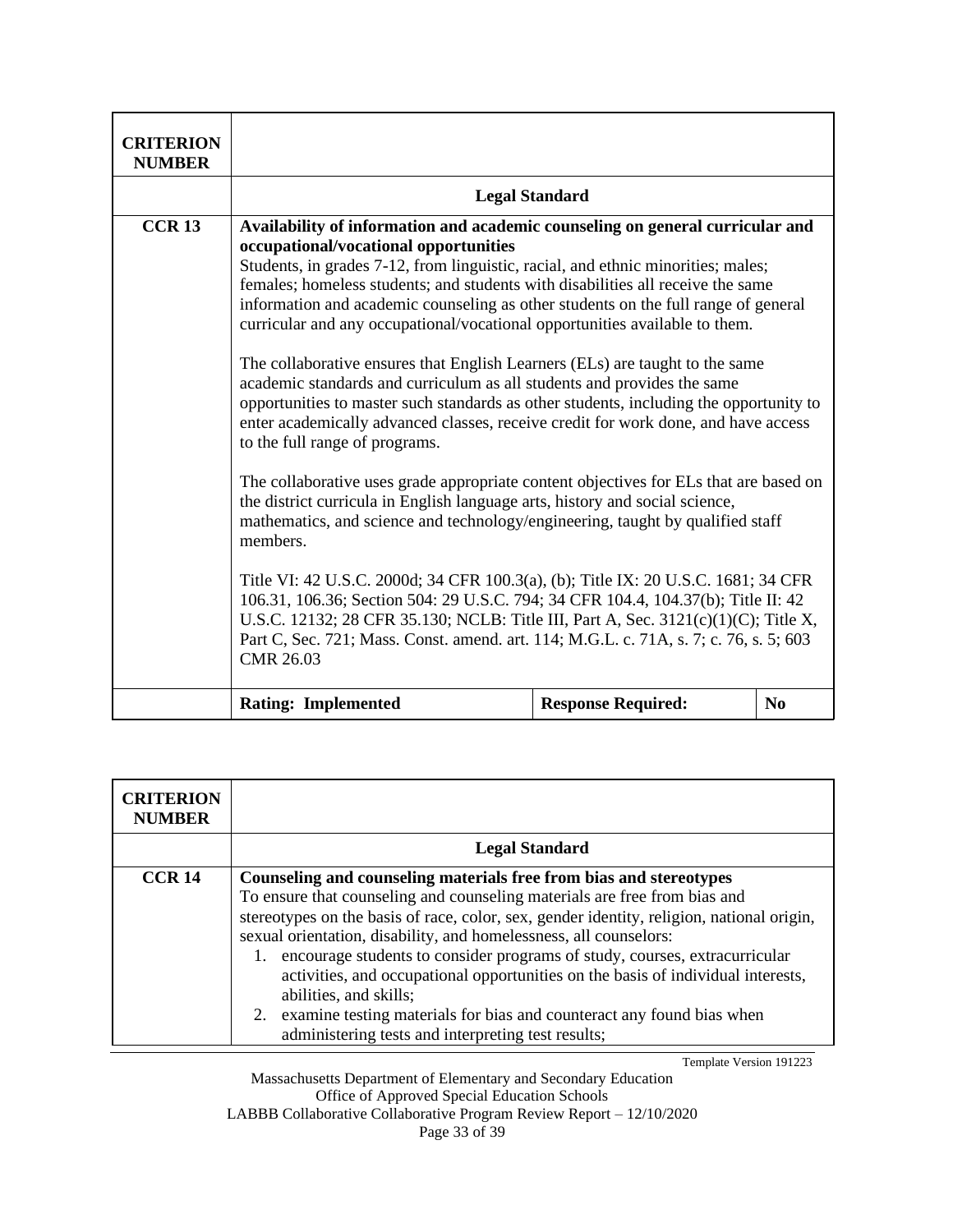| <b>CRITERION</b><br><b>NUMBER</b> |                                                                                                                                                                                                                                                                                                                                                                                                                                                                                                                                                                                                                                                                                                                                                                                                                                                               |                           |            |
|-----------------------------------|---------------------------------------------------------------------------------------------------------------------------------------------------------------------------------------------------------------------------------------------------------------------------------------------------------------------------------------------------------------------------------------------------------------------------------------------------------------------------------------------------------------------------------------------------------------------------------------------------------------------------------------------------------------------------------------------------------------------------------------------------------------------------------------------------------------------------------------------------------------|---------------------------|------------|
|                                   | <b>Legal Standard</b>                                                                                                                                                                                                                                                                                                                                                                                                                                                                                                                                                                                                                                                                                                                                                                                                                                         |                           |            |
|                                   | 3. communicate effectively with ELs and disabled students and facilitate their<br>access to all programs and services offered by the district;<br>4. ensure that ELs have the opportunity to receive guidance and counseling in a<br>language they understand; and<br>support students in educational and occupational pursuits that are<br>5.<br>nontraditional for their gender.<br>Title VI: 42 U.S.C. 2000d; 34 CFR 100.3(a), (b); EEOA: 20 U.S.C. 1703(f); Title<br>IX: 20 U.S.C. 1681; 34 CFR 106.31, 106.36; Section 504: 29 U.S.C. 794; 34 CFR<br>104.4, 104.37; Title II: 42 U.S.C. 12132; 28 CFR 35.130, 35.160; NCLB: Title III,<br>Part A, Sec. 3121(c)(1)(C); Title X, Part C, Sec. 721; Mass. Const. amend. art. 114;<br>M.G.L. c. 71A, § 7; c. 76, § 5 and 603 CMR 26.03, 26.04 and 26.07(8), as amended<br>by Chapter 199 of the Acts of 2011 |                           |            |
|                                   | <b>Rating: Partially Implemented</b>                                                                                                                                                                                                                                                                                                                                                                                                                                                                                                                                                                                                                                                                                                                                                                                                                          | <b>Response Required:</b> | <b>Yes</b> |

*A review of documentation and interviews indicated that although the collaborative has a written procedure in place for counseling material review, not all counseling staff have received training on the procedure, therefore counseling materials are not consistently reviewed to ensure they are free from bias and stereotypes.*

| <b>CRITERION</b><br><b>NUMBER</b> |                                                                                                                                                                                                                                                                                                                                                                |  |
|-----------------------------------|----------------------------------------------------------------------------------------------------------------------------------------------------------------------------------------------------------------------------------------------------------------------------------------------------------------------------------------------------------------|--|
|                                   | <b>Legal Standard</b>                                                                                                                                                                                                                                                                                                                                          |  |
| <b>CCR 15</b>                     | Non-discriminatory administration of scholarships, prizes and awards<br>Scholarships, prizes and awards sponsored or administered by the collaborative are<br>free of restrictions based upon race, color, sex, gender identity, religion, national<br>origin, sexual orientation or disability.                                                               |  |
|                                   | Collaboratives may post or print information regarding private restricted<br>scholarships as long as no preferential treatment is given to any particular<br>scholarship offered and as long as the school does not endorse or recommend any<br>such scholarship nor advise or suggest to a particular student that he or she apply for<br>such a scholarship. |  |
|                                   | Title VI: 42 U.S.C. 2000d; 34 CFR 100.3; Title IX: 20 U.S.C. 1681; 34 CFR 106.31,<br>106.37; Section 504: 29 U.S.C. 794; 34 CFR 104.4(b)(1)(v); Title II: 42 U.S.C.                                                                                                                                                                                            |  |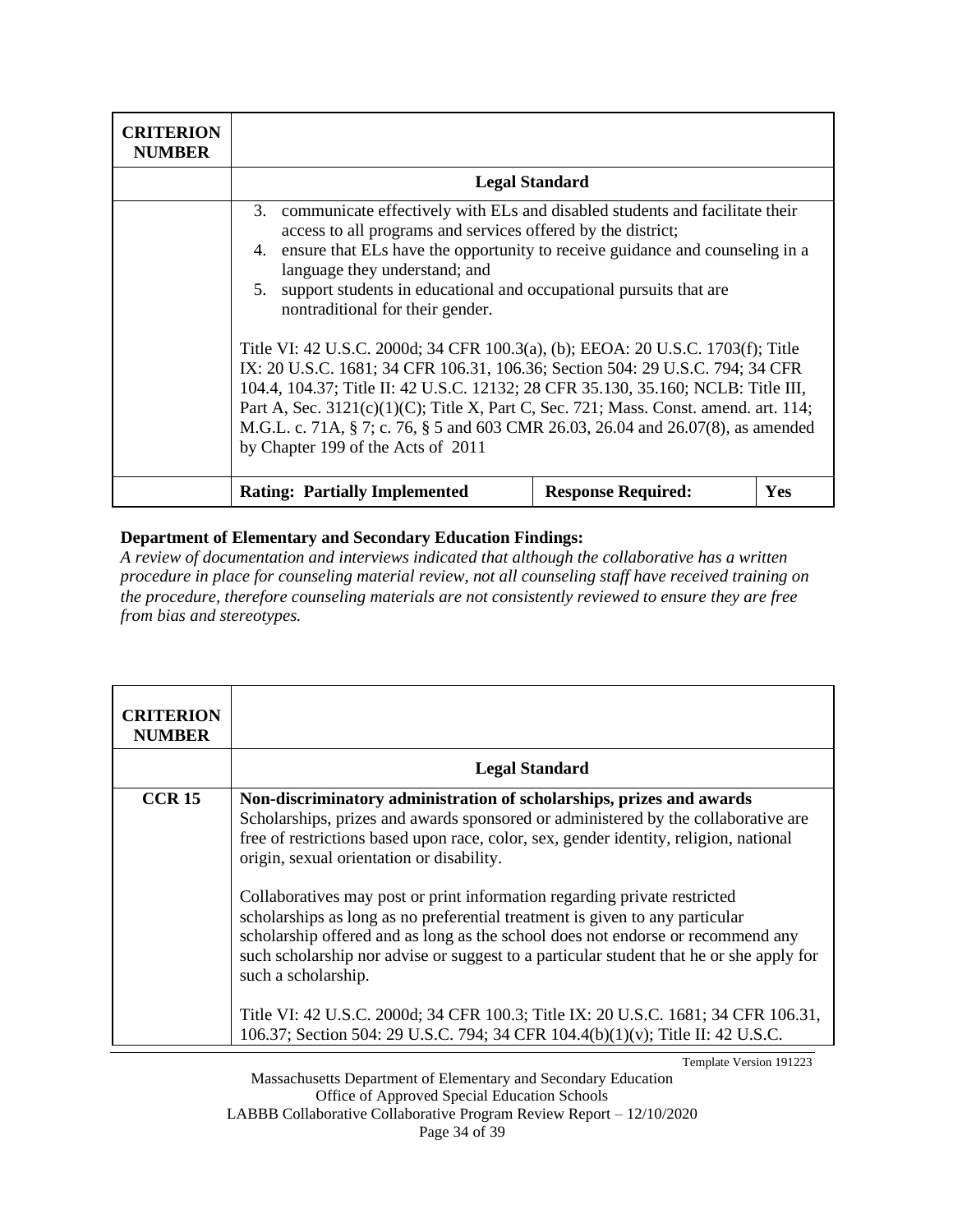| <b>CRITERION</b><br><b>NUMBER</b> |                                                                                                                                                       |                           |                |
|-----------------------------------|-------------------------------------------------------------------------------------------------------------------------------------------------------|---------------------------|----------------|
|                                   | <b>Legal Standard</b>                                                                                                                                 |                           |                |
|                                   | 12132; 28 CFR 35.130(b)(1)(v); Mass. Const. amend. art. 114; M.G.L. c. 76, § 5 and<br>603 CMR 26.07(7), as amended by Chapter 199 of the Acts of 2011 |                           |                |
|                                   | <b>Rating: Not Applicable</b>                                                                                                                         | <b>Response Required:</b> | N <sub>0</sub> |

*At the time of the Program Review the collaborative did not sponsor or administer scholarship, prizes or awards.*

| <b>CRITERION</b><br><b>NUMBER</b>                                    |                                                                                                                                                                                                                                                                                                                                                                                                                                                                                                                                                                                                                                                                                                                                                                                                                                                                                                                                                                                                                                                                                                                                                                                                                                                                                                                                                                                                                                                                                                                                                                |
|----------------------------------------------------------------------|----------------------------------------------------------------------------------------------------------------------------------------------------------------------------------------------------------------------------------------------------------------------------------------------------------------------------------------------------------------------------------------------------------------------------------------------------------------------------------------------------------------------------------------------------------------------------------------------------------------------------------------------------------------------------------------------------------------------------------------------------------------------------------------------------------------------------------------------------------------------------------------------------------------------------------------------------------------------------------------------------------------------------------------------------------------------------------------------------------------------------------------------------------------------------------------------------------------------------------------------------------------------------------------------------------------------------------------------------------------------------------------------------------------------------------------------------------------------------------------------------------------------------------------------------------------|
|                                                                      | <b>Legal Standard</b>                                                                                                                                                                                                                                                                                                                                                                                                                                                                                                                                                                                                                                                                                                                                                                                                                                                                                                                                                                                                                                                                                                                                                                                                                                                                                                                                                                                                                                                                                                                                          |
| <b>CCR 17A</b><br>and APD 9.4<br><b>Physical</b><br><b>Restraint</b> | <b>Physical Restraint</b><br>The program shall have a written policy on the use of physical restraint and<br>administer physical restraint in accordance with the requirements of 603 CMR 46.00.<br>The program administers physical restraint only in emergency situations of last<br>resort when needed to protect a student and/or member of the school community<br>from assault or imminent, serious, physical harm and with extreme caution in order<br>to prevent or minimize any harm to the student as a result of the use of physical<br>restraint.<br>Physical restraint policy and procedures must include the following:<br>1. Methods for engaging parents and students in discussions about restraint<br>prevention and use;<br>2. A description and explanation of the method of physical restraint used by the<br>program in an emergency situation;<br>A statement prohibiting seclusion, medication restraint, mechanical restraint<br>3.<br>and prone restraint unless permitted under 603 CMR 46.03(1)(b);<br>4. Physical restraint shall be used only in emergency situations of last resort,<br>after other lawful and less intrusive alternatives have failed or been deemed<br>inappropriate;<br>5. A description of the program's procedure for conducting periodic review of<br>data and documentation on the program's use of restraint;<br>6. A description of the program's training requirements for all staff;<br>A description of the intensive training for staff who serve as restraint<br>7.<br>resources for the program; |
|                                                                      | Template Version 191223                                                                                                                                                                                                                                                                                                                                                                                                                                                                                                                                                                                                                                                                                                                                                                                                                                                                                                                                                                                                                                                                                                                                                                                                                                                                                                                                                                                                                                                                                                                                        |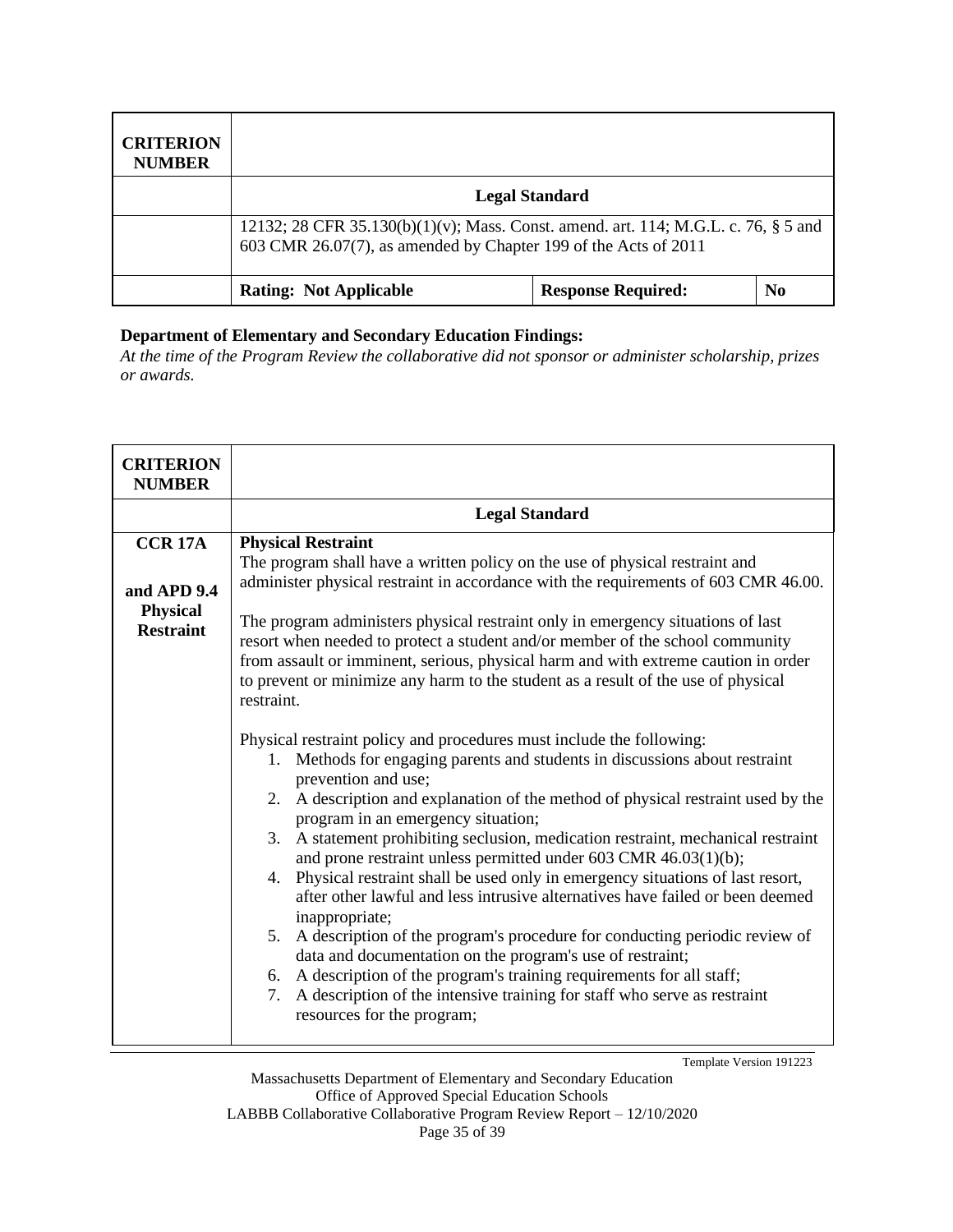| <b>CRITERION</b><br><b>NUMBER</b> |                                                                                                                                                                                                                                                                                                                                                                                                                                                                                                                                                                                                                                                                                                                                                                                                                                                                                                                                                                                                                                                                                                                                                                                                                                                                                                                                                                                                                                                                                                                                                                                                                                                                                                                                              |                           |                |
|-----------------------------------|----------------------------------------------------------------------------------------------------------------------------------------------------------------------------------------------------------------------------------------------------------------------------------------------------------------------------------------------------------------------------------------------------------------------------------------------------------------------------------------------------------------------------------------------------------------------------------------------------------------------------------------------------------------------------------------------------------------------------------------------------------------------------------------------------------------------------------------------------------------------------------------------------------------------------------------------------------------------------------------------------------------------------------------------------------------------------------------------------------------------------------------------------------------------------------------------------------------------------------------------------------------------------------------------------------------------------------------------------------------------------------------------------------------------------------------------------------------------------------------------------------------------------------------------------------------------------------------------------------------------------------------------------------------------------------------------------------------------------------------------|---------------------------|----------------|
|                                   | <b>Legal Standard</b>                                                                                                                                                                                                                                                                                                                                                                                                                                                                                                                                                                                                                                                                                                                                                                                                                                                                                                                                                                                                                                                                                                                                                                                                                                                                                                                                                                                                                                                                                                                                                                                                                                                                                                                        |                           |                |
|                                   | 8. Reporting requirements and follow-up procedures for reports to<br>parents/guardians and to the Department;<br>9. A procedure for receiving and investigating complaints regarding restraint<br>practices; and<br>10. The director or his/her designee shall maintain an on-going record of all<br>instances of physical restraint, which shall be made available for review by<br>the Department upon request.<br>NOTE: In order for the principal to be able to complete the weekly Individual<br>Student Reviews and monthly Administrative Reviews required by the regulations,<br>at $603$ CMR $46.06(5)$ and $(6)$ , the principal's log would need to contain the following<br>fields, at a minimum:<br>Student name,<br>$\bullet$<br>Dates of restraint,<br>Time of restraint,<br>Duration of restraint,<br>Individuals involved in the restraint, and<br>$\bullet$<br>Whether or not anyone (student or staff) was injured.<br>$\bullet$<br><b>NOTE:</b> A residential educational program must comply with ESE restraint<br>requirements under 603 CMR 46.00 during school hours and EEC restraint<br>requirements under 102 CMR 3.00 during residential hours.<br><b>NOTE:</b> A program within a program or facility subject to M.G.L. c. 123 or<br>Department of Mental Health Regulations must comply with the restraint<br>requirements of M.G.L. c. 123, 104 CMR 27.12 or 104 CMR 28.05, where<br>applicable.<br>NOTE: Physical restraint training must be provided to all program staff within the<br>first month of the school year regarding restraint prevention and the requirements<br>when restraint is used.<br><b>OR</b><br>For employees hired after the school year begins, physical restraint training must be |                           |                |
|                                   | provided and completed within one month of the date of hire of the employee.<br>M.G.L. c. 71, § 37G and 603 CMR 46.00                                                                                                                                                                                                                                                                                                                                                                                                                                                                                                                                                                                                                                                                                                                                                                                                                                                                                                                                                                                                                                                                                                                                                                                                                                                                                                                                                                                                                                                                                                                                                                                                                        |                           |                |
|                                   | <b>Rating: Implemented</b>                                                                                                                                                                                                                                                                                                                                                                                                                                                                                                                                                                                                                                                                                                                                                                                                                                                                                                                                                                                                                                                                                                                                                                                                                                                                                                                                                                                                                                                                                                                                                                                                                                                                                                                   | <b>Response Required:</b> | N <sub>0</sub> |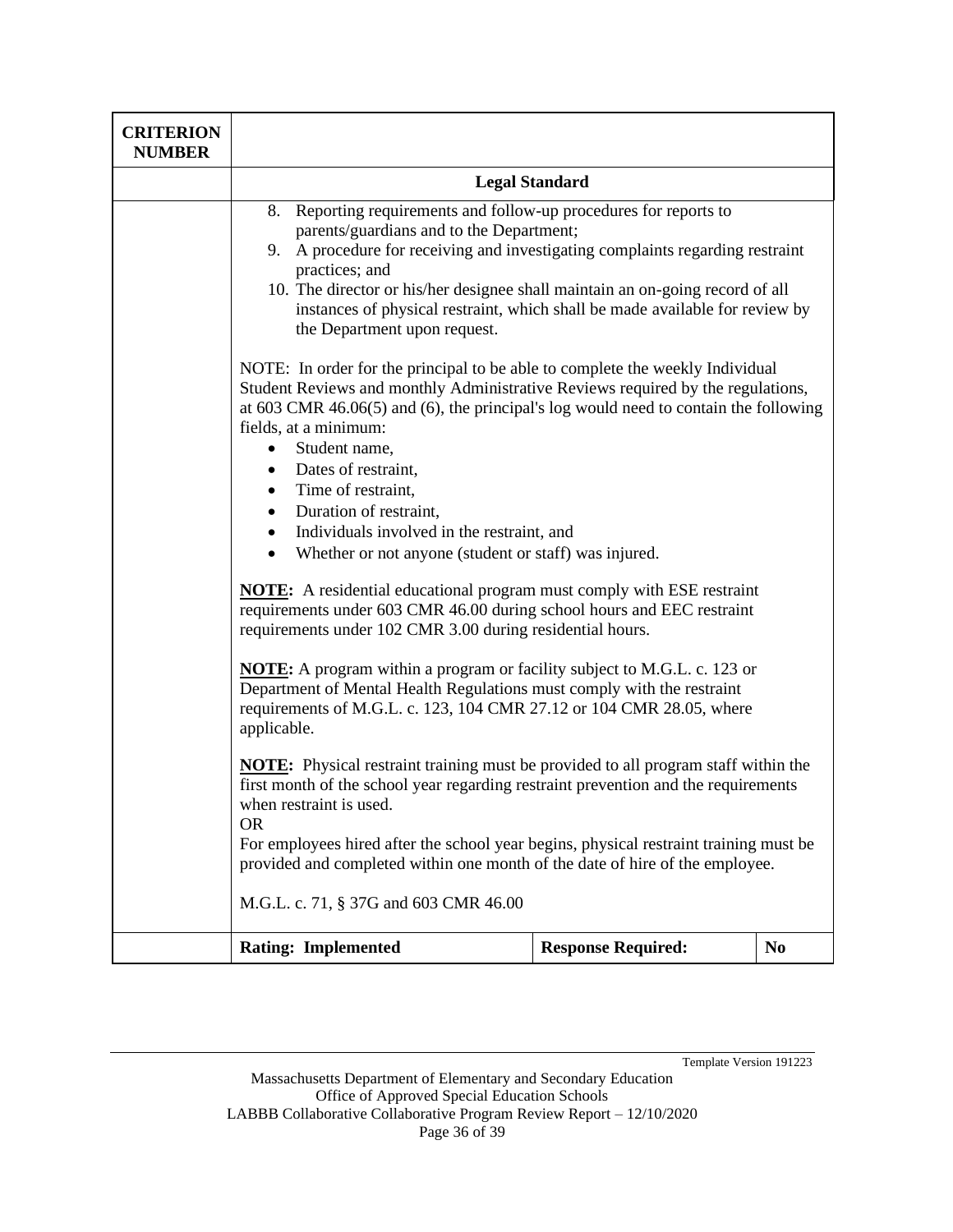| <b>CRITERION</b><br><b>NUMBER</b> |                                                                                                                                                                                                                                                                                                                                                                                                                                                                                                                                                                                                                                                       |                           |                |
|-----------------------------------|-------------------------------------------------------------------------------------------------------------------------------------------------------------------------------------------------------------------------------------------------------------------------------------------------------------------------------------------------------------------------------------------------------------------------------------------------------------------------------------------------------------------------------------------------------------------------------------------------------------------------------------------------------|---------------------------|----------------|
|                                   | <b>Legal Standard</b>                                                                                                                                                                                                                                                                                                                                                                                                                                                                                                                                                                                                                                 |                           |                |
| <b>CCR 18A</b>                    | <b>Collaborative employment practices</b><br>Collaborative employment practices in general are free from discrimination on the<br>basis of race, color, national origin, sex, or disability. The collaborative's employee<br>recruitment is aimed at reaching all groups, including members of linguistic, ethnic,<br>and racial minorities, females and males, and persons with disabilities.<br>Title VI: 42 U.S.C. 2000d; 34 CFR 100.3(c); EEOA: 20 U.S.C. 1703(d); Title IX: 20<br>U.S.C. 1681; 34 CFR 106.51-106.61; Section 504: 29 U.S.C. 794; 34 CFR 104.11-<br>104.14; Title II: 42 U.S.C. 12132; 28 CFR 35.140; Mass. Const. amend. art 114 |                           |                |
|                                   | <b>Rating: Implemented</b>                                                                                                                                                                                                                                                                                                                                                                                                                                                                                                                                                                                                                            | <b>Response Required:</b> | N <sub>0</sub> |

| <b>CRITERION</b><br><b>NUMBER</b>                                                                                                                                                |                                                                                                                                                                                                                                                                                                                                                                                                                                                                                                                                                                                                                                                                                                                                                                                                                                                                                                                                                                                                                                                                                                                                                                                                                                                    |
|----------------------------------------------------------------------------------------------------------------------------------------------------------------------------------|----------------------------------------------------------------------------------------------------------------------------------------------------------------------------------------------------------------------------------------------------------------------------------------------------------------------------------------------------------------------------------------------------------------------------------------------------------------------------------------------------------------------------------------------------------------------------------------------------------------------------------------------------------------------------------------------------------------------------------------------------------------------------------------------------------------------------------------------------------------------------------------------------------------------------------------------------------------------------------------------------------------------------------------------------------------------------------------------------------------------------------------------------------------------------------------------------------------------------------------------------|
|                                                                                                                                                                                  | <b>Legal Standard</b>                                                                                                                                                                                                                                                                                                                                                                                                                                                                                                                                                                                                                                                                                                                                                                                                                                                                                                                                                                                                                                                                                                                                                                                                                              |
| <b>CCR 20</b><br>and CCR 26A-<br>Confidentiality<br>and Student<br>Records; and<br><b>APD 18.1-</b><br>Confidentiality<br>of Student<br><b>Records</b><br>(where)<br>applicable) | Staff training on confidentiality of student records<br>The collaborative trains school personnel on the provisions of the Family<br>Educational Rights and Privacy Act, M.G.L. c. 71, § 34H, and 603 CMR 23.00, and<br>on the importance of information privacy and confidentiality.<br>In accordance with federal and state requirements, the collaborative protects the<br>confidentiality of any personally identifiable information that it collects, uses or<br>maintains.<br>The collaborative maintains and provides access to student records in accordance<br>with federal and state requirements.<br>A log of access shall be kept as part of each student's record. If parts of the student<br>record are separately located, a separate log shall be kept with each part. The log<br>shall indicate all persons who have obtained access to the student record, stating:<br>The name, position and signature of the person releasing the information;<br>The name, position and, if a third party;<br>The affiliation if any, of the person who is to receive the information;<br>٠<br>The date of access;<br>$\bullet$<br>The parts of the record to which access was obtained; and<br>٠<br>The purpose of such access.<br>$\bullet$ |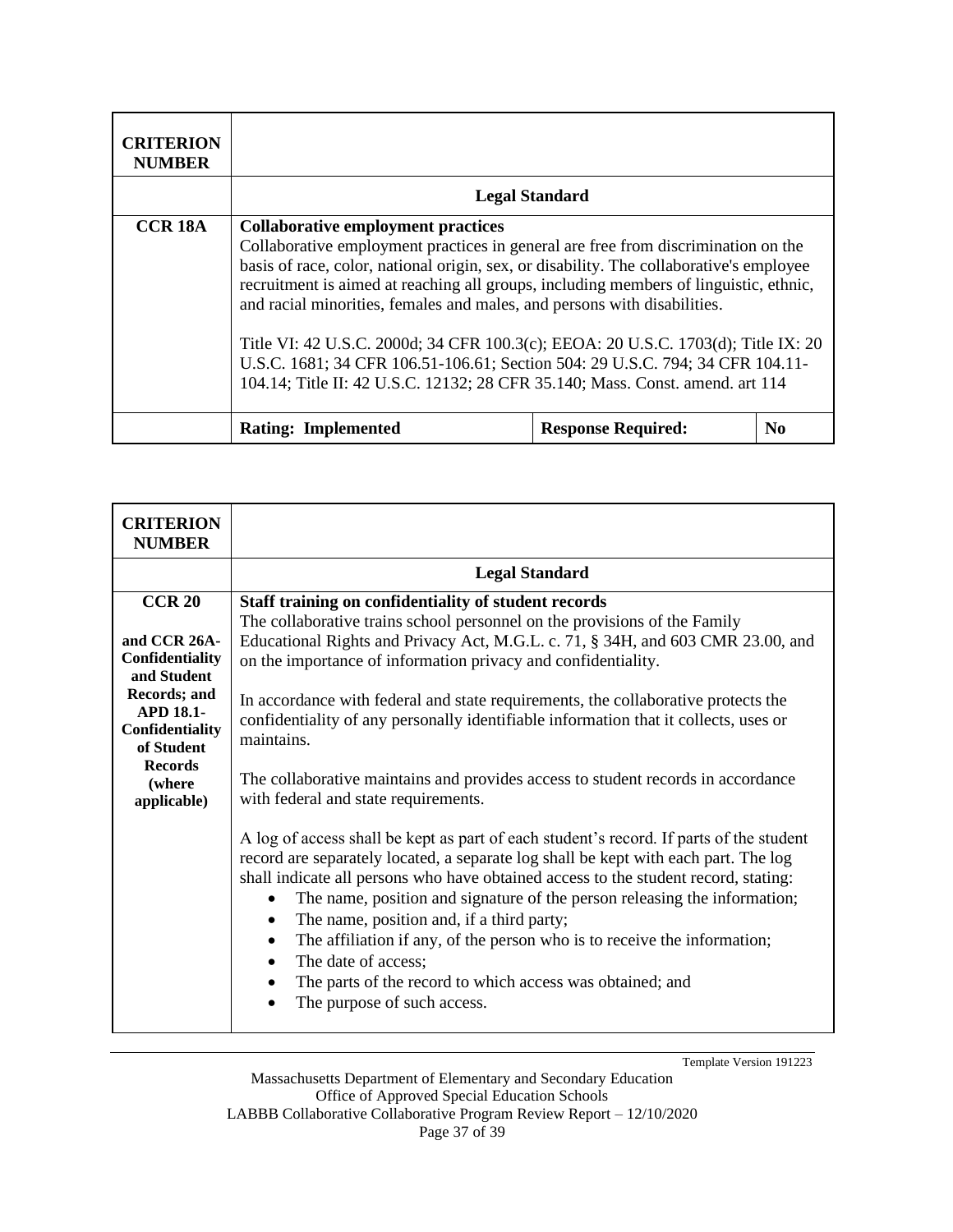| <b>CRITERION</b><br><b>NUMBER</b> |                                                                                                                                                                                                                                                                                                                                                                                                                                                                                                                                            |                           |                |
|-----------------------------------|--------------------------------------------------------------------------------------------------------------------------------------------------------------------------------------------------------------------------------------------------------------------------------------------------------------------------------------------------------------------------------------------------------------------------------------------------------------------------------------------------------------------------------------------|---------------------------|----------------|
|                                   | <b>Legal Standard</b>                                                                                                                                                                                                                                                                                                                                                                                                                                                                                                                      |                           |                |
|                                   | <b>NOTE:</b> Unless student record information is to be deleted or released, this log<br>requirement shall not apply to authorized personnel who inspect the student record,<br>administrative office staff and clerical personnel who add information to or obtain<br>access to the student record and the school nurses who inspect the student health<br>record.<br>FERPA: 20 U.S.C. § 1232g; 34 CFR Part 99, M.G.L. c. 71, § 34H; 603 CMR 23.05,<br>23.07; 603 CMR 28.09(5)(a) and 28.09(10); 603 CMR 23.07(1); M.G.L. c. 71, §<br>34H |                           |                |
|                                   | <b>Rating: Implemented</b>                                                                                                                                                                                                                                                                                                                                                                                                                                                                                                                 | <b>Response Required:</b> | N <sub>0</sub> |

| <b>CRITERION</b><br><b>NUMBER</b> |                                                                                                                                                                                                                                                                                                                                                                                                                                                                                                                                                                                                             |                           |    |
|-----------------------------------|-------------------------------------------------------------------------------------------------------------------------------------------------------------------------------------------------------------------------------------------------------------------------------------------------------------------------------------------------------------------------------------------------------------------------------------------------------------------------------------------------------------------------------------------------------------------------------------------------------------|---------------------------|----|
|                                   | <b>Legal Standard</b>                                                                                                                                                                                                                                                                                                                                                                                                                                                                                                                                                                                       |                           |    |
| <b>CCR 21</b>                     | Staff training regarding civil rights responsibilities<br>The collaborative provides in-service training for all school personnel at least<br>annually regarding civil rights responsibilities, including the prevention of<br>discrimination and harassment on the basis of students' race, color, sex, religion,<br>national origin and sexual orientation and the appropriate methods for responding to<br>it in the school setting.<br>Title VI: 42 U.S.C. 2000d; 34 CFR 100.3; EEOA: 20 U.S.C. 1703(f); Title IX: 20<br>U.S.C. 1681; 34 CFR 106.31-106.42; M.G.L. c. 76, § 5; 603 CMR 26.07(2) and (3) |                           |    |
|                                   | <b>Rating: Implemented</b>                                                                                                                                                                                                                                                                                                                                                                                                                                                                                                                                                                                  | <b>Response Required:</b> | No |